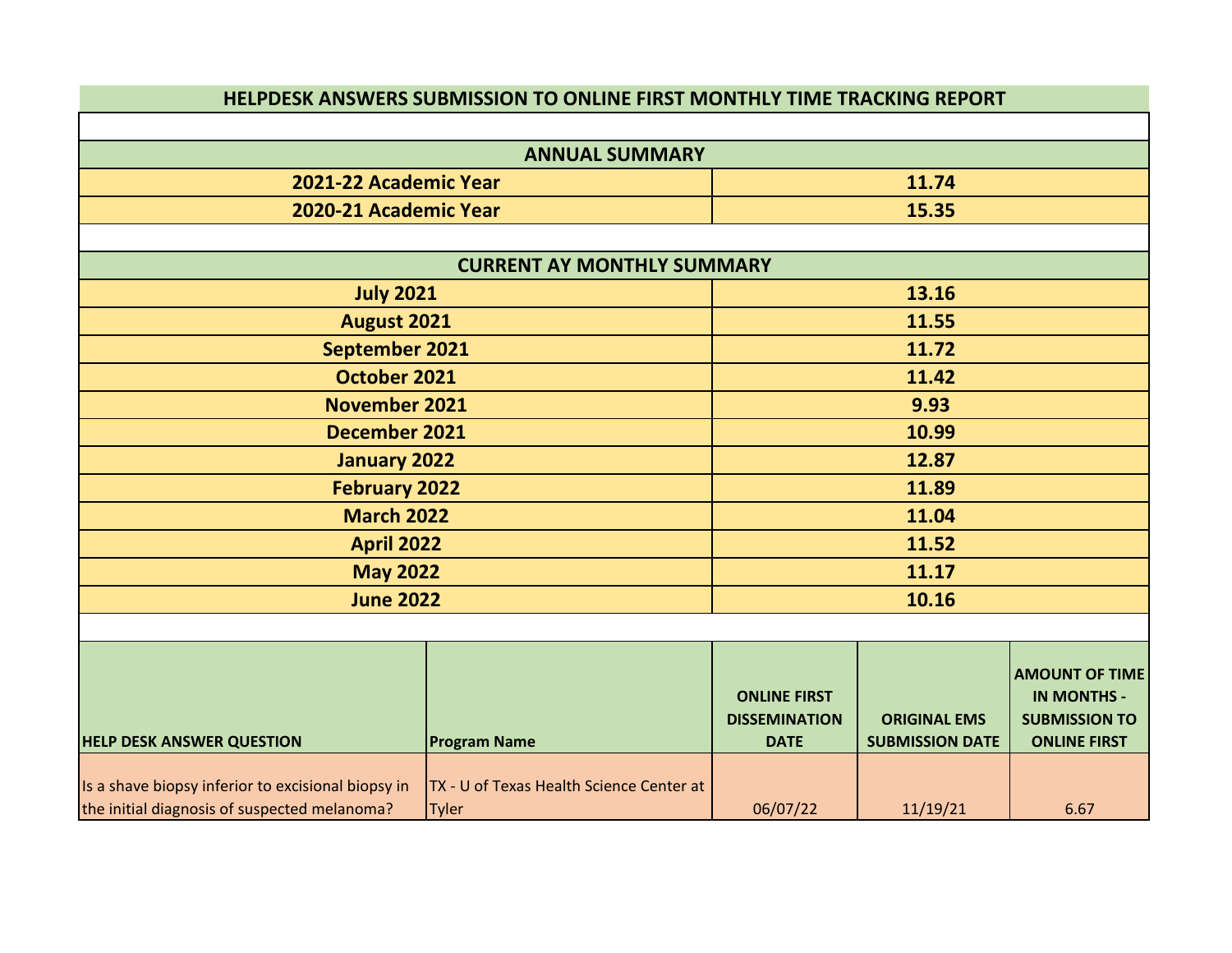| <b>HELP DESK ANSWER QUESTION</b>                   | <b>Program Name</b>                    | <b>ONLINE FIRST</b><br><b>DISSEMINATION</b><br><b>DATE</b> | <b>ORIGINAL EMS</b><br><b>SUBMISSION DATE</b> | <b>AMOUNT OF TIME</b><br><b>IN MONTHS -</b><br><b>SUBMISSION TO</b><br><b>ONLINE FIRST</b> |
|----------------------------------------------------|----------------------------------------|------------------------------------------------------------|-----------------------------------------------|--------------------------------------------------------------------------------------------|
| Is the combination of pharmacotherapy and non-     |                                        |                                                            |                                               |                                                                                            |
| pharmacotherapy more effective than non-           |                                        |                                                            |                                               |                                                                                            |
| pharmacotherapy alone at improving sleep onset     |                                        |                                                            |                                               |                                                                                            |
| insomnia?                                          | CA - Valley FMR of Modesto             | 06/07/22                                                   | 08/02/21                                      | 10.30                                                                                      |
| Among patients who have had a stroke, are          |                                        |                                                            |                                               |                                                                                            |
| pharmacological interventions effective for        | FL - Florida State University COM FMRP |                                                            |                                               |                                                                                            |
| preventing depression?                             | at Lee Memorial Health System          | 06/14/22                                                   | 04/21/21                                      | 13.97                                                                                      |
| Do hospitals that have implemented the WHO's       |                                        |                                                            |                                               |                                                                                            |
| "Baby Friendly Hospital" initiative achieve        |                                        |                                                            |                                               |                                                                                            |
| increased rates of exclusive breastfeeding at 6    | MO - U of Missouri FP Columbia         |                                                            |                                               |                                                                                            |
| months old?                                        | (Founding)                             | 06/13/22                                                   | 02/09/22                                      | 4.13                                                                                       |
| In infants with feeding difficulties/latch         |                                        |                                                            |                                               |                                                                                            |
| difficulties, does frenulectomy improve            |                                        |                                                            |                                               |                                                                                            |
| outcomes?                                          | NE - Offutt Air Force Base FMR         | 06/17/22                                                   | 01/16/21                                      | 17.23                                                                                      |
|                                                    | OK - University of Oklahoma School of  |                                                            |                                               |                                                                                            |
| Is elagolix safe and effective in the treatment of | <b>Community Medicine, Family and</b>  |                                                            |                                               |                                                                                            |
| endometriosis pain?                                | <b>Community Medicine</b>              | 06/17/22                                                   | 03/11/21                                      | 15.43                                                                                      |
| Does telemedicine/telestroke decrease the          |                                        |                                                            |                                               |                                                                                            |
| mortality rate in patients with strokes?           | TX - U of Texas Medical Branch         | 06/17/22                                                   | 09/23/21                                      | 8.90                                                                                       |
| Is consumption of artificially sweetened           |                                        |                                                            |                                               |                                                                                            |
| beverages associated with obesity in adults?       | WA - U of Washington FMRP (Founding)   | 06/17/22                                                   | 03/18/21                                      | 15.20                                                                                      |
| Is there a relationship between socioeconomic      |                                        |                                                            |                                               |                                                                                            |
| status and quality of sleep in children and        |                                        |                                                            |                                               |                                                                                            |
| adolescents?                                       | CO - Sky Ridge FMR                     | 06/17/22                                                   | 11/07/21                                      | 7.40                                                                                       |
| Does goal-specific urate-lowering therapy          |                                        |                                                            |                                               |                                                                                            |
| improve outcomes vs a symptoms based               |                                        |                                                            |                                               |                                                                                            |
| approach to therapy in patients with tophus        |                                        |                                                            |                                               |                                                                                            |
| gout?                                              | <b>NV - Nellis AFB</b>                 | 06/17/22                                                   | 07/09/21                                      | 11.43                                                                                      |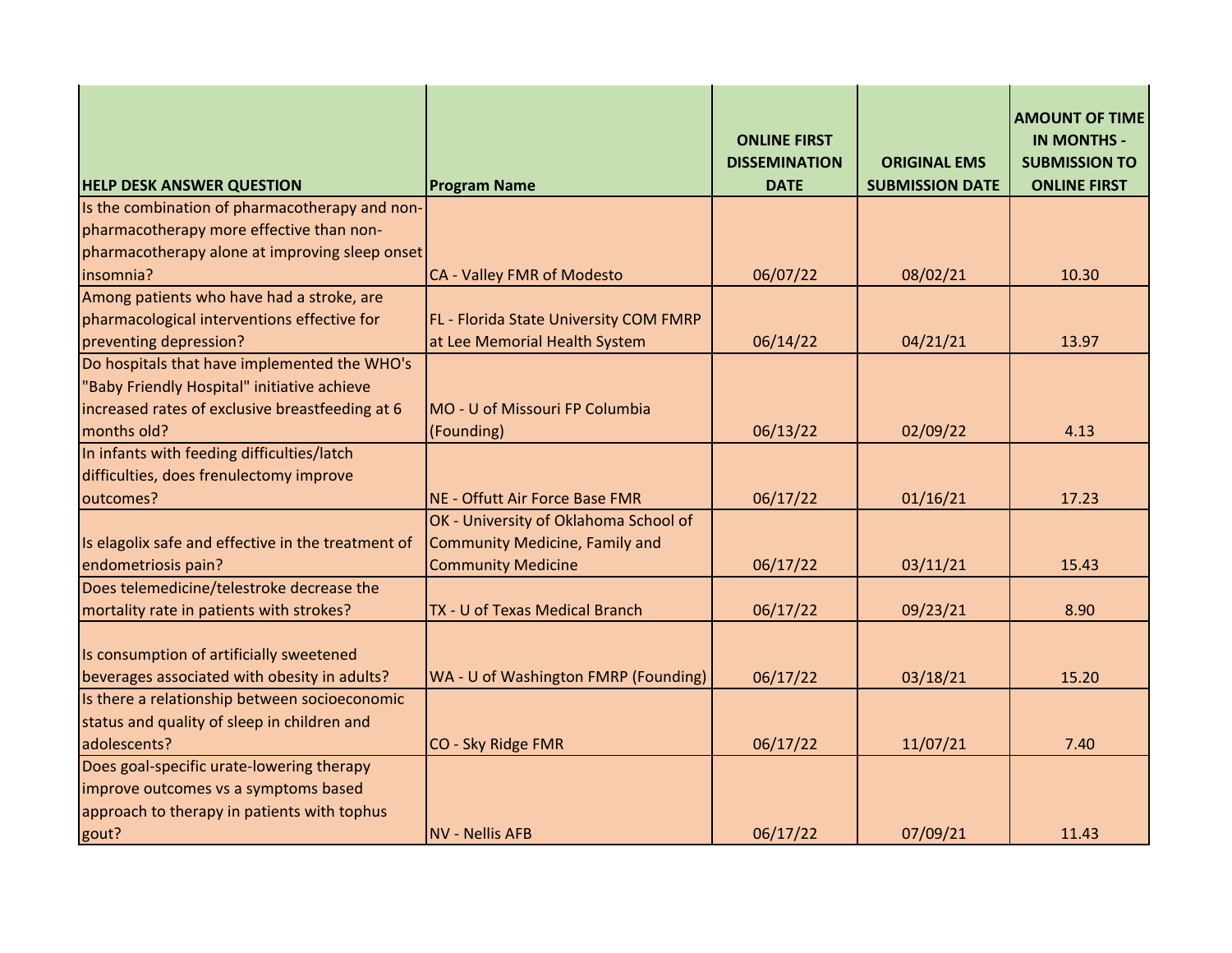|                                                                                        |                                      | <b>ONLINE FIRST</b><br><b>DISSEMINATION</b> | <b>ORIGINAL EMS</b>    | <b>AMOUNT OF TIME</b><br><b>IN MONTHS -</b><br><b>SUBMISSION TO</b> |
|----------------------------------------------------------------------------------------|--------------------------------------|---------------------------------------------|------------------------|---------------------------------------------------------------------|
| <b>HELP DESK ANSWER QUESTION</b>                                                       | <b>Program Name</b>                  | <b>DATE</b>                                 | <b>SUBMISSION DATE</b> | <b>ONLINE FIRST</b>                                                 |
|                                                                                        | CA - David Grant USAF Medical Center |                                             |                        |                                                                     |
| Do birth plans influence caesarean section rates? FMR Travis AFB                       |                                      | 06/17/22                                    | 03/22/21               | 15.07                                                               |
| Do proton pump inhibitors increase risk of                                             |                                      |                                             |                        |                                                                     |
| recurrence in patients with frequent Clostridium                                       | MO - St. Louis University School of  |                                             |                        |                                                                     |
| difficile colitis?                                                                     | <b>Medicine RP</b>                   | 06/17/22                                    | 04/03/21               | 14.67                                                               |
| What is the best treatment for opioid withdrawal                                       | WA - WWAMI Network Faculty           |                                             |                        |                                                                     |
| in newborn infants?                                                                    | <b>Development Fellowship</b>        | 06/17/22                                    | 01/24/22               | 4.80                                                                |
| In adult females with symptoms of an                                                   |                                      |                                             |                        |                                                                     |
| uncomplicated urinary tract infection, does                                            |                                      |                                             |                        |                                                                     |
| treatment via virtual visit improve patient-                                           |                                      |                                             |                        |                                                                     |
| oriented outcomes compared with standard                                               |                                      |                                             |                        |                                                                     |
| treatment?                                                                             | MN - U of Minnesota Department of FM | 06/17/22                                    | 01/30/22               | 4.60                                                                |
|                                                                                        |                                      |                                             |                        |                                                                     |
| Should patients taking novel oral anticoagulants                                       |                                      |                                             |                        |                                                                     |
| be routinely monitored with coagulation studies? AL - Cahaba Family Medicine Residency |                                      | 06/20/22                                    | 08/12/21               | 10.40                                                               |
|                                                                                        |                                      |                                             |                        |                                                                     |
| Are there effective interventions for decreasing                                       |                                      |                                             |                        |                                                                     |
| suicidality in a Primary Care setting?                                                 | CA - Valley FMR of Modesto           | 06/20/22                                    | 09/16/21               | 9.23                                                                |
|                                                                                        |                                      |                                             |                        |                                                                     |
| In obese adults, does a plant-based diet improve                                       | IN - Indiana University School of    |                                             |                        |                                                                     |
| weight loss compared to a non-plant-based diet? Medicine Program (Arnett)              |                                      | 06/10/22                                    | 12/17/21               | 5.83                                                                |
| In overweight and obese patients, is there an                                          |                                      |                                             |                        |                                                                     |
| Intermittent Fasting strategy which results in the                                     | GA - Dwight D Eisenhower Army MC     |                                             |                        |                                                                     |
| greatest weight reduction?                                                             | <b>FMR (Fort Gordon)</b>             | 06/10/22                                    | 08/25/21               | 9.63                                                                |
| Can DOACs be safely used in patients with end                                          |                                      |                                             |                        |                                                                     |
| stage renal disease?                                                                   | <b>PA - UPMC St Margaret FMRP</b>    | 06/10/22                                    | 12/13/20               | 18.13                                                               |
| Is intuitive eating an effective approach for                                          |                                      |                                             |                        |                                                                     |
| eating disorders?                                                                      | <b>OR - OPTI West Roseburg FMR</b>   | 06/10/22                                    | 09/09/21               | 9.13                                                                |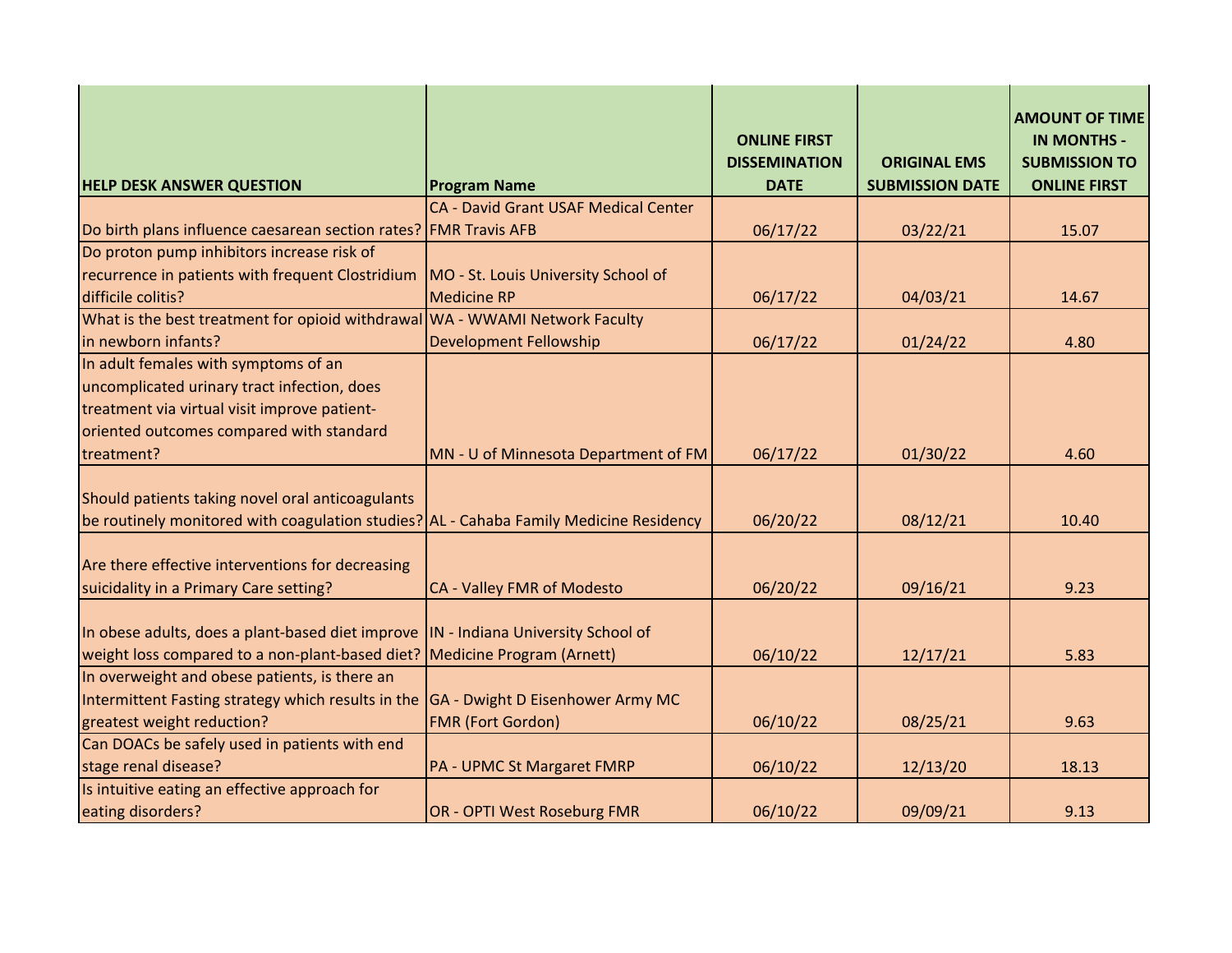| <b>HELP DESK ANSWER QUESTION</b>                 | <b>Program Name</b>                        | <b>ONLINE FIRST</b><br><b>DISSEMINATION</b><br><b>DATE</b> | <b>ORIGINAL EMS</b><br><b>SUBMISSION DATE</b> | <b>AMOUNT OF TIME</b><br><b>IN MONTHS -</b><br><b>SUBMISSION TO</b><br><b>ONLINE FIRST</b> |
|--------------------------------------------------|--------------------------------------------|------------------------------------------------------------|-----------------------------------------------|--------------------------------------------------------------------------------------------|
| Is topical green tea extract an effective        |                                            |                                                            |                                               |                                                                                            |
| treatment for acne vulgaris?                     | IL - SIU Decatur FMR                       | 06/10/22                                                   | 10/18/21                                      | 7.83                                                                                       |
| What is the most effective dose and route of     |                                            |                                                            |                                               |                                                                                            |
| misoprostol for labor induction?                 | WA - East Pierce FM (Founding)             | 06/10/22                                                   | 01/17/22                                      | 4.80                                                                                       |
| For pregnant women, does increased probiotic     |                                            |                                                            |                                               |                                                                                            |
| intake decrease the incidence of gestational     |                                            |                                                            |                                               |                                                                                            |
| diabetes?                                        | OK - In His Image FMR                      | 06/07/22                                                   | 09/14/21                                      | 8.87                                                                                       |
|                                                  |                                            |                                                            | <b>JUNE 2022</b>                              | 10.16                                                                                      |
|                                                  |                                            |                                                            |                                               |                                                                                            |
| Does peppermint essential oil relieve headache   |                                            |                                                            |                                               |                                                                                            |
| pain in adults with tension headaches?           | TX - U of Texas Medical Branch             | 5/31/22                                                    | 9/28/20                                       | 20.33                                                                                      |
| In normotensive adults with diabetes, does       |                                            |                                                            |                                               |                                                                                            |
| adding an ACE- inhibitor reduce cardiovascular   |                                            |                                                            |                                               |                                                                                            |
| events?                                          | MN - U of Minnesota Department of FM       | 5/31/22                                                    | 2/5/22                                        | 3.83                                                                                       |
| In non-smoking pregnant people is maternal       |                                            |                                                            |                                               |                                                                                            |
| caffeine consumption associated with fetal       | MO - U of Missouri FP Columbia             |                                                            |                                               |                                                                                            |
| growth restriction?                              | (Founding)                                 | 5/31/22                                                    | 2/17/22                                       | 3.43                                                                                       |
| Does an outpatient follow-up appointment         |                                            |                                                            |                                               |                                                                                            |
| within 14 days of discharge from the hospital    |                                            |                                                            |                                               |                                                                                            |
| reduce readmission rates?                        | <b>WV</b> - United Hospital Center Program | 5/31/22                                                    | 12/23/20                                      | 17.47                                                                                      |
| Does the direct renin inhibitor aleskrinen have  |                                            |                                                            |                                               |                                                                                            |
| any evidence of beneficial patient oriented      |                                            |                                                            |                                               |                                                                                            |
| outcomes?                                        | CA - Valley FMR of Modesto                 | 5/31/22                                                    | 9/13/21                                       | 8.67                                                                                       |
| In adults with non-specific acute or chronic low |                                            |                                                            |                                               |                                                                                            |
| back pain, do NSAIDS offer pain reduction over   | OH - Cleveland Clinic Foundation           |                                                            |                                               |                                                                                            |
| placebo?                                         | Program                                    | 5/31/22                                                    | 4/20/21                                       | 13.53                                                                                      |
| Is buprenorphine safe for treatment of chronic   | WA - FMR at Fort Lewis Madigan Army        |                                                            |                                               |                                                                                            |
| pain in adults?                                  | (Founding)                                 | 5/31/22                                                    | 10/16/21                                      | 7.57                                                                                       |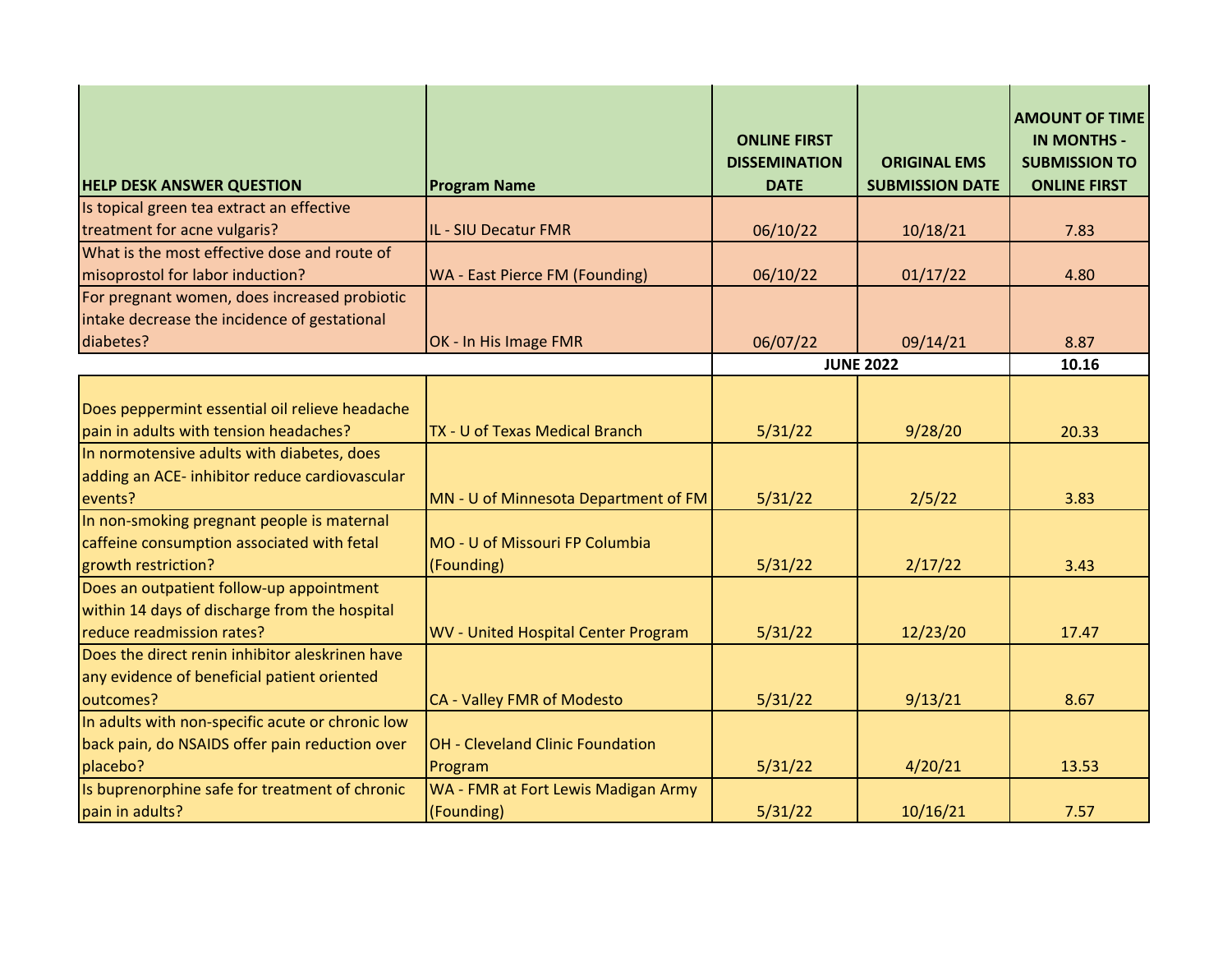| <b>HELP DESK ANSWER QUESTION</b>                                                                                                                  | <b>Program Name</b>                                          | <b>ONLINE FIRST</b><br><b>DISSEMINATION</b><br><b>DATE</b> | <b>ORIGINAL EMS</b><br><b>SUBMISSION DATE</b> | <b>AMOUNT OF TIME</b><br><b>IN MONTHS -</b><br><b>SUBMISSION TO</b><br><b>ONLINE FIRST</b> |
|---------------------------------------------------------------------------------------------------------------------------------------------------|--------------------------------------------------------------|------------------------------------------------------------|-----------------------------------------------|--------------------------------------------------------------------------------------------|
| In patients with dementia which pharmaceutical                                                                                                    |                                                              |                                                            |                                               |                                                                                            |
| intervention is best at reducing agitated                                                                                                         | IL - St. Louis University (Southwest                         |                                                            |                                               |                                                                                            |
| behaviors?                                                                                                                                        | <b>Illinois) FMRP</b>                                        | 5/30/22                                                    | 9/17/21                                       | 8.50                                                                                       |
| In nursing home patients which intervention is<br>most effective in decreasing falls?                                                             | <b>KS - Via Christi FMRP</b>                                 | 5/30/22                                                    | 10/22/21                                      | 7.33                                                                                       |
| Does fish oil supplementation improve patient-                                                                                                    |                                                              |                                                            |                                               |                                                                                            |
| oriented cardiovascular outcomes in adults with                                                                                                   | IL - U of Chicago NorthShore FMRP                            |                                                            |                                               |                                                                                            |
| hyperlipidemia?                                                                                                                                   | (Founding)                                                   | 5/17/22                                                    | 8/8/21                                        | 9.40                                                                                       |
| In adults, does apple cider vinegar consumption<br>increase intentional weight loss?                                                              | OH - Cleveland Clinic Foundation<br>Program                  | 5/17/22                                                    | 10/10/21                                      | 7.30                                                                                       |
| Is massage effective therapy for tension                                                                                                          |                                                              |                                                            |                                               |                                                                                            |
| headaches?                                                                                                                                        | WA - U of Washington FMRP (Founding)                         | 5/12/22                                                    | 2/19/21                                       | 14.90                                                                                      |
| Is medical management noninferior to surgical<br>management in adults with uncomplicated<br>appendicitis?                                         | GA - Dwight D Eisenhower Army MC<br><b>FMR (Fort Gordon)</b> | 5/12/22                                                    | 6/16/21                                       | 11.00                                                                                      |
| Does alcohol increase the risk of melanoma?                                                                                                       | IL - SIU Carbondale FPC                                      | 5/12/22                                                    | 3/22/21                                       | 13.87                                                                                      |
| In adolescents who receive the first dose HPV<br>vaccination between ages 9 and 14, is a two-<br>dose series as effective as a three-dose series? | MO - U of MO-columbia                                        | 5/12/22                                                    | 4/9/21                                        | 13.27                                                                                      |
| Does prophylactic use of Tranaexamic Acid (TXA)<br>prevent postpartum hemorrhage in vaginal<br>deliveries?                                        | CO - U of Colorado FMR Denver<br>(Founding)                  | 5/12/22                                                    | 12/2/21                                       | 5.37                                                                                       |
| Do racial disparities exist in the prescribing of<br>opioid medications for chronic non-cancer pain?                                              | MO - St. Louis University School of<br><b>Medicine RP</b>    | 5/11/22                                                    | 2/27/21                                       | 14.60                                                                                      |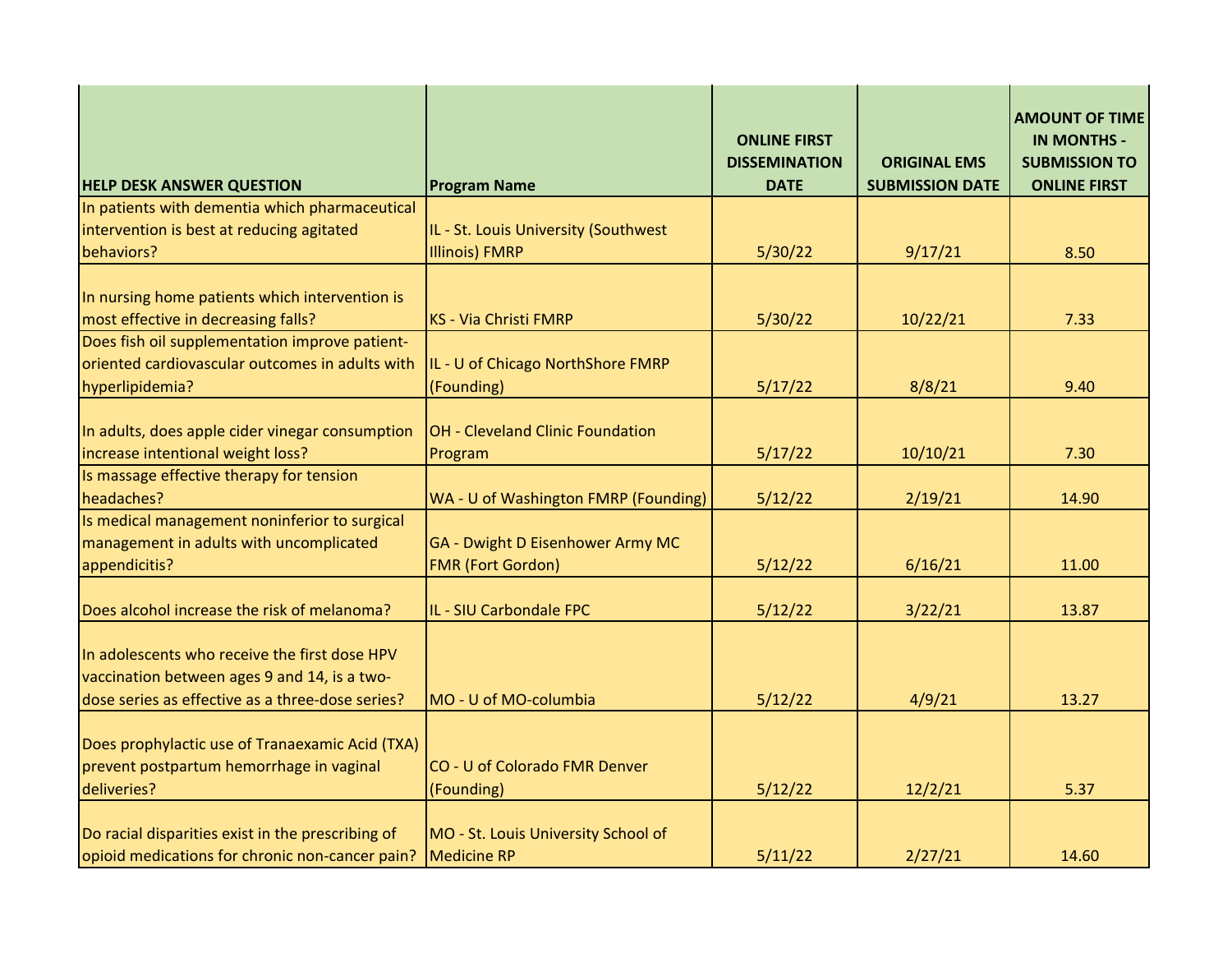| <b>HELP DESK ANSWER QUESTION</b>                                                                                                                    | <b>Program Name</b>                                           | <b>ONLINE FIRST</b><br><b>DISSEMINATION</b><br><b>DATE</b> | <b>ORIGINAL EMS</b><br><b>SUBMISSION DATE</b> | <b>AMOUNT OF TIME</b><br><b>IN MONTHS -</b><br><b>SUBMISSION TO</b><br><b>ONLINE FIRST</b> |
|-----------------------------------------------------------------------------------------------------------------------------------------------------|---------------------------------------------------------------|------------------------------------------------------------|-----------------------------------------------|--------------------------------------------------------------------------------------------|
| Have rates of advanced prostate cancer in Afican-                                                                                                   |                                                               |                                                            |                                               |                                                                                            |
| American men changed since the 2012 USPSTF                                                                                                          |                                                               |                                                            |                                               |                                                                                            |
| screening recommendations?                                                                                                                          | <b>KS - Via Christi FMRP</b>                                  | 5/11/22                                                    | 2/24/21                                       | 14.70                                                                                      |
| Does Elderberry reduce acute viral respiratory                                                                                                      |                                                               |                                                            |                                               |                                                                                            |
| symptoms?                                                                                                                                           | NJ - Rutgers RWJMS FMR at RWJUH                               | 5/11/22                                                    | 3/19/21                                       | 13.93                                                                                      |
| What are the most effective pharmacologic                                                                                                           |                                                               |                                                            |                                               |                                                                                            |
| treatments for anxiety disorders in children and                                                                                                    |                                                               |                                                            |                                               |                                                                                            |
| adolescents?                                                                                                                                        | TX - Carl Darnall AMC FMRP                                    | 5/10/22                                                    | 11/4/20                                       | 18.40                                                                                      |
| Does asymptomatic cervical adenopathy in                                                                                                            | MO - U of Missouri FP Columbia                                |                                                            |                                               |                                                                                            |
| children benefit from antibiotic treatment?                                                                                                         | (Founding)                                                    | 5/10/22                                                    | 10/10/21                                      | 7.07                                                                                       |
|                                                                                                                                                     |                                                               | <b>MAY 2022</b>                                            |                                               | 11.17                                                                                      |
| How effective is wrist splinting for lateral                                                                                                        | WI - Fox Valley FMRP - Medical College                        |                                                            |                                               |                                                                                            |
| epicondylitis?                                                                                                                                      | of Wisconsin                                                  | 04/05/22                                                   | 08/19/21                                      | 7.63                                                                                       |
| How effective is bariatric surgery for long term                                                                                                    |                                                               |                                                            |                                               |                                                                                            |
| weight loss?                                                                                                                                        | <b>KS - Via Christi FMRP</b>                                  | 04/05/22                                                   | 08/02/21                                      | 8.20                                                                                       |
| In adults with borderline personality disorder                                                                                                      |                                                               |                                                            |                                               |                                                                                            |
| what are the most effective forms of                                                                                                                |                                                               |                                                            |                                               |                                                                                            |
| psychotherapy?<br>Is virtual psychotherapy as effective as face to                                                                                  | CO - St. Anthony North FMRP                                   | 04/05/22                                                   | 10/25/21                                      | 5.40                                                                                       |
| face psychotherapy for patients with anxiety                                                                                                        |                                                               |                                                            |                                               |                                                                                            |
| disorder?                                                                                                                                           | <b>NV - Nellis AFB</b>                                        | 04/05/22                                                   | 08/11/21                                      | 7.90                                                                                       |
|                                                                                                                                                     |                                                               |                                                            |                                               |                                                                                            |
| Is topical fluorouracil or combination fluorouracil<br>and cryotherapy more effective than cryotherapy<br>alone for treatment of actinic keratoses? | MN - U of Minnesota Department of FM                          | 04/05/22                                                   | 07/21/21                                      | 8.60                                                                                       |
| Does adding an alpha-1 blocker to finasteride<br>improve lower urinary tract symptoms in elderly<br>men with benign prostatic hypertrophy?          | PA - PSU Hershey Department of Family<br>& Community Medicine | 04/06/22                                                   | 09/28/20                                      | 18.50                                                                                      |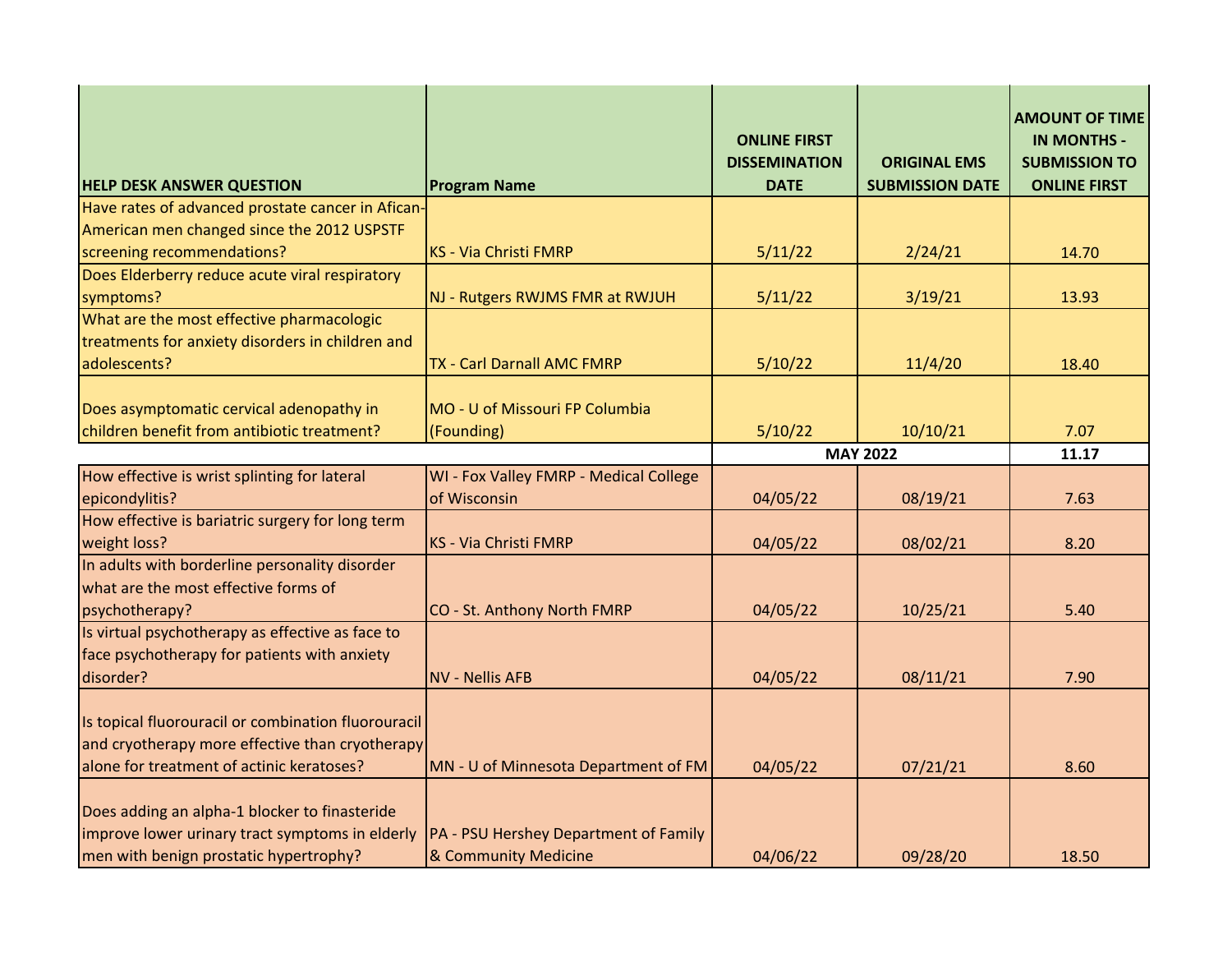| <b>HELP DESK ANSWER QUESTION</b>                                                                                                                                                          | <b>Program Name</b>                          | <b>ONLINE FIRST</b><br><b>DISSEMINATION</b><br><b>DATE</b> | <b>ORIGINAL EMS</b><br><b>SUBMISSION DATE</b> | <b>AMOUNT OF TIME</b><br><b>IN MONTHS -</b><br><b>SUBMISSION TO</b><br><b>ONLINE FIRST</b> |
|-------------------------------------------------------------------------------------------------------------------------------------------------------------------------------------------|----------------------------------------------|------------------------------------------------------------|-----------------------------------------------|--------------------------------------------------------------------------------------------|
| Are direct oral anticoagulants safe and effective                                                                                                                                         |                                              |                                                            |                                               |                                                                                            |
| in patients with atrial fibrillatino and BMIs                                                                                                                                             |                                              |                                                            |                                               |                                                                                            |
| greater or equal to 40?                                                                                                                                                                   | <b>PA - UPMC St Margaret FMRP</b>            | 04/06/22                                                   | 12/12/20                                      | 16.00                                                                                      |
| In geriatric patients with behavioral and<br>psychological symptoms of dementia (BPSD), is<br>valproic acid more effective than placebo or no<br>treatment in improving symptoms of BPSD? | PA - UPMC St Margaret FMRP                   | 04/06/22                                                   | 12/16/20                                      | 15.87                                                                                      |
|                                                                                                                                                                                           | OK - University of Oklahoma School of        |                                                            |                                               |                                                                                            |
| In hypertensive children with microalbuminuria,                                                                                                                                           | <b>Community Medicine, Family and</b>        |                                                            |                                               |                                                                                            |
| are ACEs/ARBs a beneficial therapy?                                                                                                                                                       | <b>Community Medicine</b>                    | 04/06/22                                                   | 03/25/21                                      | 12.57                                                                                      |
| Does vitamin D supplementation reduce the risk                                                                                                                                            |                                              |                                                            |                                               |                                                                                            |
| of stress fractures in athletes?                                                                                                                                                          | <b>NC - Womack FMR Clinic</b>                | 04/13/22                                                   | 04/26/21                                      | 11.73                                                                                      |
| In pregnant women, does long-chain<br>polyunsaturated fatty acid (LCPUFA)<br>supplementation reduce the risk of preterm or<br>early preterm birth?                                        | MO - U of Missouri FP Columbia<br>(Founding) | 04/13/22                                                   | 05/10/21                                      | 11.27                                                                                      |
| Does vitamin D supplementation improve<br>symptoms in patients with atopic dermatitis?                                                                                                    | NJ - Rutgers RWJMS FMR at RWJUH              | 04/13/22                                                   | 03/19/21                                      | 13.00                                                                                      |
| What is the most effective pharmacotherapy<br>treatment for cannabis use disorder?                                                                                                        | WA - U of Washington FMRP (Founding)         | 04/13/22                                                   | 01/30/21                                      | 14.60                                                                                      |
| How effective is counseling for perinatal                                                                                                                                                 |                                              |                                                            |                                               |                                                                                            |
| depression?                                                                                                                                                                               | WA - FM Spokane (Founding)                   | 04/13/22                                                   | 03/03/21                                      | 13.53                                                                                      |
| Are cannabinoids effective for treatment of non-                                                                                                                                          |                                              |                                                            |                                               |                                                                                            |
| cancer musculoskeletal pain?                                                                                                                                                              | MI - Beaumont Hospital Troy FMRP             | 04/13/22                                                   | 03/12/21                                      | 13.23                                                                                      |
| How does electronic medical record (EMR)<br>implementation impact provider efficiency?                                                                                                    | <b>WV</b> - United Hospital Center Program   | 04/13/22                                                   | 03/05/21                                      | 13.47                                                                                      |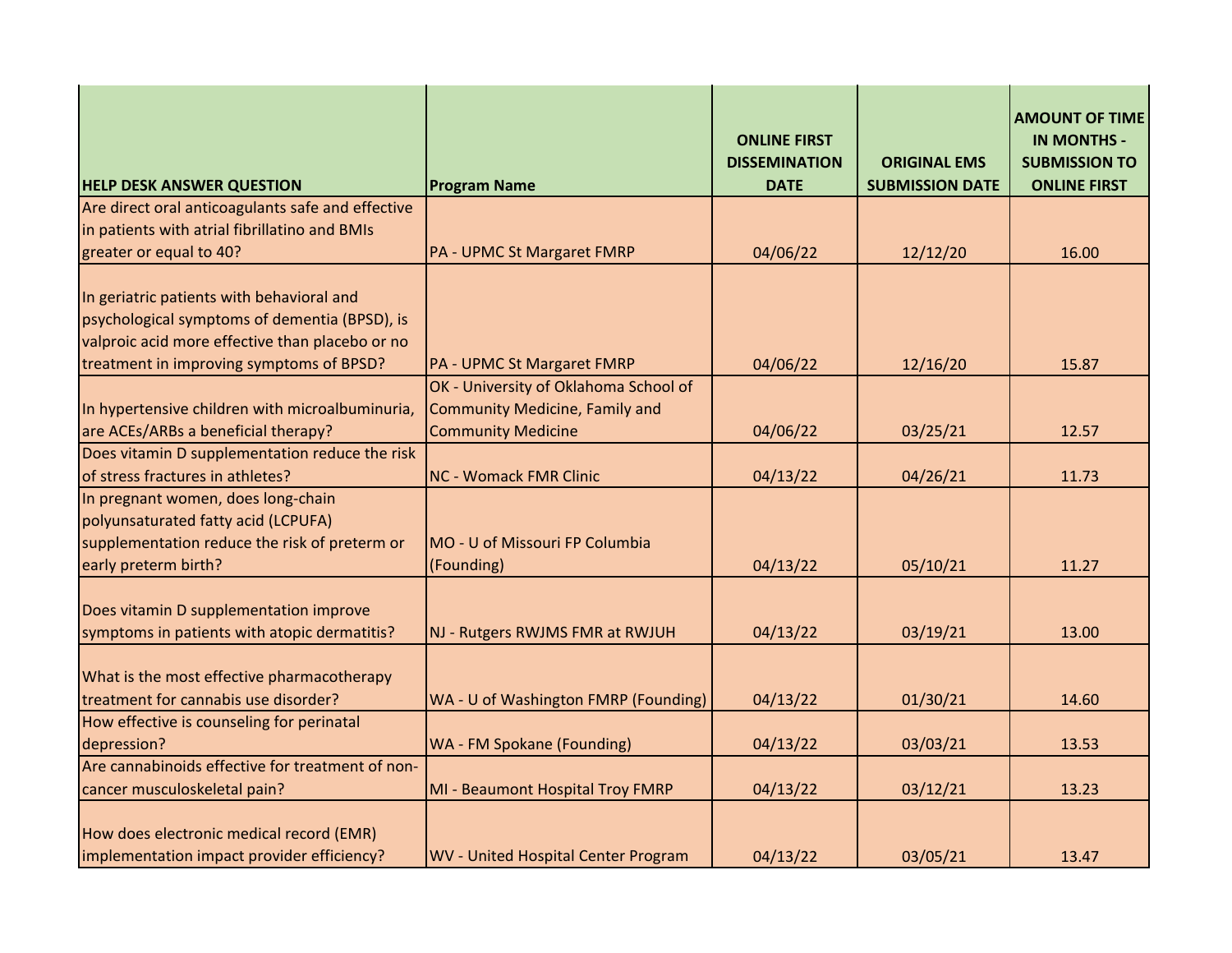| <b>HELP DESK ANSWER QUESTION</b>                                                      | <b>Program Name</b>                  | <b>ONLINE FIRST</b><br><b>DISSEMINATION</b><br><b>DATE</b> | <b>ORIGINAL EMS</b><br><b>SUBMISSION DATE</b> | <b>AMOUNT OF TIME</b><br><b>IN MONTHS -</b><br><b>SUBMISSION TO</b><br><b>ONLINE FIRST</b> |
|---------------------------------------------------------------------------------------|--------------------------------------|------------------------------------------------------------|-----------------------------------------------|--------------------------------------------------------------------------------------------|
|                                                                                       |                                      |                                                            |                                               |                                                                                            |
| In patients with atrial fibrillation requiring oral                                   |                                      |                                                            |                                               |                                                                                            |
| anticoagulation who undergo cardiac stenting,                                         |                                      |                                                            |                                               |                                                                                            |
| what key outcome differences are noted with                                           |                                      |                                                            |                                               |                                                                                            |
| triple anti-thrombotic therapy compared to dual-                                      |                                      |                                                            |                                               |                                                                                            |
| anti-thrombotic therapy?                                                              | OK - In His Image FMR                | 04/13/22                                                   | 02/27/21                                      | 13.67                                                                                      |
| What is the best treatment for children with                                          |                                      |                                                            |                                               |                                                                                            |
| attention deficit hyperactivity disorder?                                             | WA - FMR at Fort Lewis Madigan Army  |                                                            |                                               |                                                                                            |
| Does a history of acute kidney injury (AKI)                                           | (Founding)                           | 04/15/22                                                   | 04/26/21                                      | 11.80                                                                                      |
| increase the risk of developing AKI in the future                                     |                                      |                                                            |                                               |                                                                                            |
| during strenuous activity?                                                            | <b>NV - Nellis AFB</b>               |                                                            |                                               | 10.37                                                                                      |
| Do Omega-3 fatty acids slow memory loss in                                            |                                      | 04/18/22                                                   | 06/11/21                                      |                                                                                            |
| patients with cognitive impairment or                                                 |                                      |                                                            |                                               |                                                                                            |
| dementia?                                                                             |                                      |                                                            |                                               |                                                                                            |
| In adults with depression, does couples therapy                                       | MN - U of Minnesota Department of FM | 04/18/22<br>04/19/22                                       | 01/28/21<br>07/07/21                          | 14.83<br>9.53                                                                              |
|                                                                                       | OR - OPTI West Roseburg FMR          |                                                            |                                               |                                                                                            |
| Is there an increased risk of cancer in adult                                         |                                      |                                                            |                                               |                                                                                            |
| patients taking ARB medications compared to                                           |                                      |                                                            |                                               |                                                                                            |
| adults who take ACEi medications or placebo?                                          | ID - FMR of Idaho (Founding)         | 04/19/22                                                   | 02/25/21                                      | 13.93                                                                                      |
| Does gabapentin decrease alcohol use in patients IL - St. Louis University (Southwest |                                      |                                                            |                                               |                                                                                            |
| with alcohol use disorder?                                                            | <b>Illinois) FMRP</b>                | 04/19/22                                                   | 01/08/21                                      | 15.53                                                                                      |
| For healthy full term neonates, does bed sharing                                      |                                      |                                                            |                                               |                                                                                            |
| vs no bed sharing decrease the incidence of                                           |                                      |                                                            |                                               |                                                                                            |
| SIDS?                                                                                 | OK - In His Image FMR                | 04/22/22                                                   | 09/19/21                                      | 7.17                                                                                       |
| Are there effective nonsurgical treatments of                                         |                                      |                                                            |                                               |                                                                                            |
| bunions?                                                                              | <b>KS - Via Christi FMRP</b>         | 04/02/22                                                   | 08/24/21                                      | 7.37                                                                                       |
|                                                                                       |                                      |                                                            |                                               |                                                                                            |
| What are the long term effects of melatonin on                                        |                                      |                                                            |                                               |                                                                                            |
| mood and behavior in dementia patients?                                               | AK - Alaska FMR (Founding)           | 04/28/22                                                   | 08/09/21                                      | 8.73                                                                                       |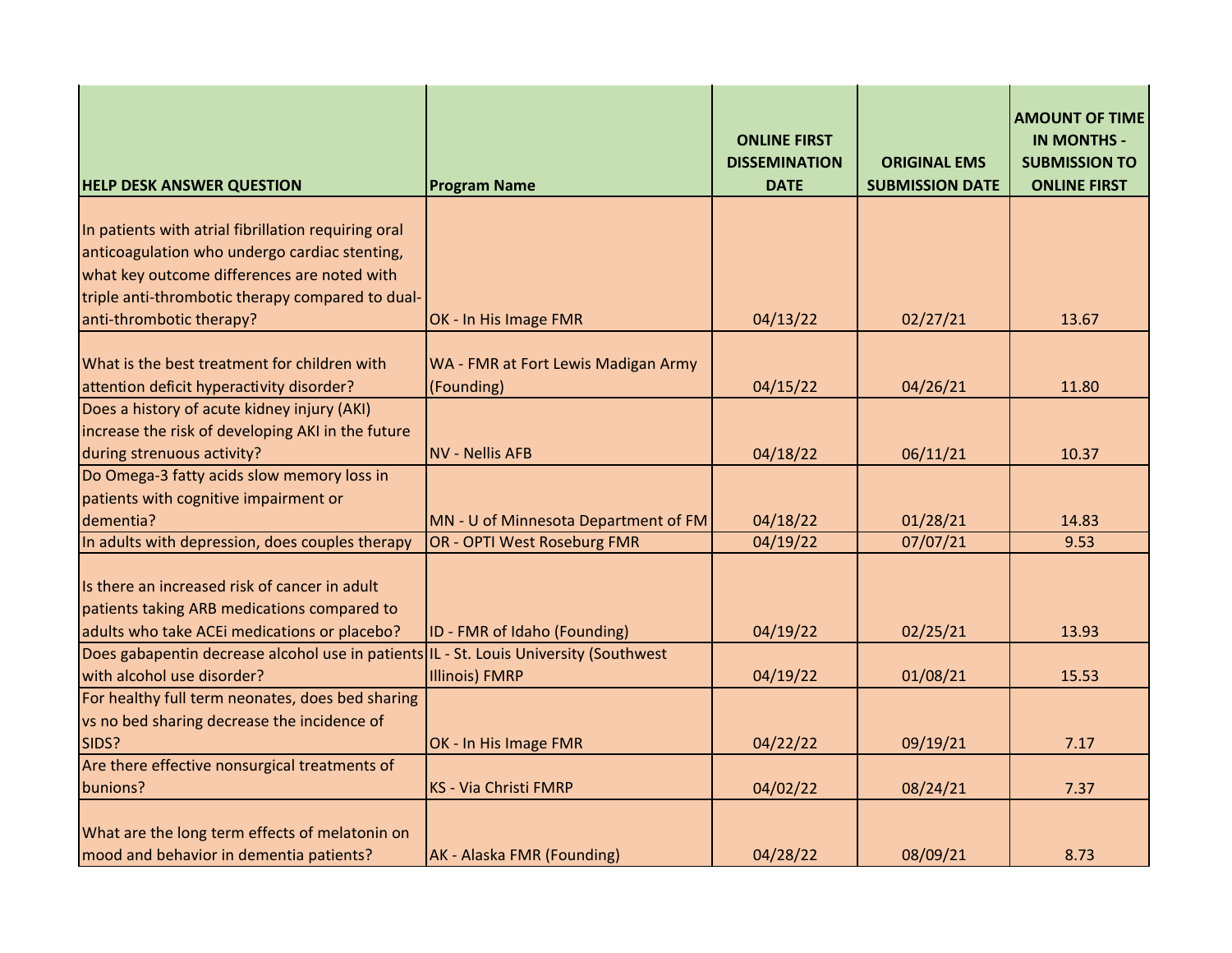| <b>HELP DESK ANSWER QUESTION</b>                                                                                                                                                         | <b>Program Name</b>                                | <b>ONLINE FIRST</b><br><b>DISSEMINATION</b><br><b>DATE</b> | <b>ORIGINAL EMS</b><br><b>SUBMISSION DATE</b> | <b>AMOUNT OF TIME</b><br><b>IN MONTHS -</b><br><b>SUBMISSION TO</b><br><b>ONLINE FIRST</b> |
|------------------------------------------------------------------------------------------------------------------------------------------------------------------------------------------|----------------------------------------------------|------------------------------------------------------------|-----------------------------------------------|--------------------------------------------------------------------------------------------|
|                                                                                                                                                                                          |                                                    |                                                            |                                               |                                                                                            |
| Are GLP-1 agonists effective for weight loss in                                                                                                                                          | IL - U of Chicago NorthShore FMRP                  |                                                            |                                               |                                                                                            |
| obese non-diabetic pediatric patients?                                                                                                                                                   | (Founding)                                         | 04/28/22                                                   | 06/09/21                                      | 10.77                                                                                      |
| Is thrombocytopenia a predictor for severe                                                                                                                                               |                                                    |                                                            |                                               |                                                                                            |
| alcohol withdrawal in patients being admitted<br>for alcohol detoxification?                                                                                                             | OK - In His Image FMR                              | 04/28/22                                                   | 09/16/21                                      | 7.47                                                                                       |
|                                                                                                                                                                                          |                                                    |                                                            | <b>APRIL 2022</b>                             | 11.52                                                                                      |
| What interventions delay functional decline in                                                                                                                                           |                                                    |                                                            |                                               |                                                                                            |
| people with dementia?                                                                                                                                                                    | WA - U of Washington FMRP (Founding)               | 3/23/22                                                    | 4/24/21                                       | 11.10                                                                                      |
|                                                                                                                                                                                          |                                                    |                                                            |                                               |                                                                                            |
| Is treatment of Hepatitis C by non-specialists as                                                                                                                                        |                                                    |                                                            |                                               |                                                                                            |
| effective as treatment by specialists?                                                                                                                                                   | OR - OPTI West Roseburg FMR                        | 3/23/22                                                    | 7/7/21                                        | 8.63                                                                                       |
| Is buprenorphine an effective analgesic for                                                                                                                                              |                                                    |                                                            |                                               |                                                                                            |
| treatment of chronic pain in adults?                                                                                                                                                     | NJ - Rutgers RWJMS FMR at RWJUH                    | 3/23/22                                                    | 3/19/21                                       | 12.30                                                                                      |
| What is the optimal Mean Arterial Pressure<br>(MAP) goal in the treatment of septic shock to<br>improve patient oriented outcomes?                                                       | IL - U of Chicago NorthShore FMRP<br>(Founding)    | 3/29/22                                                    | 8/1/21                                        | 8.00                                                                                       |
| Do ultrasound guided myofascial trigger point<br>injections lead to better outcomes and fewer<br>complications when compared to trigger point<br>injections without ultrasound guidance? | PA - Geisinger Health System Program-<br>Lewistown | 3/29/22                                                    | 4/3/21                                        | 12.00                                                                                      |
|                                                                                                                                                                                          |                                                    |                                                            |                                               |                                                                                            |
| Does metformin cause weight loss in children                                                                                                                                             | NY - Phelps-Northwell FM Residency                 |                                                            |                                               |                                                                                            |
| and adolescents without diabetes mellitus?                                                                                                                                               | Program                                            | 3/29/22                                                    | 3/5/21                                        | 12.97                                                                                      |
| Does cognitive behavioral therapy reduce the                                                                                                                                             | WI - Fox Valley FMRP - Medical College             |                                                            |                                               |                                                                                            |
| recurrence of depression?                                                                                                                                                                | of Wisconsin                                       | 3/29/22                                                    | 3/26/21                                       | 12.27                                                                                      |
|                                                                                                                                                                                          |                                                    |                                                            | <b>MARCH 2022</b>                             | 11.04                                                                                      |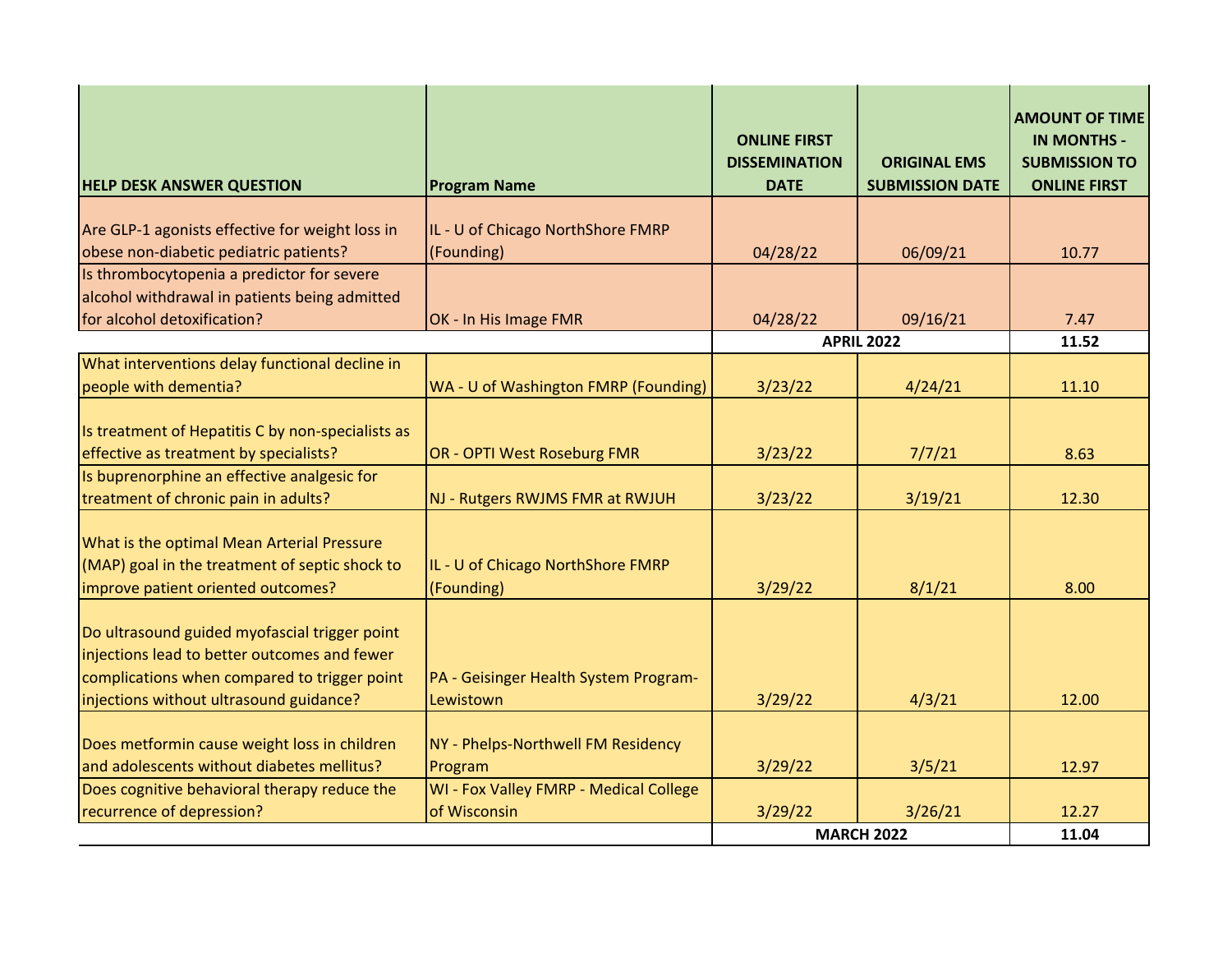| <b>HELP DESK ANSWER QUESTION</b>                                                                    | <b>Program Name</b>                                                     | <b>ONLINE FIRST</b><br><b>DISSEMINATION</b><br><b>DATE</b> | <b>ORIGINAL EMS</b><br><b>SUBMISSION DATE</b> | <b>AMOUNT OF TIME</b><br><b>IN MONTHS -</b><br><b>SUBMISSION TO</b><br><b>ONLINE FIRST</b> |
|-----------------------------------------------------------------------------------------------------|-------------------------------------------------------------------------|------------------------------------------------------------|-----------------------------------------------|--------------------------------------------------------------------------------------------|
| Do parent training programs reduce crying time                                                      |                                                                         |                                                            |                                               |                                                                                            |
| in infants with and without colic?                                                                  | WA - Tacoma FM (Founding)                                               | 02/03/22                                                   | 02/01/21                                      | 12.23                                                                                      |
| Does parental education on screen time                                                              |                                                                         |                                                            |                                               |                                                                                            |
| recommendations lead to reduced screen time in                                                      |                                                                         |                                                            |                                               |                                                                                            |
| pediatric patients?                                                                                 | IL - U of Chicago (Founding)                                            | 02/03/22                                                   | 07/16/21                                      | 6.73                                                                                       |
| Does a course of cognitive behavioral therapy                                                       |                                                                         |                                                            |                                               |                                                                                            |
| reduce the recurrence of depression in patients                                                     |                                                                         |                                                            |                                               |                                                                                            |
| on antidepressants?                                                                                 | PA - Lehigh Valley Hospital FMR                                         | 02/03/22                                                   | 01/25/21                                      | 12.47                                                                                      |
| Does circumcision decrease rates of HPV<br>infection in males?                                      | FL - Florida State University COM FMRP<br>at Lee Memorial Health System | 02/03/22                                                   | 04/10/21                                      | 9.97                                                                                       |
|                                                                                                     |                                                                         |                                                            |                                               |                                                                                            |
| Is screening for vitamin D deficiency indicated in<br>asymptomatic adults living at high latitudes? | IL - SIU Carbondale FPC                                                 | 02/03/22                                                   | 03/06/21                                      | 11.13                                                                                      |
| Does sunscreen effectively reduce the risk of skin                                                  |                                                                         |                                                            |                                               |                                                                                            |
| cancer?                                                                                             | <b>NV - Nellis AFB</b>                                                  | 02/03/22                                                   | 05/14/21                                      | 8.83                                                                                       |
| Does prenatal exercise decrease the incidence of                                                    | OH - Cleveland Clinic Foundation                                        |                                                            |                                               |                                                                                            |
| gestational hypertension?                                                                           | Program                                                                 | 02/03/22                                                   | 05/12/21                                      | 8.90                                                                                       |
| Are PSCK9 inhibitors alternatives for the                                                           |                                                                         |                                                            |                                               |                                                                                            |
| treatment of hyperlipidemia in high risk patients                                                   |                                                                         |                                                            |                                               |                                                                                            |
| who are statin intolerant?                                                                          | <b>TX - Carl Darnall AMC FMRP</b>                                       | 02/03/22                                                   | 02/17/21                                      | 11.70                                                                                      |
| Among adults who are overweight or obese, is<br>fluoxetine effective in decreasing weight?          | FL - Florida State University COM FMRP<br>at Lee Memorial Health System | 02/03/22                                                   | 03/25/21                                      | 10.50                                                                                      |
| What methods increase the completion of                                                             |                                                                         |                                                            |                                               |                                                                                            |
| advance directives before hospitalization?                                                          | MN - U of Minnesota Department of FM                                    | 02/03/22                                                   | 01/29/21                                      | 12.33                                                                                      |
| Does routine administration of prophylactic                                                         |                                                                         |                                                            |                                               |                                                                                            |
| antibiotics to newborns delivered through                                                           |                                                                         |                                                            |                                               |                                                                                            |
| meconium stained fluid improve neonatal                                                             |                                                                         |                                                            |                                               |                                                                                            |
| outcomes?                                                                                           | ID - FMR of Idaho (Founding)                                            | 02/03/22                                                   | 02/03/21                                      | 12.17                                                                                      |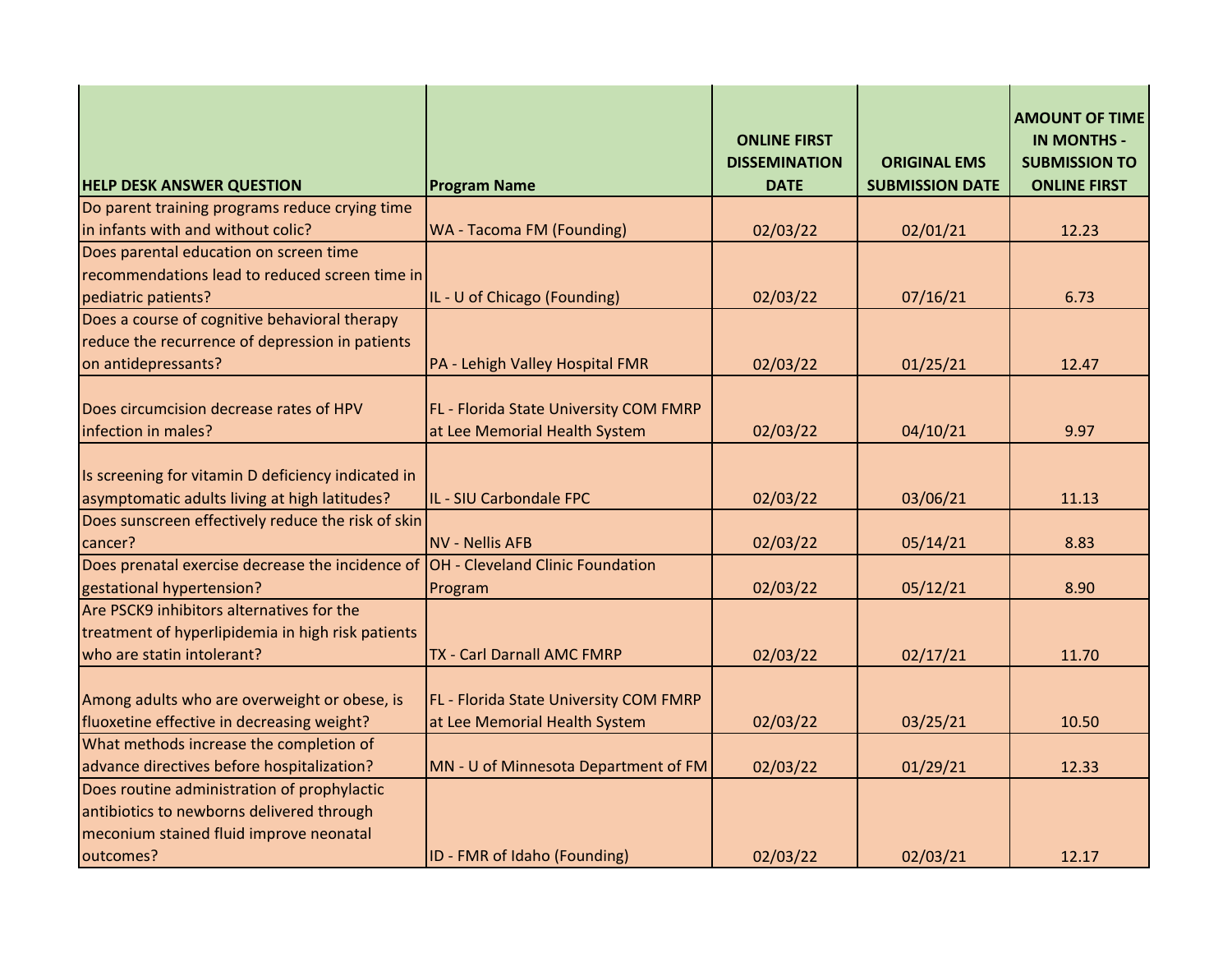| <b>HELP DESK ANSWER QUESTION</b>                                                                                                        | <b>Program Name</b>                                           | <b>ONLINE FIRST</b><br><b>DISSEMINATION</b><br><b>DATE</b> | <b>ORIGINAL EMS</b><br><b>SUBMISSION DATE</b> | <b>AMOUNT OF TIME</b><br><b>IN MONTHS -</b><br><b>SUBMISSION TO</b><br><b>ONLINE FIRST</b> |
|-----------------------------------------------------------------------------------------------------------------------------------------|---------------------------------------------------------------|------------------------------------------------------------|-----------------------------------------------|--------------------------------------------------------------------------------------------|
| Does surgery improve outcomes with chronic                                                                                              |                                                               |                                                            |                                               |                                                                                            |
| tennis elbow?                                                                                                                           | MN - U of Minnesota Department of FM                          | 02/03/22                                                   | 01/29/21                                      | 12.33                                                                                      |
| Is spironolactone an effective acne treatment in                                                                                        |                                                               |                                                            |                                               |                                                                                            |
| adult women with acne?                                                                                                                  | NJ - Rutgers RWJMS FMR at RWJUH                               | 02/03/22                                                   | 03/22/21                                      | 10.60                                                                                      |
| Is gingko biloba supplementation effective at                                                                                           |                                                               |                                                            |                                               |                                                                                            |
| improving cognitive function and memory in                                                                                              | TX - U of Texas Health Science Center at                      |                                                            |                                               |                                                                                            |
| patients with dementia?                                                                                                                 | <b>Tyler</b>                                                  | 02/03/22                                                   | 10/21/20                                      | 15.67                                                                                      |
| In pregnant women with inherited                                                                                                        |                                                               |                                                            |                                               |                                                                                            |
| thrombophilias, does prophylactic                                                                                                       |                                                               |                                                            |                                               |                                                                                            |
| anticoagulation with low molecular weight                                                                                               |                                                               |                                                            |                                               |                                                                                            |
| heparin improve the chance of live birth?                                                                                               | <b>WA - Tacoma FM (Founding)</b>                              | 02/03/22                                                   | 01/31/21                                      | 12.27                                                                                      |
| Is a low serum 25-hydroxy vitamin D level (250H-<br>D) associated with worse disease severity in<br>patients with rheumatoid arthritis? | NC - Moses H. Cone Memorial Hospital<br><b>FPR (Founding)</b> | 02/03/22                                                   | 10/31/20                                      | 15.33                                                                                      |
| Is chamomile effective to treat cyclic menstrual                                                                                        |                                                               |                                                            |                                               |                                                                                            |
| pain?                                                                                                                                   | NJ - Rutgers RWJMS FMR at RWJUH                               | 02/08/22                                                   | 03/19/21                                      | 10.87                                                                                      |
| Does PSA screening decrease overall mortality in<br>men over 45 years of age?                                                           | <b>PA - UPMC St Margaret FMRP</b>                             | 02/08/22                                                   | 12/14/20                                      | 14.03                                                                                      |
| Is hydrotherapy an effective treatment for                                                                                              |                                                               |                                                            |                                               |                                                                                            |
| fibromyalgia?                                                                                                                           | <b>TX - Carl Darnall AMC FMRP</b>                             | 02/08/22                                                   | 12/05/20                                      | 14.33                                                                                      |
| Does the use of albumin in adults with septic                                                                                           |                                                               |                                                            |                                               |                                                                                            |
| shock in the intensive care unit decrease                                                                                               |                                                               |                                                            |                                               |                                                                                            |
| mortality?                                                                                                                              | CA - Valley FMR of Modesto                                    | 02/08/22                                                   | 11/05/20                                      | 15.33                                                                                      |
|                                                                                                                                         |                                                               |                                                            | FEBRUARY 2022                                 | 11.89                                                                                      |
| What is the validity of nasal MRSA swab-<br>screening in predicting culture-positive MRSA?                                              | CA - Valley FMR of Modesto                                    | 1/10/22                                                    | 9/13/20                                       | 16.13                                                                                      |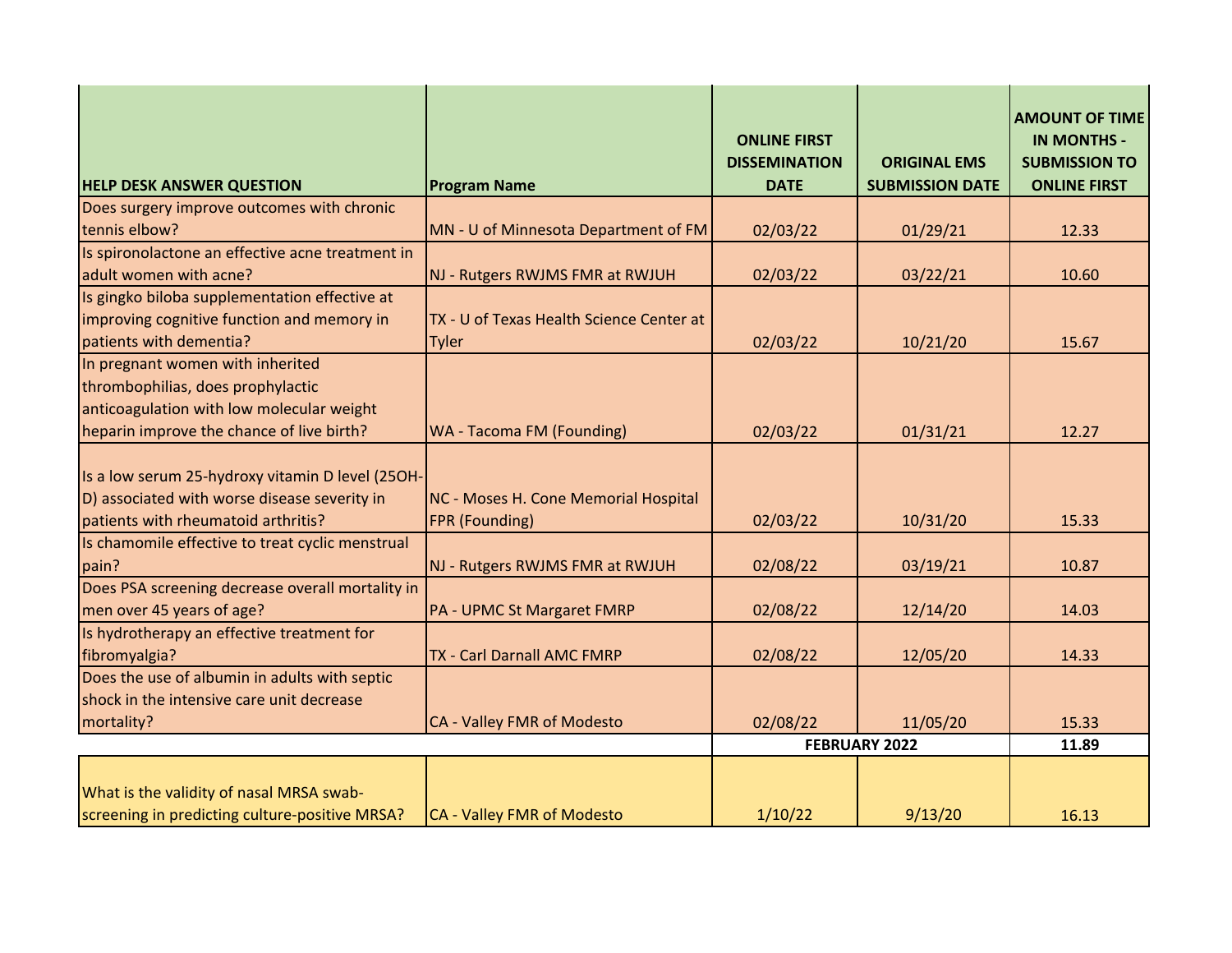| <b>HELP DESK ANSWER QUESTION</b>                                                                                                                                                   | <b>Program Name</b>                                         | <b>ONLINE FIRST</b><br><b>DISSEMINATION</b><br><b>DATE</b> | <b>ORIGINAL EMS</b><br><b>SUBMISSION DATE</b> | <b>AMOUNT OF TIME</b><br><b>IN MONTHS -</b><br><b>SUBMISSION TO</b><br><b>ONLINE FIRST</b> |
|------------------------------------------------------------------------------------------------------------------------------------------------------------------------------------|-------------------------------------------------------------|------------------------------------------------------------|-----------------------------------------------|--------------------------------------------------------------------------------------------|
|                                                                                                                                                                                    |                                                             |                                                            |                                               |                                                                                            |
| Is optimism associated with increased quality of<br>life, life-expectancy, and fewer hospitalizations in                                                                           |                                                             |                                                            |                                               |                                                                                            |
| adults?                                                                                                                                                                            | OK - In His Image FMR                                       | 1/10/22                                                    | 9/21/20                                       | 15.87                                                                                      |
| In euthyroid women of childbearing age with<br>thyroid peroxidase antibodies, does<br>levothyroxine treatment increase live birth rates                                            |                                                             |                                                            |                                               |                                                                                            |
| compared with placebo?                                                                                                                                                             | CA - Valley FMR of Modesto                                  | 1/10/22                                                    | 10/10/20                                      | 15.23                                                                                      |
| Are antivirals safe and effective in reducing the                                                                                                                                  |                                                             |                                                            |                                               |                                                                                            |
| duration or severity of symptoms in herpes                                                                                                                                         |                                                             |                                                            |                                               |                                                                                            |
| zoster infection?                                                                                                                                                                  | PA - UPMC St Margaret FMRP                                  | 1/10/22                                                    | 12/9/20                                       | 13.23                                                                                      |
| Are corticosteroid injections better than<br>conservative treatment in patients with trigger<br>finger?                                                                            | MN - U of Minnesota Department of FM                        | 1/10/22                                                    | 12/15/20                                      | 13.03                                                                                      |
| In women with chronic anticoagulation, are the<br>DOACs better than warfarin in decreasing the<br>incidence of anticoagulation-associated heavy<br>menstrual bleeding (HMB)?       | <b>PA - UPMC St Margaret FMRP</b>                           | 1/10/22                                                    | 12/17/20                                      | 12.97                                                                                      |
| Is cannabidiol (CBD) an effective treatment for<br>insomnia in adults?                                                                                                             | MI - Beaumont                                               | 1/10/22                                                    | 1/1/21                                        | 12.47                                                                                      |
| Is cervical cancer screening with high-risk human<br>papillomavirus (HPV) testing superior (or at least<br>as accurate) at detecting CIN3+ compared to<br>screening with cytology? | WA - WWAMI Network Faculty<br><b>Development Fellowship</b> | 1/10/22                                                    | 1/18/21                                       | 11.90                                                                                      |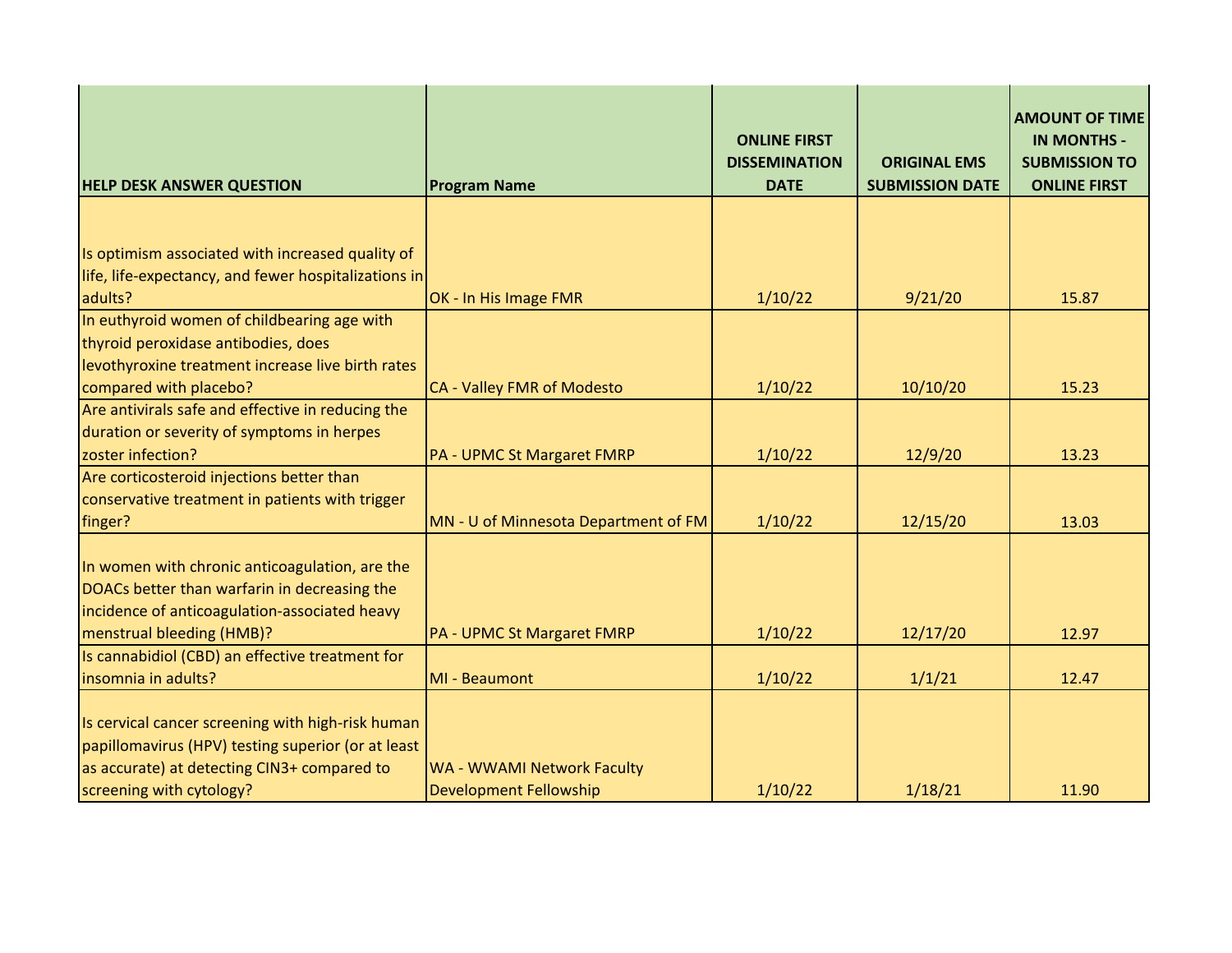| <b>HELP DESK ANSWER QUESTION</b>                                                                                                                                                                                               | <b>Program Name</b>                   | <b>ONLINE FIRST</b><br><b>DISSEMINATION</b><br><b>DATE</b> | <b>ORIGINAL EMS</b><br><b>SUBMISSION DATE</b> | <b>AMOUNT OF TIME</b><br><b>IN MONTHS -</b><br><b>SUBMISSION TO</b><br><b>ONLINE FIRST</b> |
|--------------------------------------------------------------------------------------------------------------------------------------------------------------------------------------------------------------------------------|---------------------------------------|------------------------------------------------------------|-----------------------------------------------|--------------------------------------------------------------------------------------------|
|                                                                                                                                                                                                                                |                                       |                                                            |                                               |                                                                                            |
| Do energy drinks increase blood pressure in                                                                                                                                                                                    | IL - St. Louis University (Southwest  |                                                            |                                               |                                                                                            |
| adults without the diagnosis of hypertension?                                                                                                                                                                                  | <b>Illinois) FMRP</b>                 | 1/10/22                                                    | 2/9/21                                        | 11.17                                                                                      |
|                                                                                                                                                                                                                                | WI - U of Wisconsin - Wausau FMR      |                                                            |                                               |                                                                                            |
| Is melatonin safe to take long-term?                                                                                                                                                                                           | (Founding)                            | 1/10/22                                                    | 6/30/21                                       | 6.47                                                                                       |
| Does increased screen time contribute to                                                                                                                                                                                       |                                       |                                                            |                                               |                                                                                            |
| adverse dietary choices in children?                                                                                                                                                                                           | OK - In His Image FMR                 | 1/3/22                                                     | 9/14/20                                       | 15.87                                                                                      |
| Does early initiation of progestin-only<br>contraception after delivery influence breastmilk TX - Texas Tech Family Practice at<br>production and duration of breastfeeding?                                                   | Lubbock                               | 1/3/22                                                     | 10/18/20                                      | 14.73                                                                                      |
| When placing internal jugular central venous<br>catheters in adults and children, does the use of<br>ultrasound guidance decrease placement related<br>complications compared to placement using only<br>anatomical landmarks? | WA - Tacoma FM (Founding)             | 1/3/22                                                     | 1/30/21                                       | 11.27                                                                                      |
| Does providing autonomy for older adults                                                                                                                                                                                       | OK - University of Oklahoma School of |                                                            |                                               |                                                                                            |
| through shared decision making improve quality                                                                                                                                                                                 | <b>Community Medicine, Family and</b> |                                                            |                                               |                                                                                            |
| of life?                                                                                                                                                                                                                       | <b>Community Medicine</b>             | 1/3/22                                                     | 3/12/21                                       | 9.90                                                                                       |
|                                                                                                                                                                                                                                |                                       | <b>JANUARY 2022</b>                                        |                                               | 12.87                                                                                      |
| Does a daily mouthwash with green tea<br>effectively prevent the development of dental<br>caries versus chlorhexidine mouthwash?                                                                                               | <b>TX - Carl Darnall AMC FMRP</b>     | 12/31/21                                                   | 11/20/20                                      | 13.53                                                                                      |
|                                                                                                                                                                                                                                |                                       |                                                            |                                               |                                                                                            |
| Does marijuana use in adolescence increase the<br>risk of developing psychotic disorder as an adult? (Founding)                                                                                                                | <b>NC - U of North Carolina FPRP</b>  | 12/31/21                                                   | 02/17/21                                      | 10.57                                                                                      |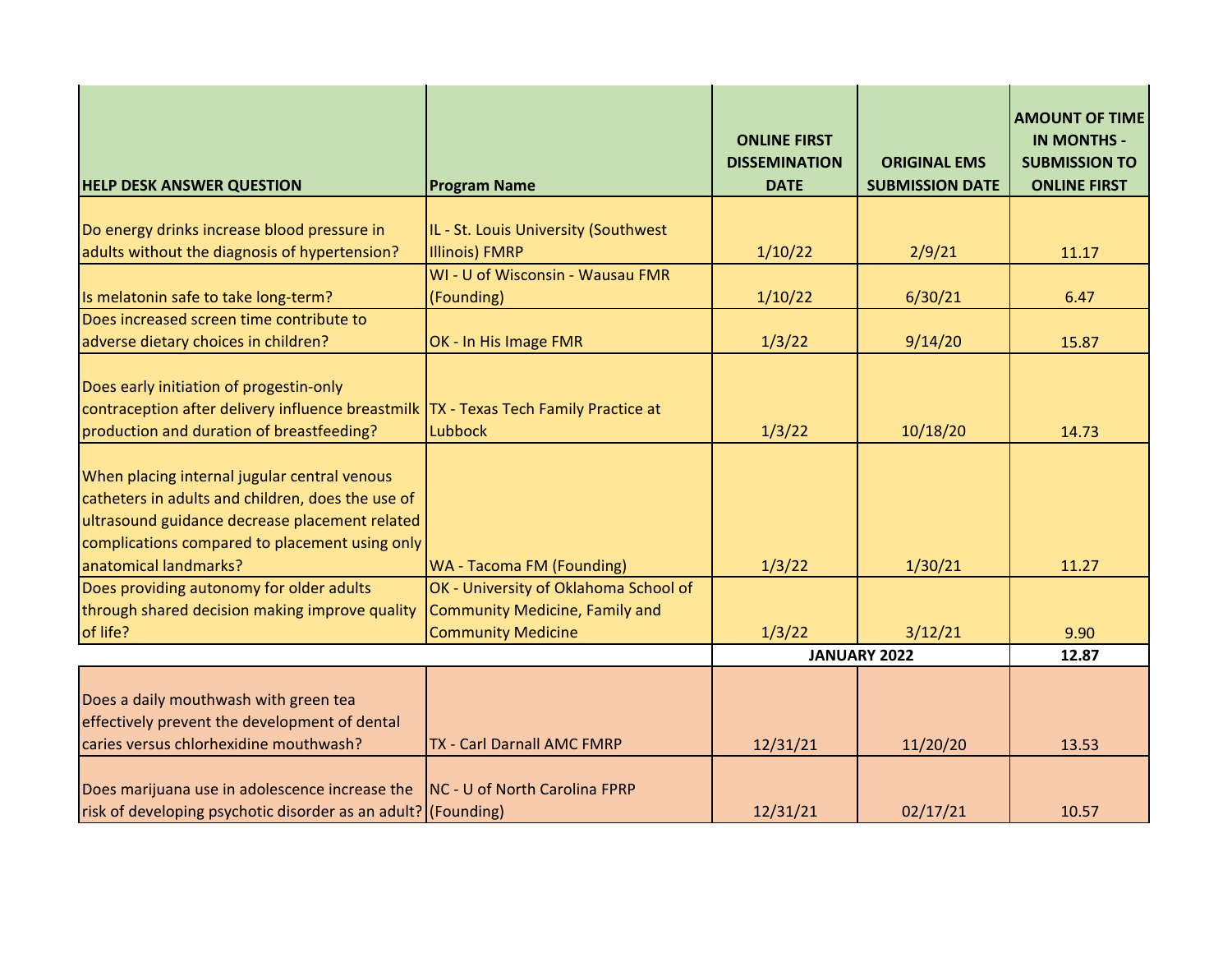| <b>HELP DESK ANSWER QUESTION</b>                  | <b>Program Name</b>                      | <b>ONLINE FIRST</b><br><b>DISSEMINATION</b><br><b>DATE</b> | <b>ORIGINAL EMS</b><br><b>SUBMISSION DATE</b> | <b>AMOUNT OF TIME</b><br><b>IN MONTHS -</b><br><b>SUBMISSION TO</b><br><b>ONLINE FIRST</b> |
|---------------------------------------------------|------------------------------------------|------------------------------------------------------------|-----------------------------------------------|--------------------------------------------------------------------------------------------|
|                                                   |                                          |                                                            |                                               |                                                                                            |
| Is there a role for anticoagulation following ACL | WI - U of Wisconsin - Madison FMR        |                                                            |                                               |                                                                                            |
| reconstruction to prevent VTE?                    | (Founding)                               | 12/31/21                                                   | 03/25/21                                      | 9.37                                                                                       |
| Do individuals with MSK soft tissue injuries who  |                                          |                                                            |                                               |                                                                                            |
| undergo PRP injection have better outcomes and    |                                          |                                                            |                                               |                                                                                            |
| improved recovery rates compared to placebo,      |                                          |                                                            |                                               |                                                                                            |
| dry needling, PT and whole blood therapies?       | UT - Utah Valley FMR                     | 12/31/21                                                   | 05/04/21                                      | 8.03                                                                                       |
| In women who experience intimate partner          |                                          |                                                            |                                               |                                                                                            |
| violence what is the effectiveness of cognitive   |                                          |                                                            |                                               |                                                                                            |
| behavioral therapy on depression and anxiety      |                                          |                                                            |                                               |                                                                                            |
| symptoms?                                         | <b>WA - Tacoma</b>                       | 12/24/21                                                   | 01/05/21                                      | 11.77                                                                                      |
| Is prophylactic anticoagulation effective in      |                                          |                                                            |                                               |                                                                                            |
| preventing venous thromboembolic events in        |                                          |                                                            |                                               |                                                                                            |
| outpatients with cancer receiving active          |                                          |                                                            |                                               |                                                                                            |
| chemotherapy?                                     | <b>WA - Tacoma FM (Founding)</b>         | 12/24/21                                                   | 01/29/21                                      | 10.97                                                                                      |
| Do uric acid lowering agents decrease             |                                          |                                                            |                                               |                                                                                            |
| cardiovascular events?                            | CA - Valley FMR of Modesto               | 12/22/21                                                   | 09/28/20                                      | 15.00                                                                                      |
| In geriatric patients, is mirtazapine safe and    | TX - U of Texas Health Science Center at |                                                            |                                               |                                                                                            |
| effective for the treatment of insomnia?          | <b>Tyler</b>                             | 12/22/21                                                   | 10/16/20                                      | 14.40                                                                                      |
|                                                   |                                          |                                                            |                                               |                                                                                            |
| Among patients with Parkinson's Disease, are      |                                          |                                                            |                                               |                                                                                            |
| GLP-1 receptor agonists effective in improving    |                                          |                                                            |                                               |                                                                                            |
| motor symptoms compared with usual care?          | PA - UPMC St Margaret FMRP               | 12/22/21                                                   | 12/14/20                                      | 12.43                                                                                      |
|                                                   |                                          |                                                            |                                               |                                                                                            |
| Does the ketogenic diet decrease frequency of     | <b>OH - Cleveland Clinic Foundation</b>  |                                                            |                                               |                                                                                            |
| seizures in drug resistant epilepsy?              | Program                                  | 12/22/21                                                   | 12/20/20                                      | 12.23                                                                                      |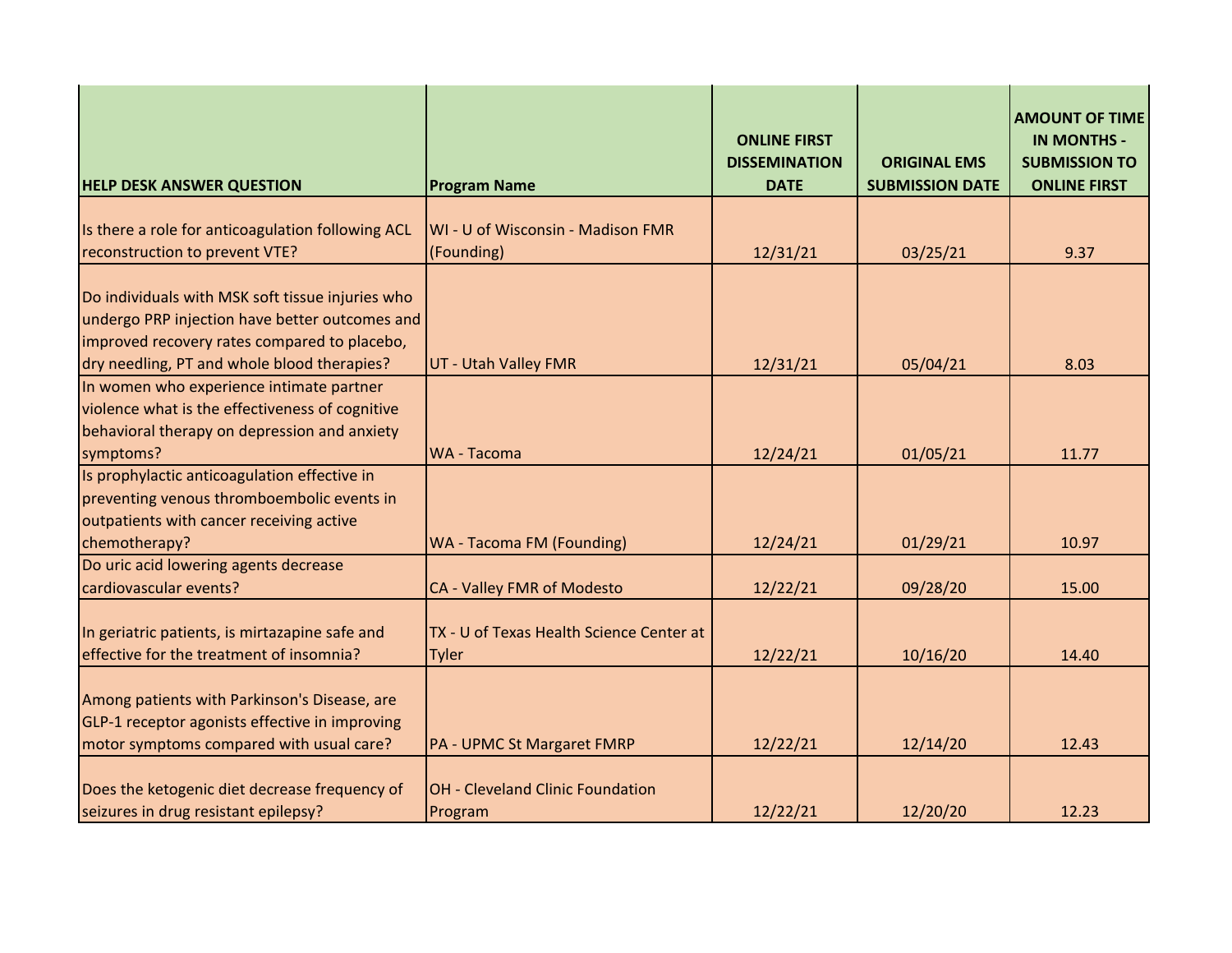| <b>HELP DESK ANSWER QUESTION</b>                   | <b>Program Name</b>                 | <b>ONLINE FIRST</b><br><b>DISSEMINATION</b><br><b>DATE</b> | <b>ORIGINAL EMS</b><br><b>SUBMISSION DATE</b> | <b>AMOUNT OF TIME</b><br><b>IN MONTHS -</b><br><b>SUBMISSION TO</b><br><b>ONLINE FIRST</b> |
|----------------------------------------------------|-------------------------------------|------------------------------------------------------------|-----------------------------------------------|--------------------------------------------------------------------------------------------|
|                                                    |                                     |                                                            |                                               |                                                                                            |
| Are patients older than 50 years of age who        |                                     |                                                            |                                               |                                                                                            |
| received a shingles vaccine, at lower risk of      |                                     |                                                            |                                               |                                                                                            |
| developing postherpetic neuralgia compared to      |                                     |                                                            |                                               |                                                                                            |
| those who did not receive shingles vaccine?        | <b>PA - UPMC St Margaret FMRP</b>   | 12/22/21                                                   | 01/09/21                                      | 11.57                                                                                      |
| What are the effective non-pharmacologic           |                                     |                                                            |                                               |                                                                                            |
| strategies to prevent high altitude pulmonary      |                                     |                                                            |                                               |                                                                                            |
| edema?                                             | <b>NC - Camp Lejeune FMR</b>        | 12/22/21                                                   | 02/11/21                                      | 10.47                                                                                      |
| Which SSRI is most effective for migraine          |                                     |                                                            |                                               |                                                                                            |
| prevention?                                        | WV - United Hospital Center Program | 12/22/21                                                   | 02/17/21                                      | 10.27                                                                                      |
| What is the incidence of behavioral adverse        |                                     |                                                            |                                               |                                                                                            |
| events in adult patients who are treated with      | WA - Providence St. Peter Hospital  |                                                            |                                               |                                                                                            |
| Levetiracetam?                                     | <b>FMRP</b> (Founding)              | 12/22/21                                                   | 02/19/21                                      | 10.20                                                                                      |
| Do prescription doses of ibuprofen (600 or 800     |                                     |                                                            |                                               |                                                                                            |
| mg per dose) provide greater analgesic effect for  |                                     |                                                            |                                               |                                                                                            |
| acute pain than over-the-counter doses (200 or     |                                     |                                                            |                                               |                                                                                            |
| 400 mg per dose)?                                  | ID - FMR of Idaho (Founding)        | 12/22/21                                                   | 02/26/21                                      | 9.97                                                                                       |
|                                                    |                                     |                                                            |                                               |                                                                                            |
| What is the role of adding antibiotics to surgical |                                     |                                                            |                                               |                                                                                            |
| incision and drainage for treatment of             |                                     |                                                            |                                               |                                                                                            |
| uncomplicated skin abscesses?                      | WA - FM Spokane (Founding)          | 12/22/21                                                   | 03/03/21                                      | 9.80                                                                                       |
|                                                    |                                     |                                                            |                                               |                                                                                            |
| What is the diagnostic accuracy of ultrasound      |                                     |                                                            |                                               |                                                                                            |
| versus x-ray for closed metatarsal fractures?      | KS - Via Christi FMRP               | 12/22/21                                                   | 06/16/21                                      | 6.30                                                                                       |
|                                                    |                                     |                                                            | <b>DECEMBER 2021</b>                          | 10.99                                                                                      |
| Is metoclopramide effective and safe to treat      |                                     |                                                            |                                               |                                                                                            |
| acute migraines in pregnant patients?              | PA - Lehigh Valley Hospital FMR     | 11/22/21                                                   | 1/28/21                                       | 9.93                                                                                       |
|                                                    |                                     |                                                            | <b>NOVEMBER 2021</b>                          | 9.93                                                                                       |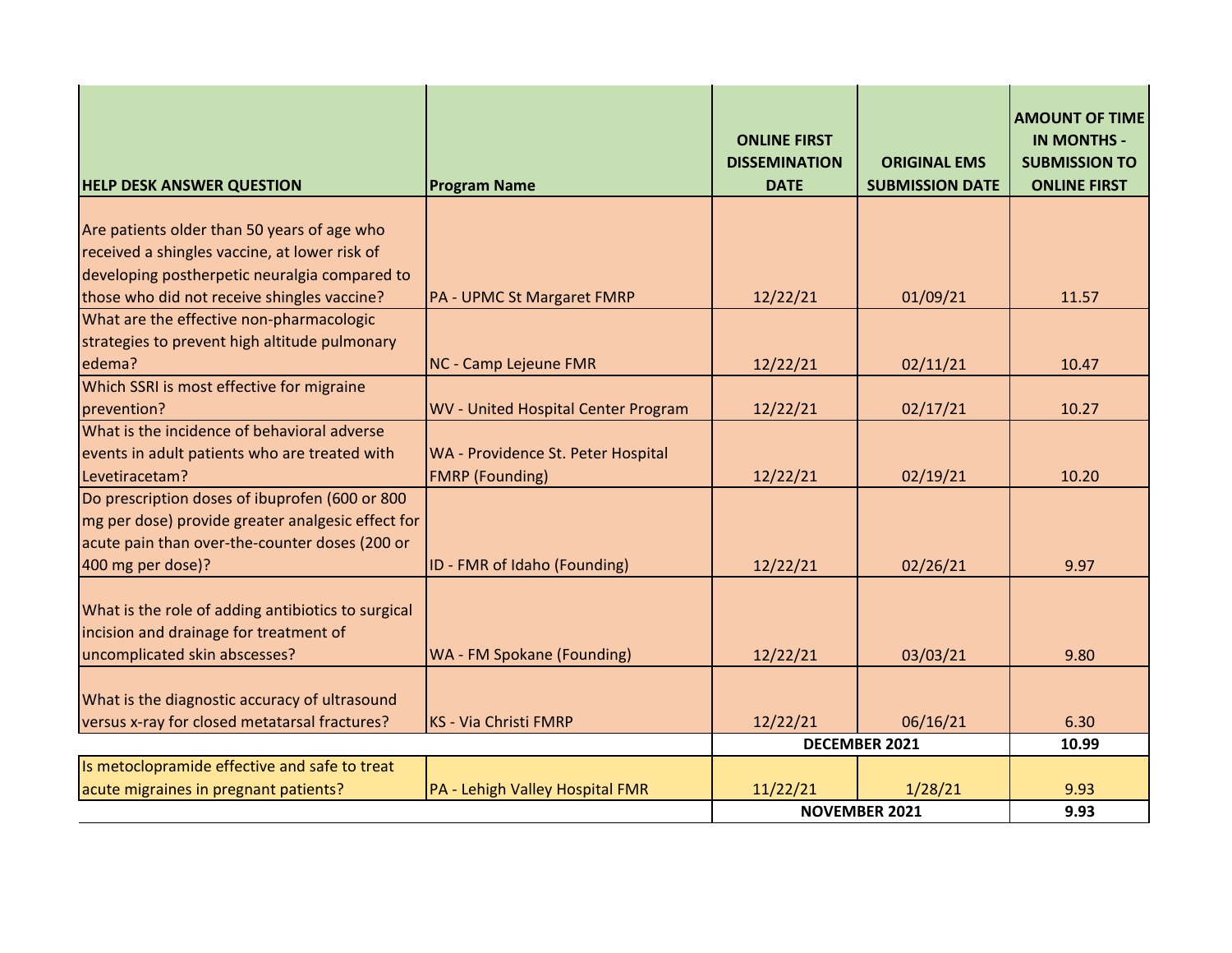| <b>HELP DESK ANSWER QUESTION</b>                                                                                                                                                    | <b>Program Name</b>                | <b>ONLINE FIRST</b><br><b>DISSEMINATION</b><br><b>DATE</b> | <b>ORIGINAL EMS</b><br><b>SUBMISSION DATE</b> | <b>AMOUNT OF TIME</b><br><b>IN MONTHS -</b><br><b>SUBMISSION TO</b><br><b>ONLINE FIRST</b> |
|-------------------------------------------------------------------------------------------------------------------------------------------------------------------------------------|------------------------------------|------------------------------------------------------------|-----------------------------------------------|--------------------------------------------------------------------------------------------|
| Is acupuncture effective for the treatment of                                                                                                                                       | NY - Phelps-Northwell FM Residency |                                                            |                                               |                                                                                            |
| hypertension in adult patients?                                                                                                                                                     | Program                            | 10/25/21                                                   | 02/16/21                                      | 8.37                                                                                       |
| Do peer support lactation interventions increase                                                                                                                                    |                                    |                                                            |                                               |                                                                                            |
| adherence to breastfeeding in African American                                                                                                                                      |                                    |                                                            |                                               |                                                                                            |
| women?                                                                                                                                                                              | WA - Tacoma FM (Founding)          | 10/25/21                                                   | 01/29/21                                      | 8.97                                                                                       |
| In adults with type 2 diabetes mellitus, does the<br>addition of a health coach to the primary care<br>team improve outcomes compared to usual care                                 | TX - Texas Tech Family Practice at |                                                            |                                               |                                                                                            |
| without a health coach?                                                                                                                                                             | Lubbock                            | 10/25/21                                                   | 10/18/20                                      | 12.40                                                                                      |
| Does pet ownership in adults reduce the risk of                                                                                                                                     |                                    |                                                            |                                               |                                                                                            |
| cardiovascular disease?                                                                                                                                                             | CA - Emanate Health Program        | 10/25/21                                                   | 12/14/20                                      | 10.50                                                                                      |
| Are antibiotics effective in treating children with<br>chronic productive cough?                                                                                                    | KS - Via Christi FMRP              | 10/25/21                                                   | 10/19/20                                      | 12.37                                                                                      |
| What are the health risks and benefits in adults<br>adhering to a vegan versus lacto-vegetarian diet? CA - Valley FMR of Modesto                                                    |                                    | 10/25/21                                                   | 07/26/20                                      | 15.20                                                                                      |
| In premenopausal women with abnormal uterine<br>bleeding, do combination oral contraceptives<br>improve symptom control or decrease bleeding<br>more than progesterone monotherapy? | KS - Via Christi FMRP              | 10/25/21                                                   | 11/05/20                                      | 11.80                                                                                      |
| In adults above the age of 30, can intake of daily                                                                                                                                  |                                    |                                                            |                                               |                                                                                            |
| oral collagen peptide supplements decrease<br>winkles?                                                                                                                              | IL - SIU Carbondale FPC            | 10/25/21                                                   | 06/12/20                                      | 16.67                                                                                      |
| Do coffee drinkers have a lower risk of cancer?                                                                                                                                     | TX - John Peter Smith FMR Program  | 10/25/21                                                   | 10/17/20                                      | 12.43                                                                                      |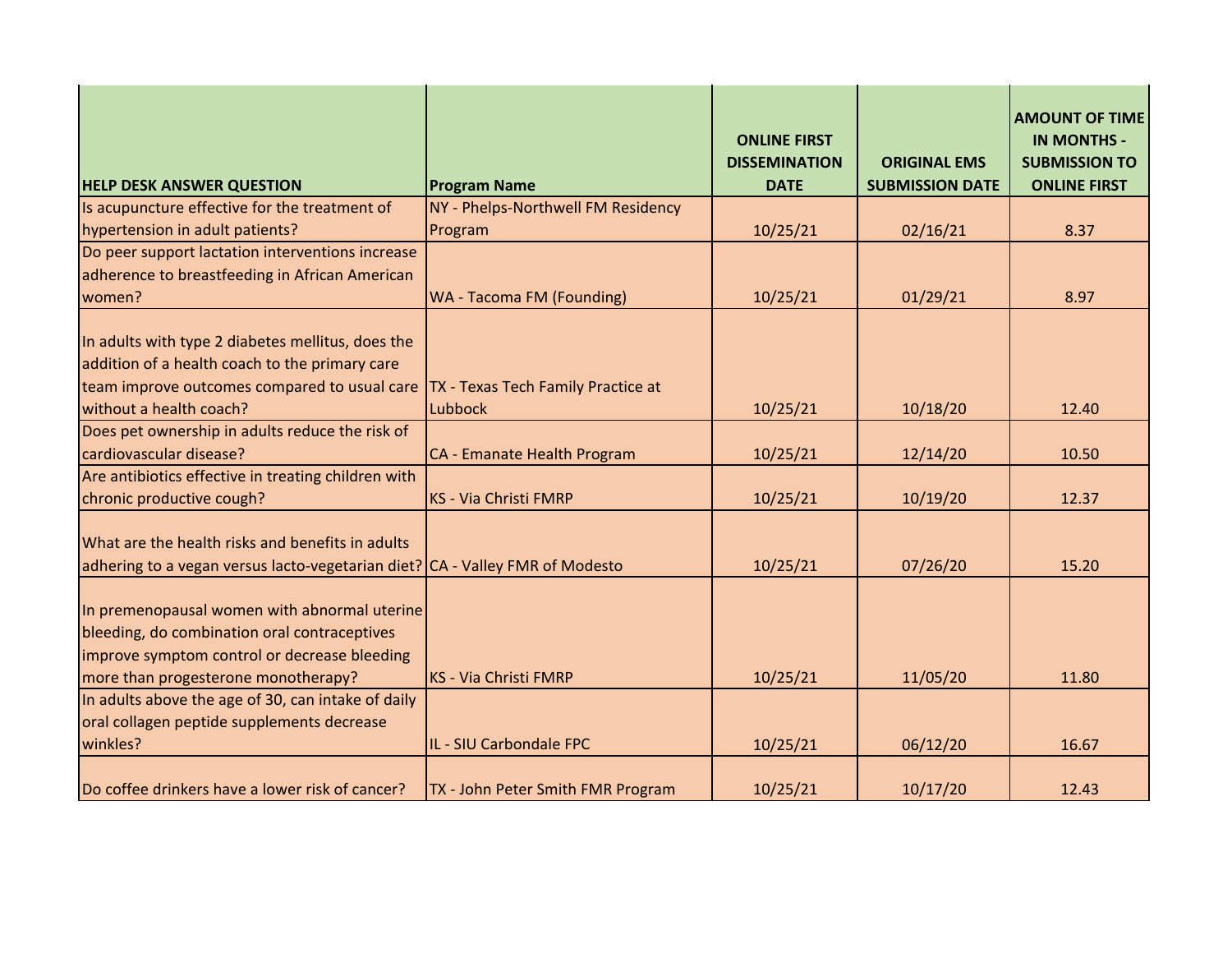| <b>HELP DESK ANSWER QUESTION</b>                   | <b>Program Name</b>                      | <b>ONLINE FIRST</b><br><b>DISSEMINATION</b><br><b>DATE</b> | <b>ORIGINAL EMS</b><br><b>SUBMISSION DATE</b> | <b>AMOUNT OF TIME</b><br><b>IN MONTHS -</b><br><b>SUBMISSION TO</b><br><b>ONLINE FIRST</b> |
|----------------------------------------------------|------------------------------------------|------------------------------------------------------------|-----------------------------------------------|--------------------------------------------------------------------------------------------|
| Does torsemide improve dyspnea and increase        |                                          |                                                            |                                               |                                                                                            |
| diuresis more than furosemide in patients with     |                                          |                                                            |                                               |                                                                                            |
| acute heart failure with reduced ejection fraction |                                          |                                                            |                                               |                                                                                            |
| (HRrEF)?                                           | FL - U of Central Florida Ocala          | 10/25/21                                                   | 12/17/20                                      | 10.40                                                                                      |
| Do alpha-blockers reduce pain in adults with       | TX - U of Texas Health Science Center at |                                                            |                                               |                                                                                            |
| symptomatic nephrolithiasis?                       | Tyler                                    | 10/25/21                                                   | 10/13/20                                      | 12.57                                                                                      |
| In adults with opioid use disorder, does           |                                          |                                                            |                                               |                                                                                            |
| sustained-release naltrexone prevent relapse       |                                          |                                                            |                                               |                                                                                            |
| more effectively than oral naltrexone or no        |                                          |                                                            |                                               |                                                                                            |
| treatment?                                         | MN - U of Minnesota Department of FM     | 10/05/21                                                   | 01/21/21                                      | 8.57                                                                                       |
| Are the effectiveness of gabapentin and            |                                          |                                                            |                                               |                                                                                            |
| pregabalin comparable in symptom relief in adult   |                                          |                                                            |                                               |                                                                                            |
| patients with post-herpetic neuralgia?             | TX - John Peter Smith FMR Program        | 10/05/21                                                   | 10/25/20                                      | 11.50                                                                                      |
|                                                    |                                          |                                                            |                                               |                                                                                            |
| Does asymptomatic bacteriuria treatment in         |                                          |                                                            |                                               |                                                                                            |
| pregnant women improve pregnancy outcomes?         | WA - Tacoma FM (Founding)                | 10/05/21                                                   | 01/29/21                                      | 8.30                                                                                       |
| Is mindfulness based stress reduction effective at | <b>NC - U of North Carolina FPRP</b>     |                                                            |                                               |                                                                                            |
| managing chronic pain?                             | (Founding)                               | 10/05/21                                                   | 10/26/20                                      | 11.47                                                                                      |
| What factors are associated with spontaneous       |                                          |                                                            |                                               |                                                                                            |
| resolution of hepatitis C?                         | TX - John Peter Smith FMR Program        | 10/05/21                                                   | 10/08/20                                      | 12.07                                                                                      |
| Is Korean red ginseng an effective treatment for   | NY - Phelps-Northwell FM Residency       |                                                            |                                               |                                                                                            |
| diabetes in adult patients?                        | Program                                  | 10/05/21                                                   | 02/24/21                                      | 7.43                                                                                       |
| Is a 20-minute fetal heart rate monitoring strip   |                                          |                                                            |                                               |                                                                                            |
| upon admission to labor and delivery predictive    |                                          |                                                            |                                               |                                                                                            |
| for fetal outcomes?                                | CA - Valley FMR of Modesto               | 10/05/21                                                   | 07/25/20                                      | 14.57                                                                                      |
|                                                    |                                          |                                                            | OCTOBER 2021                                  | 11.42                                                                                      |
| Do direct oral anticoagulants (DOACs) effectively  |                                          |                                                            |                                               |                                                                                            |
| prevent venous thromboembolism in patients         |                                          |                                                            |                                               |                                                                                            |
| with active malignancy?                            | <b>TX - Carl Darnall AMC FMRP</b>        | 9/30/21                                                    | 10/23/20                                      | 11.40                                                                                      |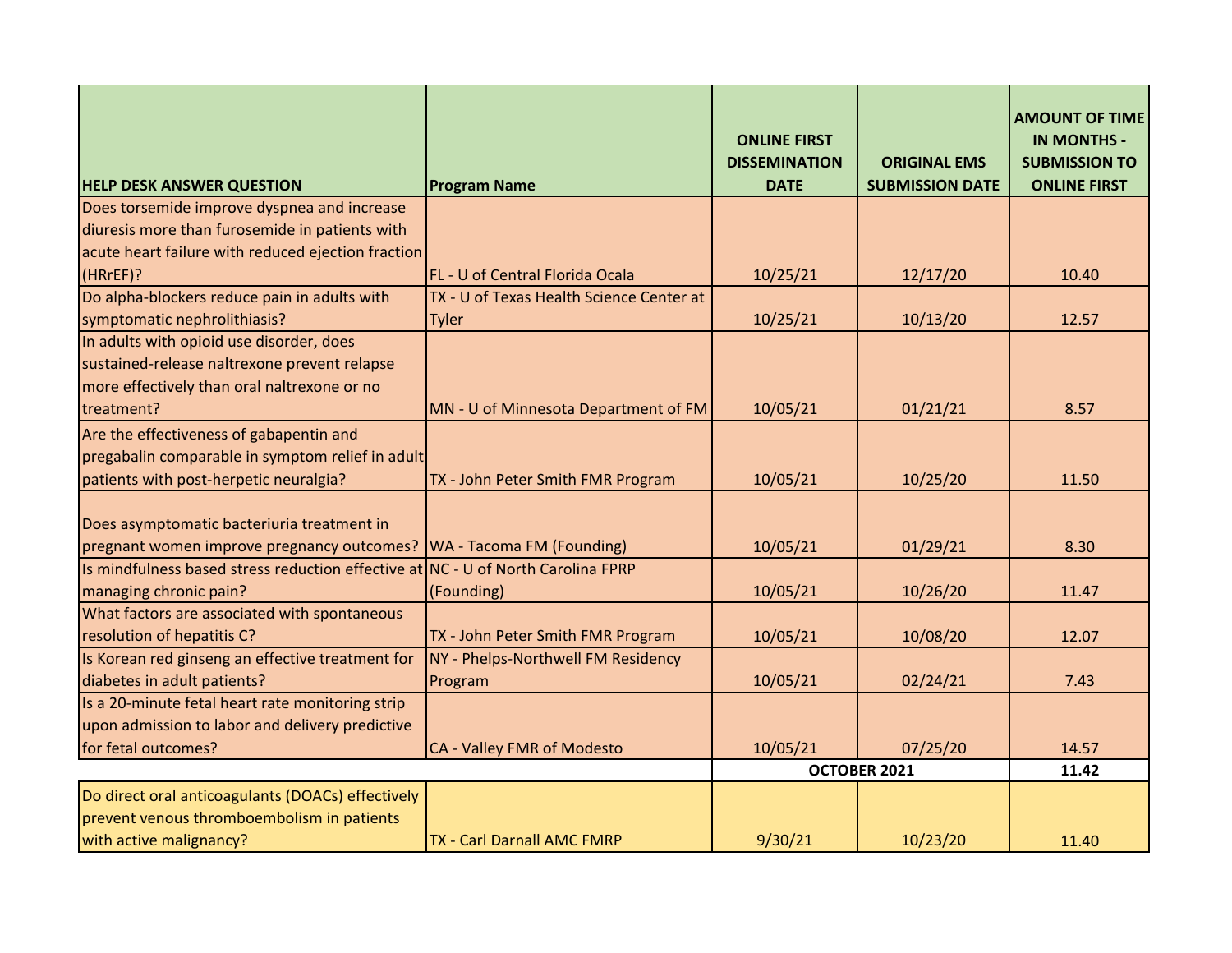|                                                                                      |                                          | <b>ONLINE FIRST</b><br><b>DISSEMINATION</b> | <b>ORIGINAL EMS</b>    | <b>AMOUNT OF TIME</b><br><b>IN MONTHS -</b><br><b>SUBMISSION TO</b> |
|--------------------------------------------------------------------------------------|------------------------------------------|---------------------------------------------|------------------------|---------------------------------------------------------------------|
| <b>HELP DESK ANSWER QUESTION</b>                                                     | <b>Program Name</b>                      | <b>DATE</b>                                 | <b>SUBMISSION DATE</b> | <b>ONLINE FIRST</b>                                                 |
| In pregnant women with abnormal 1 hour                                               |                                          |                                             |                        |                                                                     |
| glucose tolerance tests but negative                                                 |                                          |                                             |                        |                                                                     |
| confirmatory testing, does dietary counseling                                        |                                          |                                             |                        |                                                                     |
| and glucose monitoring versus usual care reduce                                      |                                          |                                             |                        |                                                                     |
| adverse maternal/fetal outcome?                                                      | OK - In His Image FMR                    | 9/15/21                                     | 10/2/20                | 11.60                                                               |
| Are 5-HT1 receptor agonists ("triptans") more                                        |                                          |                                             |                        |                                                                     |
| effective than ibuprofen in the treatment of                                         | FL - Florida State University COM FMRP   |                                             |                        |                                                                     |
| migraine in children and adolescents?                                                | at Lee Memorial Health System            | 9/15/21                                     | 5/7/20                 | 16.53                                                               |
| Do progesterone-only contraceptive methods                                           |                                          |                                             |                        |                                                                     |
| increase venous thromboembolic risk compared                                         |                                          |                                             |                        |                                                                     |
| to non-hormonal methods?                                                             | <b>WA - East Pierce FM (Founding)</b>    | 9/15/21                                     | 8/13/20                | 13.27                                                               |
| Does probiotic supplementation improve athletic NC - Moses H. Cone Memorial Hospital |                                          |                                             |                        |                                                                     |
| performance in adult athletes?                                                       | FPR (Founding)                           | 9/15/21                                     | 8/19/20                | 13.07                                                               |
| Is light therapy effective in improving                                              |                                          |                                             |                        |                                                                     |
| quality/quantity of sleep in patients with both                                      |                                          |                                             |                        |                                                                     |
| dementia and sleep disturbance?                                                      | <b>WA - Tacoma FM (Founding)</b>         | 9/15/21                                     | 1/21/21                | 7.90                                                                |
|                                                                                      |                                          |                                             |                        |                                                                     |
| Is domperidone, when used as a pharmacologic                                         |                                          |                                             |                        |                                                                     |
| galactogogue, effective at increasing milk supply                                    | TX - Texas Tech Family Practice at       |                                             |                        |                                                                     |
| in breastfeeding mothers?                                                            | Lubbock                                  | 9/15/21                                     | 10/26/20               | 10.80                                                               |
| Do antiepileptics reduce symptoms of diabetic                                        | CA - David Grant USAF Medical Center     |                                             |                        |                                                                     |
| neuropathy more than tricyclic antidepressants?                                      | <b>FMR Travis AFB</b>                    | 9/15/21                                     | 11/17/20               | 10.07                                                               |
|                                                                                      |                                          |                                             |                        |                                                                     |
| In men with BPH, is procedural intervention                                          |                                          |                                             |                        |                                                                     |
| superior to combination medical therapy for                                          | TX - U of Texas Health Science Center at |                                             |                        |                                                                     |
| reduction of symptoms?                                                               | <b>Tyler</b>                             | 9/15/21                                     | 10/26/20               | 10.80                                                               |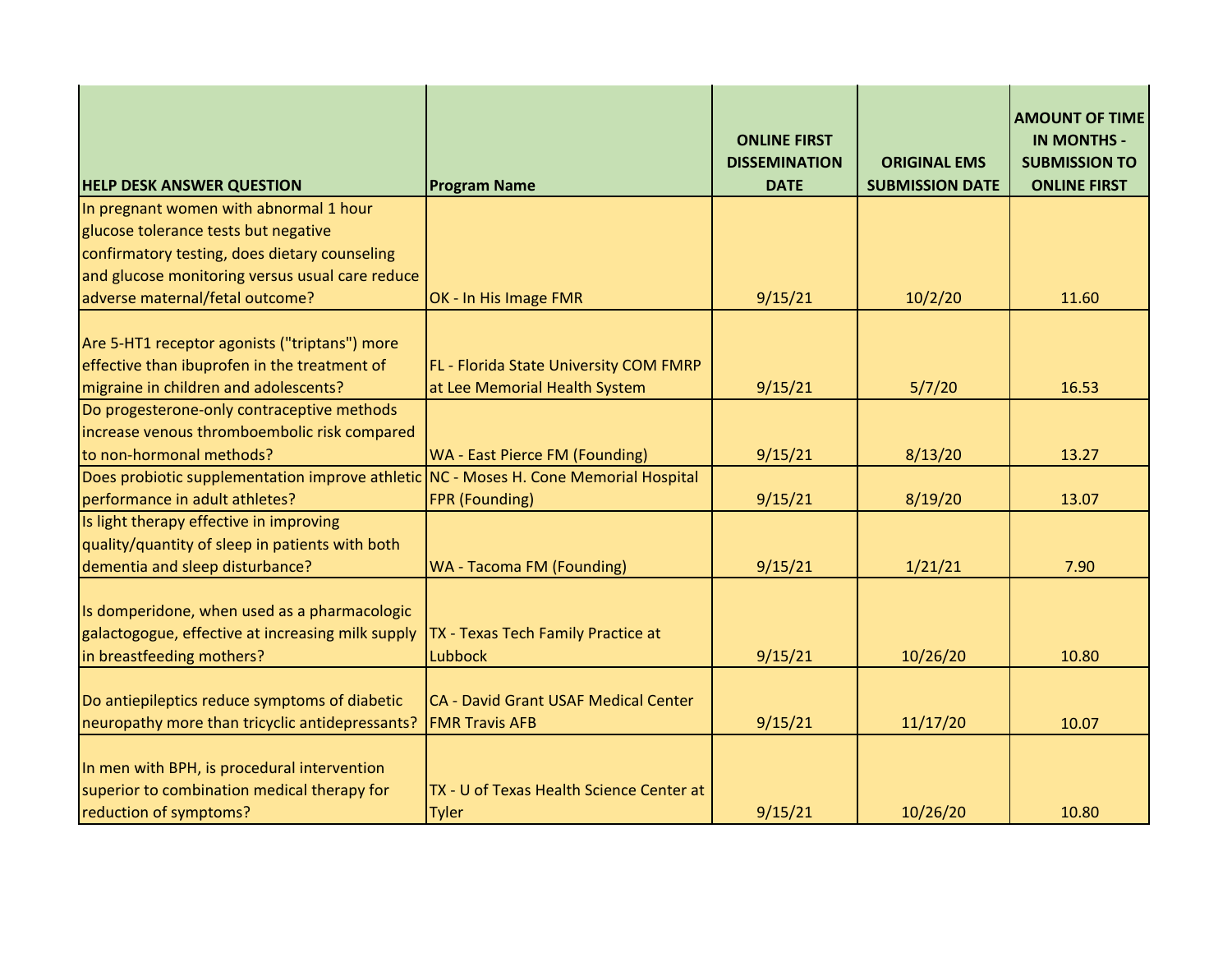| <b>HELP DESK ANSWER QUESTION</b>                                                                                                                          | <b>Program Name</b>                          | <b>ONLINE FIRST</b><br><b>DISSEMINATION</b><br><b>DATE</b> | <b>ORIGINAL EMS</b><br><b>SUBMISSION DATE</b> | <b>AMOUNT OF TIME</b><br><b>IN MONTHS -</b><br><b>SUBMISSION TO</b><br><b>ONLINE FIRST</b> |
|-----------------------------------------------------------------------------------------------------------------------------------------------------------|----------------------------------------------|------------------------------------------------------------|-----------------------------------------------|--------------------------------------------------------------------------------------------|
| In adults with de Quervain's tendinopathy, do                                                                                                             |                                              |                                                            |                                               |                                                                                            |
| glucocorticoid injections improve symptoms                                                                                                                |                                              |                                                            |                                               |                                                                                            |
| more than placebo?                                                                                                                                        | <b>KS - Via Christi FMRP</b>                 | 9/15/21                                                    | 10/15/20                                      | 11.17                                                                                      |
| Does ibuprofen exposure impede fracture                                                                                                                   |                                              |                                                            |                                               |                                                                                            |
| healing in children?                                                                                                                                      | MN - U of Minnesota Department of FM         | 9/15/21                                                    | 11/11/20                                      | 10.27                                                                                      |
| Does chronic use of H2 blockers in adults cause                                                                                                           |                                              |                                                            |                                               |                                                                                            |
| loss of bone density?                                                                                                                                     | LA - Tulane University DFCM                  | 9/15/21                                                    | 10/26/20                                      | 10.80                                                                                      |
| Do probiotics prevent otitis media in children<br>who are prone to recurrent infections?                                                                  | MO - U of Missouri FP Columbia<br>(Founding) | 9/15/21                                                    | 2/22/21                                       | 6.83                                                                                       |
| Does a concussion in adolescents increase the                                                                                                             |                                              |                                                            |                                               |                                                                                            |
| likelihood of developing insomnia?                                                                                                                        | TX - John Peter Smith FMR Program            | 9/6/21                                                     | 10/15/20                                      | 10.87                                                                                      |
| Are antipsychotics effective in treating acute                                                                                                            |                                              |                                                            |                                               |                                                                                            |
| delirium?                                                                                                                                                 | CO - Sky Ridge FMR                           | 9/1/21                                                     | 11/24/20                                      | 9.37                                                                                       |
| What are the risks and benefits to breastfeeding<br>infants when mothers are on medication assisted<br>therapy with methadone or buprenorphine?           | CO - Sky Ridge FMR                           | 9/1/21                                                     | 11/22/20                                      | 9.43                                                                                       |
| Is tinnitus retraining therapy more effective than<br>standard of care treatment for tinnitus?                                                            | MI - St. Joseph Mercy Livingston             | 9/1/21                                                     | 9/28/20                                       | 11.27                                                                                      |
| Is pre-exposure prophylaxis (PrEP) effective and<br>feasible for preventing HIV transmission in                                                           |                                              |                                                            |                                               |                                                                                            |
| adolescent males?                                                                                                                                         | <b>ON - Trillium Health Care</b>             | 9/1/21                                                     | 4/6/20                                        | 17.10                                                                                      |
| Does prenatal pelvic floor muscle training help to<br>prevent stress urinary incontinence in late<br>pregnancy, postpartum, and interpregnancy<br>period? | OK - In His Image FMR                        | 9/1/21                                                     | 9/28/20                                       | 11.27                                                                                      |
|                                                                                                                                                           |                                              |                                                            |                                               |                                                                                            |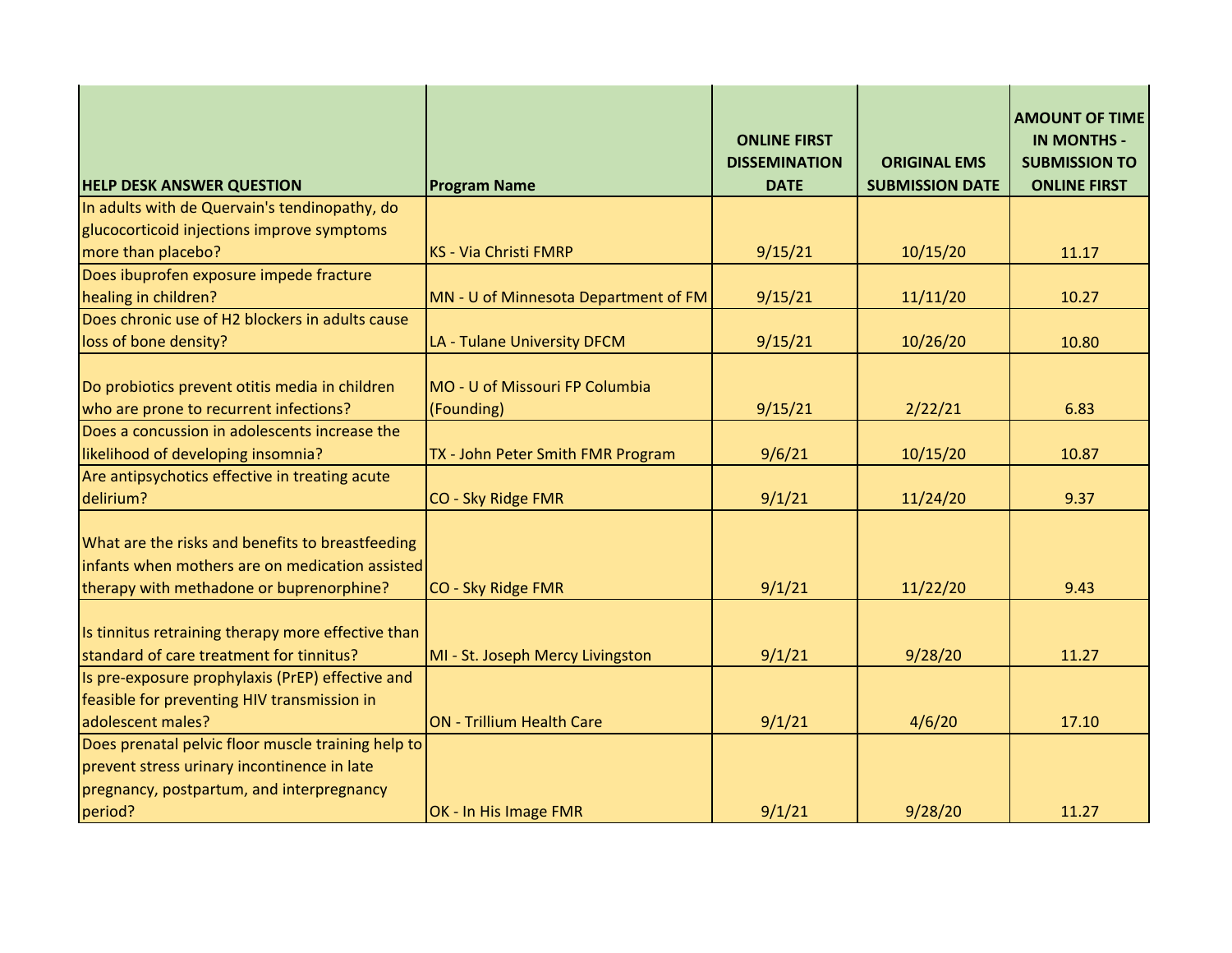| <b>HELP DESK ANSWER QUESTION</b>                                                           | <b>Program Name</b>                                                   | <b>ONLINE FIRST</b><br><b>DISSEMINATION</b><br><b>DATE</b> | <b>ORIGINAL EMS</b><br><b>SUBMISSION DATE</b> | <b>AMOUNT OF TIME</b><br><b>IN MONTHS -</b><br><b>SUBMISSION TO</b><br><b>ONLINE FIRST</b> |
|--------------------------------------------------------------------------------------------|-----------------------------------------------------------------------|------------------------------------------------------------|-----------------------------------------------|--------------------------------------------------------------------------------------------|
| Does melatonin prevent procedure related                                                   |                                                                       |                                                            |                                               |                                                                                            |
| anxiety in adults and children?                                                            | CO - Sky Ridge FMR                                                    | 9/1/21                                                     | 12/11/20                                      | 8.80                                                                                       |
| Are antipsychotics effective in treating acute                                             |                                                                       |                                                            |                                               |                                                                                            |
| delirium?                                                                                  | CO - Sky Ridge FMR                                                    | 9/1/21                                                     | 11/24/20                                      | 9.37                                                                                       |
| In patients with acute mania, which anti-manic<br>medication regimen is the most effective |                                                                       |                                                            |                                               |                                                                                            |
| treatment?                                                                                 | MN - U of Minnesota Department of FM                                  | 9/1/21                                                     | 5/26/20                                       | 15.43                                                                                      |
| Does dexamethasone prevent symptoms of<br>altitude sickness in adults traveling to high    |                                                                       |                                                            |                                               |                                                                                            |
| altitude regions?                                                                          | IL - SIU Carbondale FPC                                               | 9/1/21                                                     | 4/16/20                                       | 16.77                                                                                      |
| Are custom orthotics more effective than                                                   |                                                                       |                                                            |                                               |                                                                                            |
| prefabricated orthotics for the treatment of                                               | WI - U of Wisconsin - Madison FMR                                     |                                                            |                                               |                                                                                            |
| plantar fasciitis?                                                                         | (Founding)                                                            | 9/1/21                                                     | 8/17/20                                       | 12.67                                                                                      |
| Do calcium channel blockers affect male fertility                                          |                                                                       |                                                            |                                               |                                                                                            |
| factors?                                                                                   | TX - U of Texas Medical Branch                                        | 9/1/21                                                     | 10/1/20                                       | 11.17                                                                                      |
| Does omega 3 supplementation improve dry eye<br>symptoms?                                  | LA - Tulane University DFCM                                           | 9/1/21                                                     | 6/21/20                                       | 14.57                                                                                      |
| Which treatments are effective at achieving<br>weight loss among overweight or obese       |                                                                       |                                                            |                                               |                                                                                            |
| reproductive age women with PCOS?<br>Does the consumption of a high flavonoid diet         | WA - East Pierce FM (Founding)<br>WA - FMR at Fort Lewis Madigan Army | 9/1/21                                                     | 8/15/20                                       | 12.73                                                                                      |
| improve cognitive function in adults?                                                      |                                                                       |                                                            |                                               | 10.90                                                                                      |
| Can a negative procalcitonin be used to stop                                               | (Founding)                                                            | 9/1/21                                                     | 10/9/20                                       |                                                                                            |
| antibiotics in patients admitted to the hospital                                           |                                                                       |                                                            |                                               |                                                                                            |
| with moderate to severe COPD exacerbation but                                              | WA - FMR at Fort Lewis Madigan Army                                   |                                                            |                                               |                                                                                            |
| no signs of pneumonia?                                                                     | (Founding)                                                            | 9/1/21                                                     | 8/5/20                                        | 13.07                                                                                      |
| Does OMT work for suck dysfunction and                                                     |                                                                       |                                                            |                                               |                                                                                            |
| breastfeeding issues in newborns?                                                          | MI - St. Joseph Mercy Livingston                                      | 9/1/21                                                     | 8/16/20                                       | 12.70                                                                                      |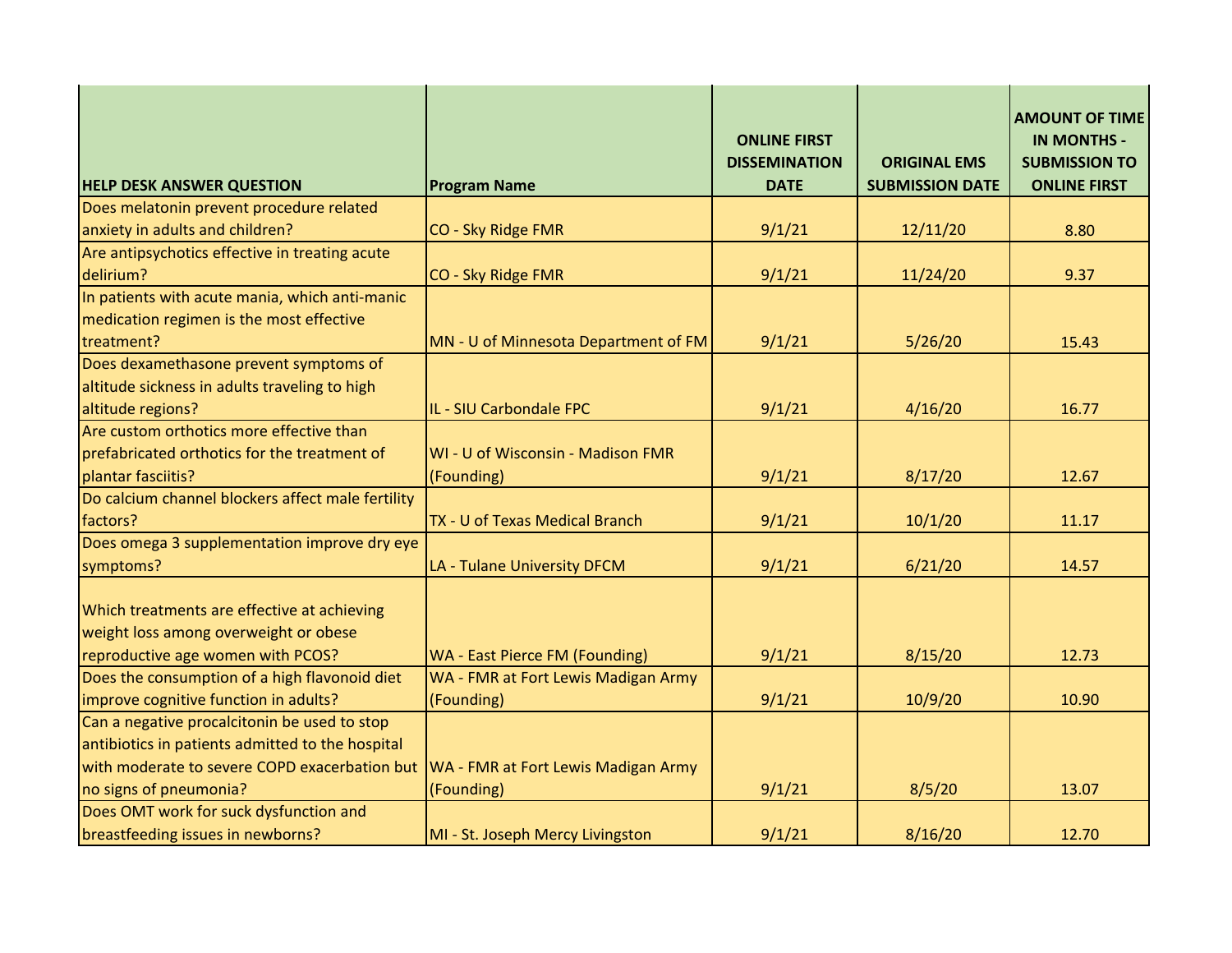| <b>HELP DESK ANSWER QUESTION</b>                                                                                         | <b>Program Name</b>                    | <b>ONLINE FIRST</b><br><b>DISSEMINATION</b><br><b>DATE</b> | <b>ORIGINAL EMS</b><br><b>SUBMISSION DATE</b> | <b>AMOUNT OF TIME</b><br><b>IN MONTHS -</b><br><b>SUBMISSION TO</b><br><b>ONLINE FIRST</b> |
|--------------------------------------------------------------------------------------------------------------------------|----------------------------------------|------------------------------------------------------------|-----------------------------------------------|--------------------------------------------------------------------------------------------|
| Does CoQ 10 enzyme improve symptoms in                                                                                   | WA - FMR at Fort Lewis Madigan Army    |                                                            |                                               |                                                                                            |
| patients with heart failure?                                                                                             | (Founding)                             | 9/1/21                                                     | 11/27/20                                      | 9.27                                                                                       |
| Is sleep duration associated with symptom                                                                                |                                        |                                                            |                                               |                                                                                            |
| improvement in athletes with sports related                                                                              |                                        |                                                            |                                               |                                                                                            |
| concussion?                                                                                                              | NJ - Rutgers RWJMS FMR at RWJUH        | 9/1/21                                                     | 7/14/20                                       | 13.80                                                                                      |
|                                                                                                                          |                                        |                                                            | <b>SEPTEMBER 2021</b>                         | 11.72                                                                                      |
| Does face-to-face parental counseling and                                                                                |                                        |                                                            |                                               |                                                                                            |
| patient education increase vaccination rates in                                                                          | FL - Florida State University COM FMRP |                                                            |                                               |                                                                                            |
| children and adolescents?                                                                                                | at Lee Memorial Health System          | 08/15/21                                                   | 05/18/20                                      | 15.13                                                                                      |
| Is metformin effective for treating infertility                                                                          |                                        |                                                            |                                               |                                                                                            |
| associated with polycystic ovary syndrome                                                                                | WA - WWAMI Network Faculty             |                                                            |                                               |                                                                                            |
| (PCOS)?                                                                                                                  | <b>Development Fellowship</b>          | 08/15/21                                                   | 01/18/21                                      | 6.97                                                                                       |
| Does vaccinating children with the varicella                                                                             |                                        |                                                            |                                               |                                                                                            |
| vaccine increase the incidence of shingles in the                                                                        | TX - Texas Tech Family Practice at     |                                                            |                                               |                                                                                            |
| adult population?                                                                                                        | Lubbock                                | 08/15/21                                                   | 06/26/20                                      | 13.83                                                                                      |
| What are the most effective measures to                                                                                  |                                        |                                                            |                                               |                                                                                            |
| manage diabetic foot ulcers?                                                                                             | MN - U of Minnesota Department of FM   | 08/15/21                                                   | 02/23/20                                      | 17.97                                                                                      |
| In children with ADHD, does use of stimulant                                                                             |                                        |                                                            |                                               |                                                                                            |
| medications increase risk of sudden cardiac                                                                              |                                        |                                                            |                                               |                                                                                            |
| death?                                                                                                                   | MN - U of Minnesota Department of FM   | 08/15/21                                                   | 01/31/20                                      | 18.73                                                                                      |
| What are the most effective oral medications for<br>ovulation induction in women with PCOS?                              | GA - Martin Army FMRP, Fort Benning    | 08/15/21                                                   | 05/07/20                                      | 15.50                                                                                      |
| What is the risk of hypoglycemia in infants born                                                                         | NC - U of North Carolina FPRP          |                                                            |                                               |                                                                                            |
| to mothers on beta blocker therapy?                                                                                      | (Founding)                             | 08/15/21                                                   | 07/09/20                                      | 13.40                                                                                      |
| Does nicotine replacement therapy in pregnancy<br>improve smoking cessation rates and maternal<br>and neonatal outcomes? | WA - Tacoma FM (Founding)              | 08/15/21                                                   | 02/20/20                                      | 18.07                                                                                      |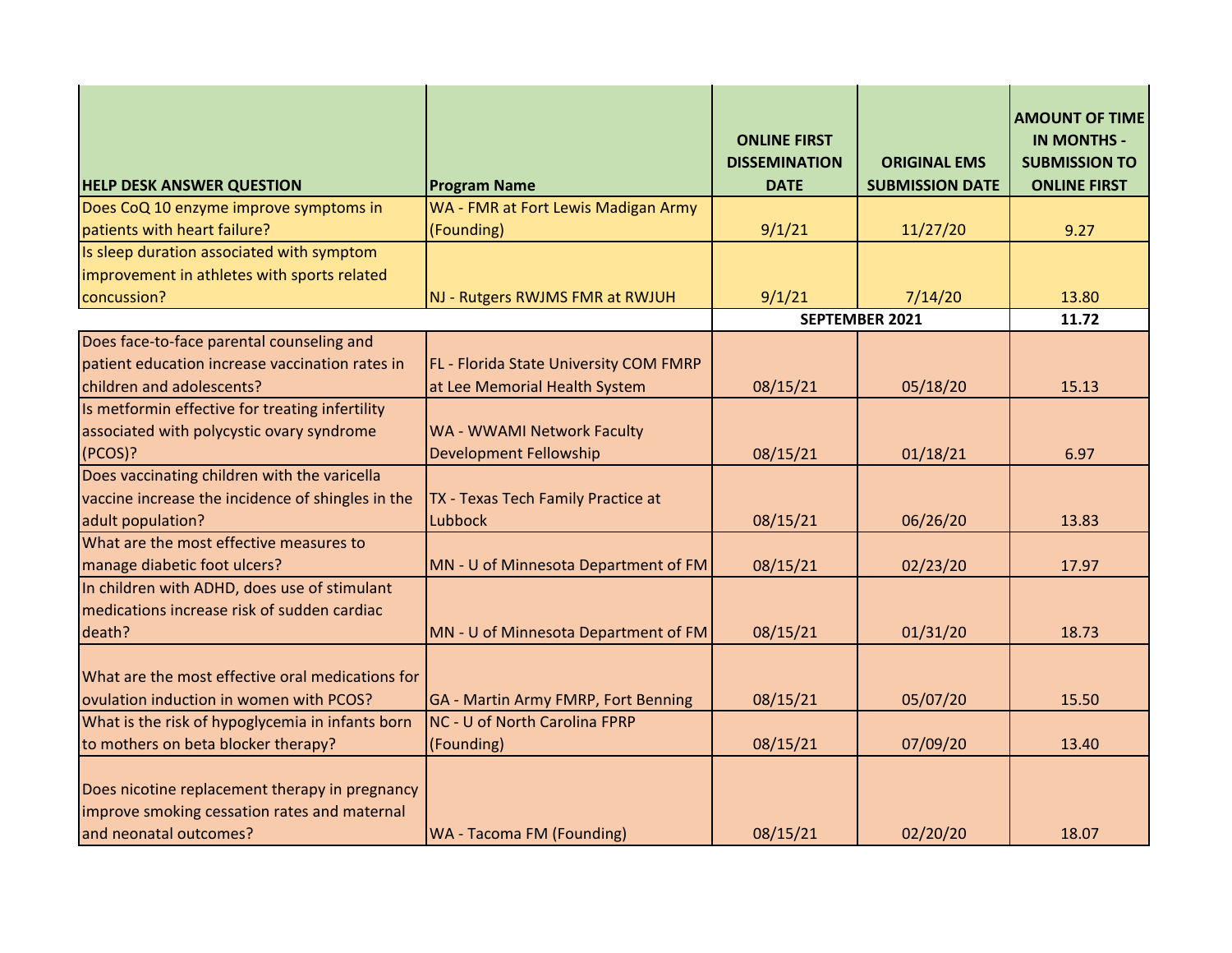| <b>HELP DESK ANSWER QUESTION</b>                                                                                                                   | <b>Program Name</b>                                       | <b>ONLINE FIRST</b><br><b>DISSEMINATION</b><br><b>DATE</b> | <b>ORIGINAL EMS</b><br><b>SUBMISSION DATE</b> | <b>AMOUNT OF TIME</b><br><b>IN MONTHS -</b><br><b>SUBMISSION TO</b><br><b>ONLINE FIRST</b> |
|----------------------------------------------------------------------------------------------------------------------------------------------------|-----------------------------------------------------------|------------------------------------------------------------|-----------------------------------------------|--------------------------------------------------------------------------------------------|
| Is the levonorgestrel intrauterine device effective                                                                                                |                                                           |                                                            |                                               |                                                                                            |
| in decreasing menorrhagia due to uterine                                                                                                           |                                                           |                                                            |                                               |                                                                                            |
| fibroids?                                                                                                                                          | NE - Offutt Air Force Base FMR                            | 08/15/21                                                   | 11/28/20                                      | 8.67                                                                                       |
| Does early physical therapy result in cost savings<br>for patients with acute low back pain?                                                       | MI - St. Joseph Mercy Livingston                          | 08/15/21                                                   | 08/17/20                                      | 12.10                                                                                      |
| Is cognitive-behavioral therapy more effective                                                                                                     |                                                           |                                                            |                                               |                                                                                            |
| than other psychotherapies in patients with                                                                                                        |                                                           |                                                            |                                               |                                                                                            |
| schizophrenia?                                                                                                                                     | WA - U of Washington FMRP (Founding)                      | 08/15/21                                                   | 02/16/20                                      | 18.20                                                                                      |
| Is a plant-based diet safe for pediatric                                                                                                           |                                                           |                                                            |                                               |                                                                                            |
| population?                                                                                                                                        | OK - In His Image FMR                                     | 08/17/21                                                   | 10/01/20                                      | 10.67                                                                                      |
|                                                                                                                                                    |                                                           | AUGUST 2021                                                |                                               | 11.55                                                                                      |
| How does food insecurity and maternal                                                                                                              | NY - Phelps-Northwell FM Residency                        |                                                            |                                               |                                                                                            |
| depression impact childhood behavior?                                                                                                              | Program                                                   | 7/30/21                                                    | 9/4/20                                        | 10.97                                                                                      |
| Do serial electrocardiograms improve the                                                                                                           | WI - U of Wisconsin - Madison FMR                         |                                                            |                                               |                                                                                            |
| evaluation of acute coronary syndrome?                                                                                                             | (Founding)                                                | 7/30/21                                                    | 6/22/20                                       | 13.43                                                                                      |
| Does implicit racial bias training for healthcare                                                                                                  |                                                           |                                                            |                                               |                                                                                            |
| providers increase awareness of racial bias in                                                                                                     | WA - Kaiser Permanente Washington                         |                                                            |                                               |                                                                                            |
| medicine?                                                                                                                                          | <b>FMR (Founding)</b>                                     | 7/30/21                                                    | 8/13/20                                       | 11.70                                                                                      |
| Does outpatient monitoring of opioid dependent<br>patients following release from an in-patient<br>rehabilitation help prevent relapses/overdoses? | MO - St. Louis University School of<br><b>Medicine RP</b> | 7/30/21                                                    | 4/20/20                                       | 15.53                                                                                      |
| What are the positive effects of resistance                                                                                                        |                                                           |                                                            |                                               |                                                                                            |
| training in frail elderly patients with dementia?                                                                                                  | CO - Sky Ridge FMR                                        | 7/26/21                                                    | 4/2/20                                        | 16.00                                                                                      |
| Is vaginal Vitamin E effective in reducing the                                                                                                     |                                                           |                                                            |                                               |                                                                                            |
| symptoms of genitourinary syndrome of                                                                                                              |                                                           |                                                            |                                               |                                                                                            |
| menopause?                                                                                                                                         | TX - U of Texas Medical Branch                            | 7/26/21                                                    | 9/23/20                                       | 10.20                                                                                      |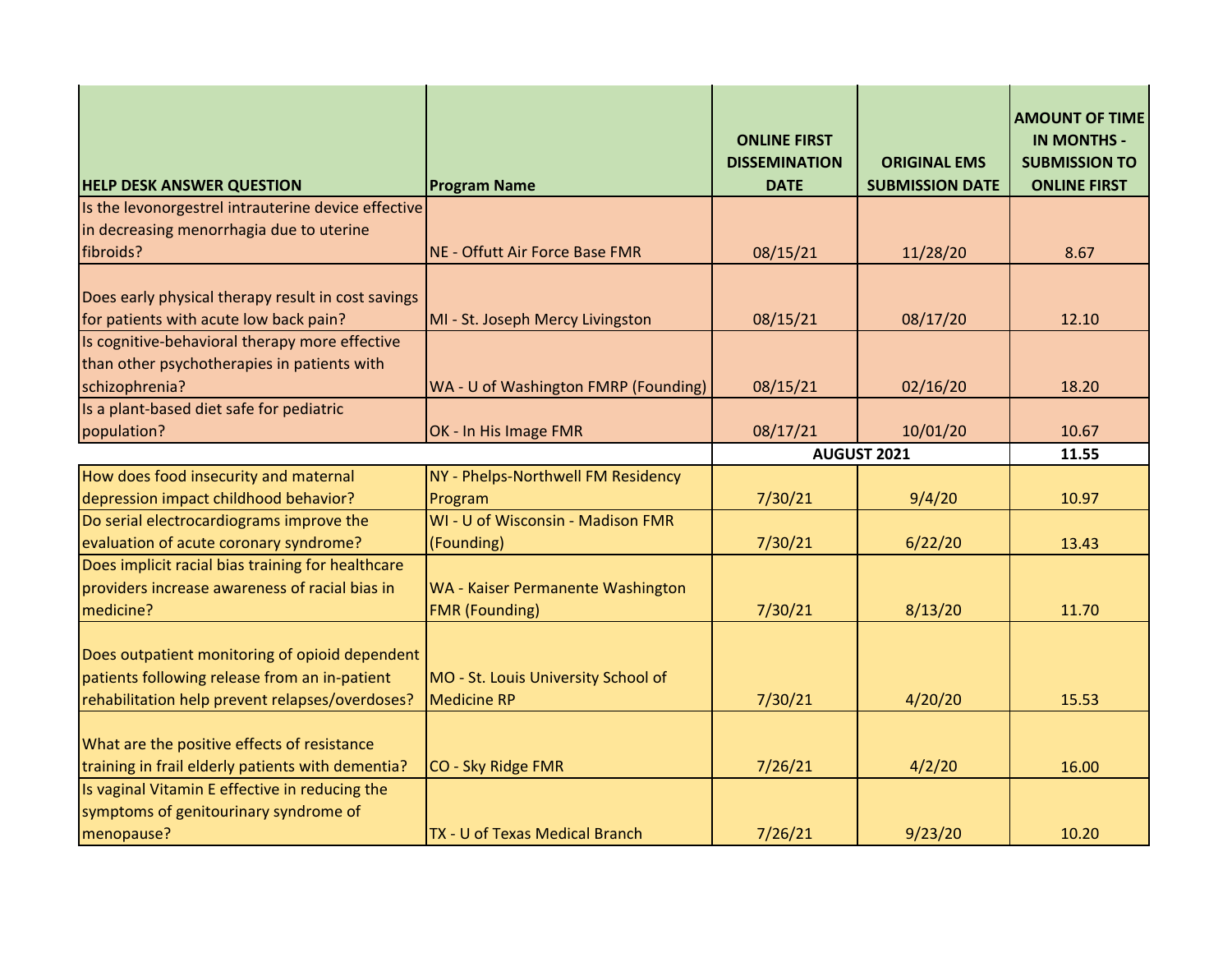| <b>HELP DESK ANSWER QUESTION</b>                                                                                            | <b>Program Name</b>                                                            | <b>ONLINE FIRST</b><br><b>DISSEMINATION</b><br><b>DATE</b> | <b>ORIGINAL EMS</b><br><b>SUBMISSION DATE</b> | <b>AMOUNT OF TIME</b><br><b>IN MONTHS -</b><br><b>SUBMISSION TO</b><br><b>ONLINE FIRST</b> |
|-----------------------------------------------------------------------------------------------------------------------------|--------------------------------------------------------------------------------|------------------------------------------------------------|-----------------------------------------------|--------------------------------------------------------------------------------------------|
|                                                                                                                             |                                                                                |                                                            |                                               |                                                                                            |
| In communities that offer a needle exchange                                                                                 | IL - McGaw Medical Center of                                                   |                                                            |                                               |                                                                                            |
| program, does intravenous drug use increase?                                                                                | Northwestern University Program                                                | 7/26/21                                                    | 8/15/20                                       | 11.50                                                                                      |
| In pediatric patients, what role does palatal                                                                               |                                                                                |                                                            |                                               |                                                                                            |
| petechiae have in the diagnosis of group A                                                                                  |                                                                                |                                                            |                                               |                                                                                            |
| streptococcal pharyngitis?                                                                                                  | MN - U of Minnesota Department of FM                                           | 7/26/21                                                    | 7/12/20                                       | 12.63                                                                                      |
| Is buprenorphine as effective as morphine in                                                                                |                                                                                |                                                            |                                               |                                                                                            |
| treating patients with acute pain?                                                                                          | NJ - Rutgers RWJMS FMR at RWJUH                                                | 7/26/21                                                    | 8/11/20                                       | 11.63                                                                                      |
| Is calcium supplementation effective for                                                                                    |                                                                                |                                                            |                                               |                                                                                            |
| prevention of hypertension in an otherwise                                                                                  |                                                                                |                                                            |                                               |                                                                                            |
| healthy pregnancy?                                                                                                          | OK - In His Image FMR                                                          | 7/26/21                                                    | 9/17/20                                       | 10.40                                                                                      |
| What are effective mass treatment strategies for NY - Phelps-Northwell FM Residency<br>prevention of S. mansoni infections? | Program                                                                        | 7/26/21                                                    | 2/23/20                                       | 17.30                                                                                      |
| Does cranberry extract taken daily by mouth                                                                                 |                                                                                |                                                            |                                               |                                                                                            |
| prevent recurrent urinary tract infections in adult AR - U of Arkansas for Medical Sciences<br>women?                       | <b>Northwest FMR</b>                                                           | 7/16/21                                                    | 12/23/19                                      | 19.03                                                                                      |
| Does rifaximin decrease small intestinal bacterial<br>overgrowth in patients with irritable bowel<br>syndrome?              | AR - U of Arkansas for Medical Sciences<br>Northwest FMR                       | 7/16/21                                                    | 1/16/20                                       | 18.23                                                                                      |
|                                                                                                                             |                                                                                |                                                            |                                               |                                                                                            |
| In pregnant nulliparous women age 35 and older,                                                                             |                                                                                |                                                            |                                               |                                                                                            |
| does induction of labor at full term (39wks) or                                                                             |                                                                                |                                                            |                                               |                                                                                            |
| later reduce early neonatal mortality and                                                                                   | WA - Kaiser Permanente Washington                                              |                                                            |                                               |                                                                                            |
| stillbirth compared to expectant management?                                                                                | <b>FMR (Founding)</b>                                                          | 7/16/21                                                    | 8/15/20                                       | 11.17                                                                                      |
| Does the use of external ankle bracing reduce                                                                               |                                                                                |                                                            |                                               |                                                                                            |
| performance in athletes?                                                                                                    | WA - U of Washington FMRP (Founding)                                           | 7/7/21                                                     | 2/22/20                                       | 16.70                                                                                      |
| Does the risk of ACE-1-induced angioedema<br>differ between Black and non-Black patients?                                   | PA - PSU State College Department of<br><b>Family &amp; Community Medicine</b> | 7/7/21                                                     | 10/20/20                                      | 8.67                                                                                       |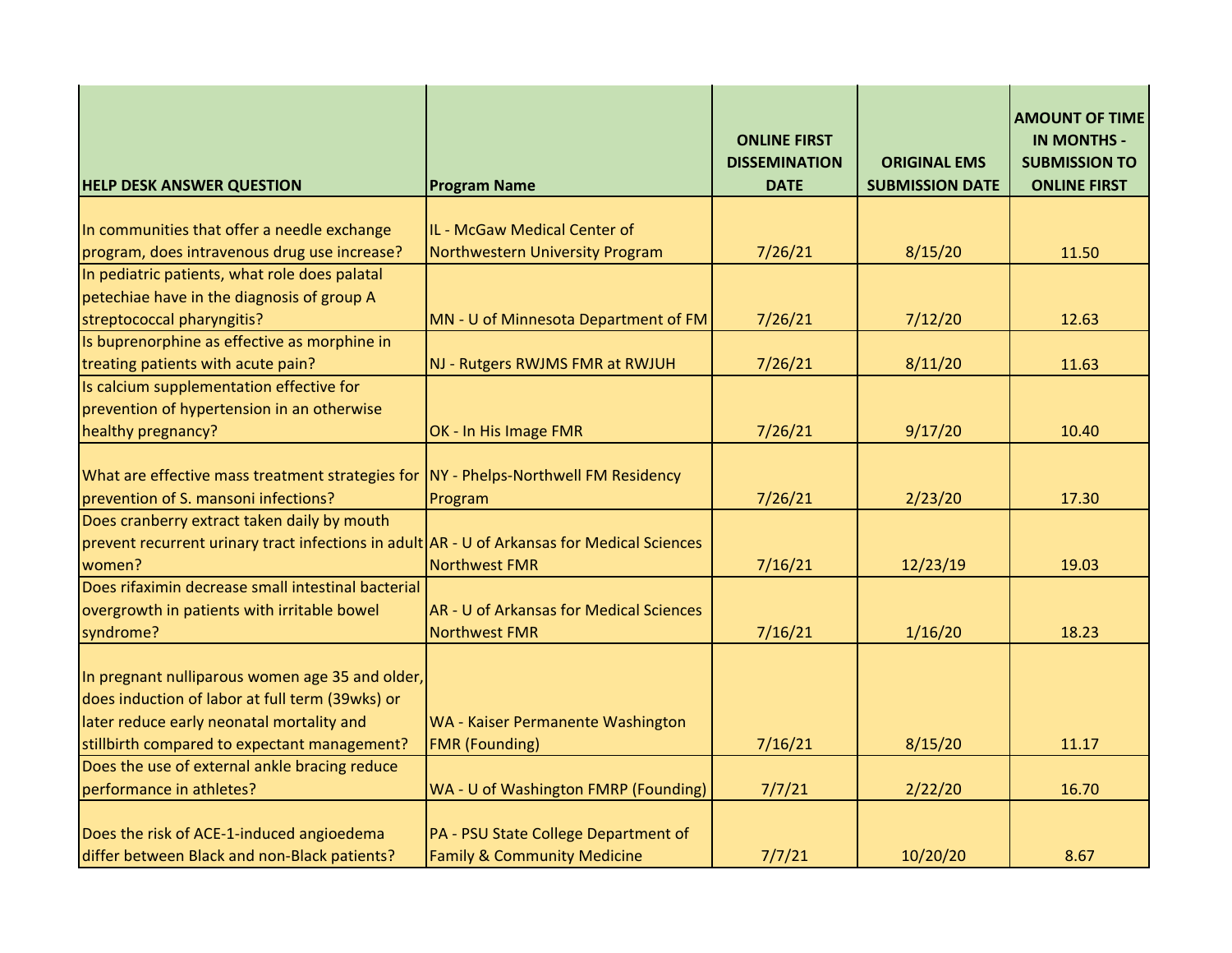| <b>HELP DESK ANSWER QUESTION</b>                                                                                                                                                             | <b>Program Name</b>                                          | <b>ONLINE FIRST</b><br><b>DISSEMINATION</b><br><b>DATE</b> | <b>ORIGINAL EMS</b><br><b>SUBMISSION DATE</b> | <b>AMOUNT OF TIME</b><br><b>IN MONTHS -</b><br><b>SUBMISSION TO</b><br><b>ONLINE FIRST</b> |
|----------------------------------------------------------------------------------------------------------------------------------------------------------------------------------------------|--------------------------------------------------------------|------------------------------------------------------------|-----------------------------------------------|--------------------------------------------------------------------------------------------|
| Does advanced care planning increase the use of                                                                                                                                              | WA - Northwest Washington FMR                                |                                                            |                                               |                                                                                            |
| palliative care?                                                                                                                                                                             | (Founding)                                                   | 7/7/21                                                     | 8/7/20                                        | 11.13                                                                                      |
| In patients with dementia which pharmaceutical                                                                                                                                               |                                                              |                                                            |                                               |                                                                                            |
| intervention is best at reducing agitated                                                                                                                                                    |                                                              |                                                            |                                               |                                                                                            |
| behaviors?                                                                                                                                                                                   | MN - U of Minnesota Department of FM                         | 7/7/21                                                     | 7/8/20                                        | 12.13                                                                                      |
| In hospitalzed patients without history of venous<br>thromboembolism, does prophylactic low<br>molecular weight heparin reduce incidence of<br>VTE more effectively than mechanoprophylaxis? | OK - In His Image FMR                                        | 7/5/21                                                     | 8/22/20                                       | 10.57                                                                                      |
| In adults with vitamin B12 deficiency who do not<br>have known risk factors is oral vitamin B12 as<br>effective as intramuscular vitamin B12 for<br>normalizing serum vitamin B12 levels?    | GA - Dwight D Eisenhower Army MC<br><b>FMR (Fort Gordon)</b> | 7/5/21                                                     | 9/21/20                                       | 9.57                                                                                       |
| In adult patients with onychomycosis, does<br>continuous therapy with oral terbinafine result in<br>increased rates of cure compared to pulsed<br>therapy?                                   | OK - In His Image FMR                                        | 7/5/21                                                     | 8/18/20                                       | 10.70                                                                                      |
| Among people with anxiety, which is the<br>effective duration of SSRI therapy to prevent                                                                                                     |                                                              |                                                            |                                               |                                                                                            |
| relapse?                                                                                                                                                                                     | WA - East Pierce FM (Founding)                               | 7/5/21                                                     | 8/13/20                                       | 10.87                                                                                      |
|                                                                                                                                                                                              | NY - Phelps-Northwell FM Residency                           |                                                            |                                               |                                                                                            |
| How effective is imaging for abdominal pain?                                                                                                                                                 | Program                                                      | 7/5/21                                                     | 2/14/20                                       | 16.90                                                                                      |
| Does fish oil supplementation improve cognition                                                                                                                                              | IL - St. Louis University (Southwest                         |                                                            |                                               |                                                                                            |
| in adults?                                                                                                                                                                                   | <b>Illinois) FMRP</b>                                        | 7/5/21                                                     | 12/15/19                                      | 18.93                                                                                      |
|                                                                                                                                                                                              |                                                              |                                                            | <b>JULY 2021</b>                              | 13.16                                                                                      |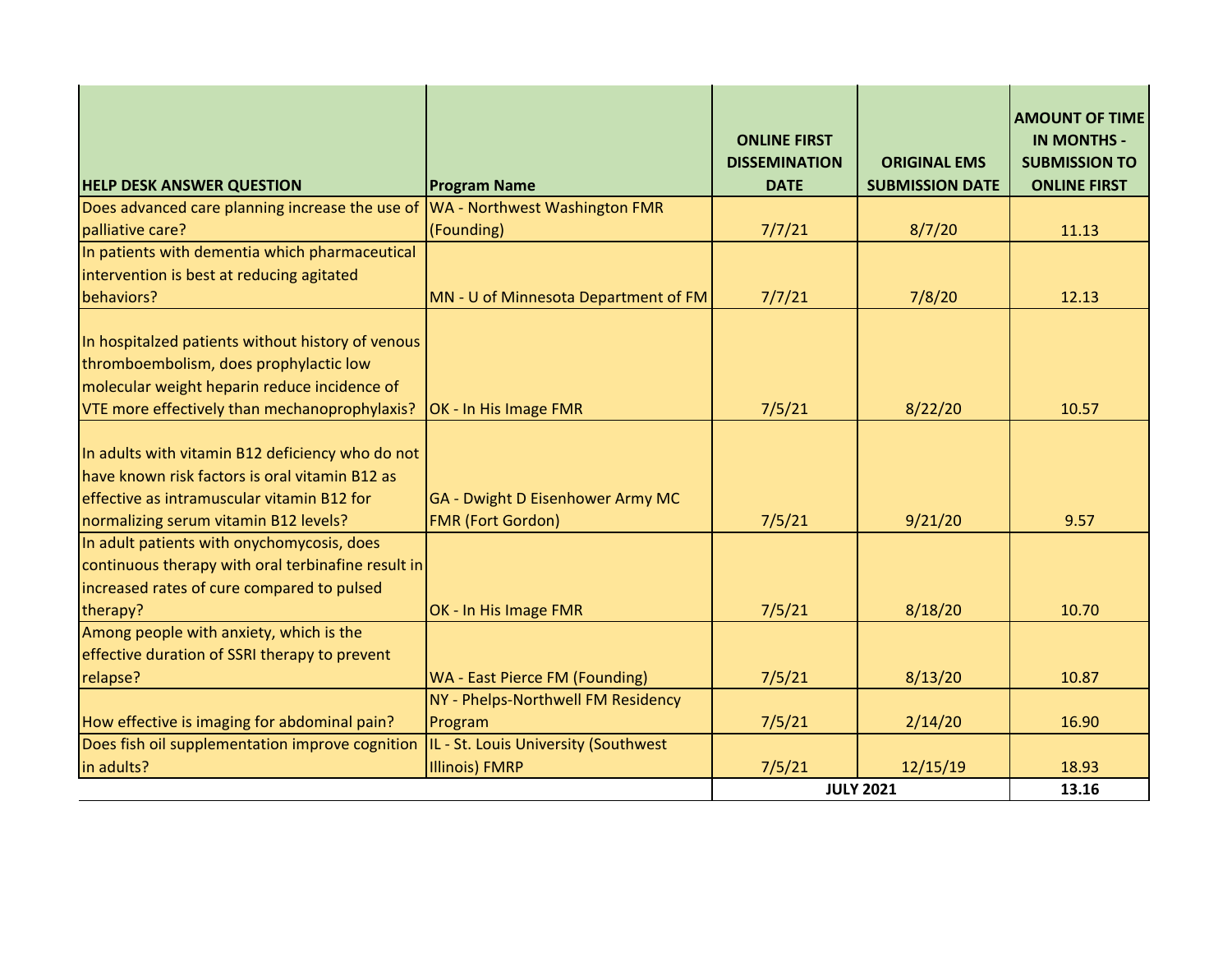| <b>HELP DESK ANSWER QUESTION</b>                                                                                                                                 | <b>Program Name</b>                             | <b>ONLINE FIRST</b><br><b>DISSEMINATION</b><br><b>DATE</b> | <b>ORIGINAL EMS</b><br><b>SUBMISSION DATE</b> | <b>AMOUNT OF TIME</b><br><b>IN MONTHS -</b><br><b>SUBMISSION TO</b><br><b>ONLINE FIRST</b> |
|------------------------------------------------------------------------------------------------------------------------------------------------------------------|-------------------------------------------------|------------------------------------------------------------|-----------------------------------------------|--------------------------------------------------------------------------------------------|
|                                                                                                                                                                  |                                                 |                                                            |                                               |                                                                                            |
| In patients with type II diabetes, is a vegan diet                                                                                                               |                                                 |                                                            |                                               |                                                                                            |
| associated with better glycemic control                                                                                                                          |                                                 |                                                            |                                               |                                                                                            |
| compared with a conventional diabetes diet?                                                                                                                      | AL - Cahaba Family Medicine Residency           | 06/15/21                                                   | 04/25/20                                      | 13.87                                                                                      |
| Is tea consumption associated with a decreased                                                                                                                   | IL - U of Chicago NorthShore FMRP               |                                                            |                                               |                                                                                            |
| risk of cardiovascular disease?                                                                                                                                  | (Founding)                                      | 06/15/21                                                   | 07/19/20                                      | 11.03                                                                                      |
| What is the best treatment of                                                                                                                                    | WA - FMR at Fort Lewis Madigan Army             |                                                            |                                               |                                                                                            |
| methamphetamine use disorder?                                                                                                                                    | (Founding)                                      | 06/15/21                                                   | 01/21/20                                      | 17.03                                                                                      |
|                                                                                                                                                                  |                                                 |                                                            |                                               |                                                                                            |
| Is simple reaction time a good sideline test for                                                                                                                 |                                                 |                                                            |                                               |                                                                                            |
| diagnosing concussions?                                                                                                                                          | MI - Beaumont Hospital Troy                     | 06/15/21                                                   | 03/25/20                                      | 14.90                                                                                      |
| Do antacids before cesarean delivery reduce the                                                                                                                  |                                                 |                                                            |                                               |                                                                                            |
| risk of aspiration pneumonitis?                                                                                                                                  | <b>WA - Tacoma FM (Founding)</b>                | 06/15/21                                                   | 01/31/20                                      | 16.70                                                                                      |
| Should women with a history of HPV infection be MO - St. Louis University School of                                                                              |                                                 |                                                            |                                               |                                                                                            |
| administered an HPV vaccine?                                                                                                                                     | <b>Medicine RP</b>                              | 06/15/21                                                   | 08/16/20                                      | 10.10                                                                                      |
| Does a three-dose oral vitamin K regimen at<br>birth, one week old of age, and one month old of<br>age prevent late-onset bleeding from vitamin K<br>deficiency? | MN - U of Minnesota Department of FM            | 06/15/21                                                   | 02/02/20                                      | 16.63                                                                                      |
| For medication management of early pregnancy                                                                                                                     |                                                 |                                                            |                                               |                                                                                            |
| loss, what are the advantages of misoprostol                                                                                                                     |                                                 |                                                            |                                               |                                                                                            |
| with mifepristone compared with misoprostol                                                                                                                      | <b>NC - Mountain AHEC Asheville FPRP</b>        |                                                            |                                               |                                                                                            |
| alone?                                                                                                                                                           | (Founding)                                      | 06/15/21                                                   | 04/21/20                                      | 14.00                                                                                      |
| Do statins have a role in the treatment of                                                                                                                       |                                                 |                                                            |                                               |                                                                                            |
| Alzheimer's's disease?                                                                                                                                           | MN - U of Minnesota Department of FM            | 06/15/21                                                   | 01/31/20                                      | 16.70                                                                                      |
| Does the utilization of medical scribes reduce<br>physician burnout in primary care settings?                                                                    | IL - U of Chicago NorthShore FMRP<br>(Founding) | 06/15/21                                                   | 06/26/20                                      | 11.80                                                                                      |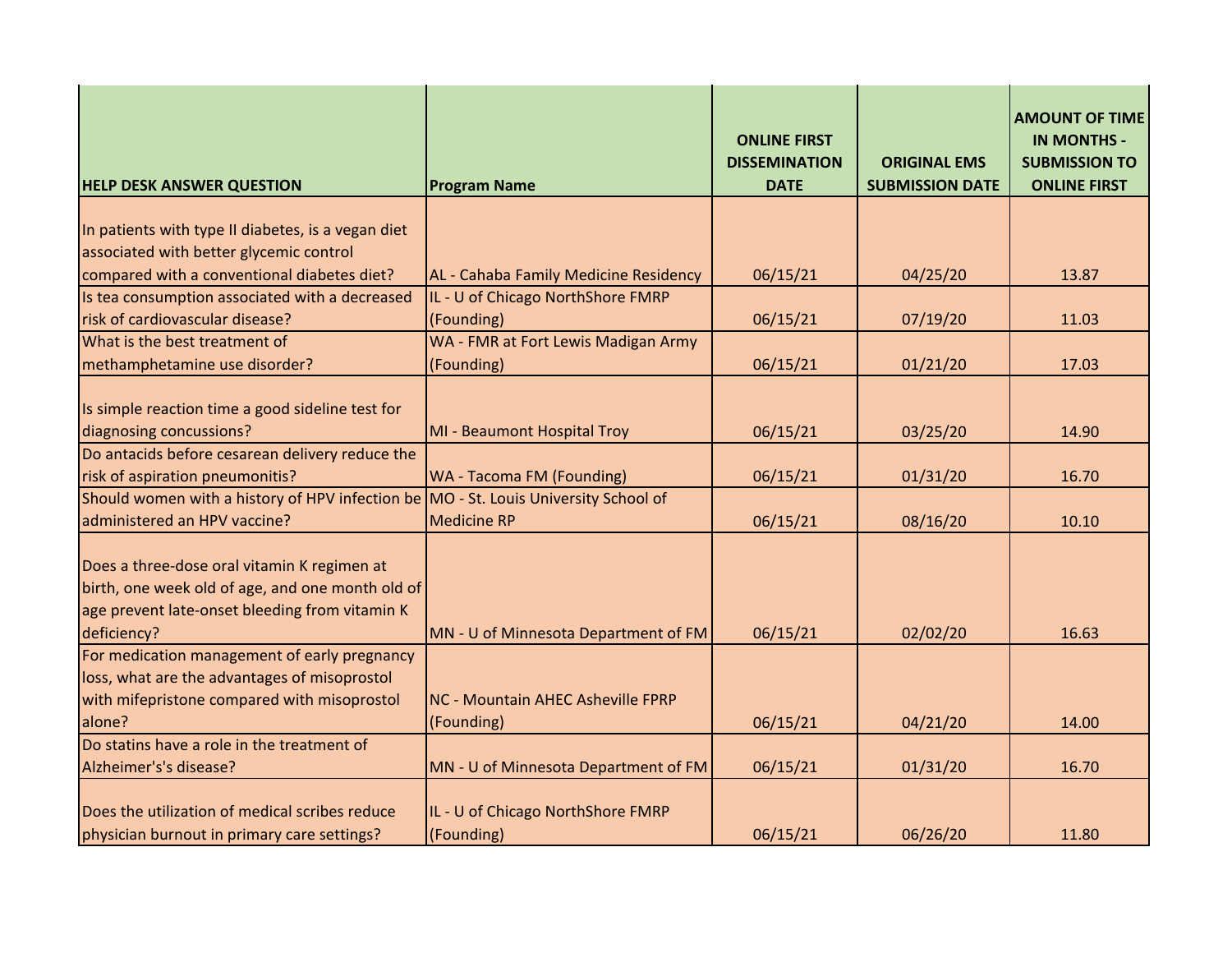| <b>HELP DESK ANSWER QUESTION</b>                                                                                                                                                  | <b>Program Name</b>                                       | <b>ONLINE FIRST</b><br><b>DISSEMINATION</b><br><b>DATE</b> | <b>ORIGINAL EMS</b><br><b>SUBMISSION DATE</b> | <b>AMOUNT OF TIME</b><br><b>IN MONTHS -</b><br><b>SUBMISSION TO</b><br><b>ONLINE FIRST</b> |
|-----------------------------------------------------------------------------------------------------------------------------------------------------------------------------------|-----------------------------------------------------------|------------------------------------------------------------|-----------------------------------------------|--------------------------------------------------------------------------------------------|
| Does surgery improve outcomes in chronic                                                                                                                                          |                                                           |                                                            |                                               |                                                                                            |
| lateral epicondylitis?                                                                                                                                                            | MN - U of Minnesota Department of FM                      | 06/15/21                                                   | 01/27/20                                      | 16.83                                                                                      |
| In children with suspected asthma, what is the                                                                                                                                    |                                                           |                                                            |                                               |                                                                                            |
| best confirmatory test?                                                                                                                                                           | WV - United Hospital Center Program                       | 06/15/21                                                   | 03/13/20                                      | 15.30                                                                                      |
| Is a clinical breast examination useful for                                                                                                                                       |                                                           |                                                            |                                               |                                                                                            |
| screening for breast cancer?                                                                                                                                                      | MN - U of Minnesota Department of FM                      | 06/15/21                                                   | 01/29/20                                      | 16.77                                                                                      |
| In patients receiving androgens for gender<br>dysphoria, is subcutaneous testosterone<br>administration equivalent to IM administration?                                          | MN - U of Minnesota Department of FM                      | 06/15/21                                                   | 01/27/20                                      | 16.83                                                                                      |
| Does the use of e-cigarettes improve tobacco<br>cessation rates in adults compared with<br>pharmaceutical nicotine replacement systems?                                           | IL - U of Chicago NorthShore FMRP<br>(Founding)           | 06/22/21                                                   | 06/30/20                                      | 11.90                                                                                      |
| Is the introduction of allergenic foods, such as<br>egg and peanut, to infants at 4 to 6 months of<br>age associated with an increased risk of allergic<br>disease later in life? | AL - Cahaba Family Medicine Residency                     | 06/22/21                                                   | 04/25/20                                      | 14.10                                                                                      |
| For patients with heart failure, does remote<br>monitoring of vital signs prevent hospital<br>admissions?                                                                         | IL - U of Chicago NorthShore FMRP<br>(Founding)           | 06/22/21                                                   | 07/02/20                                      | 11.83                                                                                      |
| Do lesbian, gay, bisexual, transgender, and<br>questioning individuals have a higher prevalence<br>of tobacco use than their cisgender or<br>heterosexual counterparts?           | MO - St. Louis University School of<br><b>Medicine RP</b> | 06/22/21                                                   | 07/12/20                                      | 11.50                                                                                      |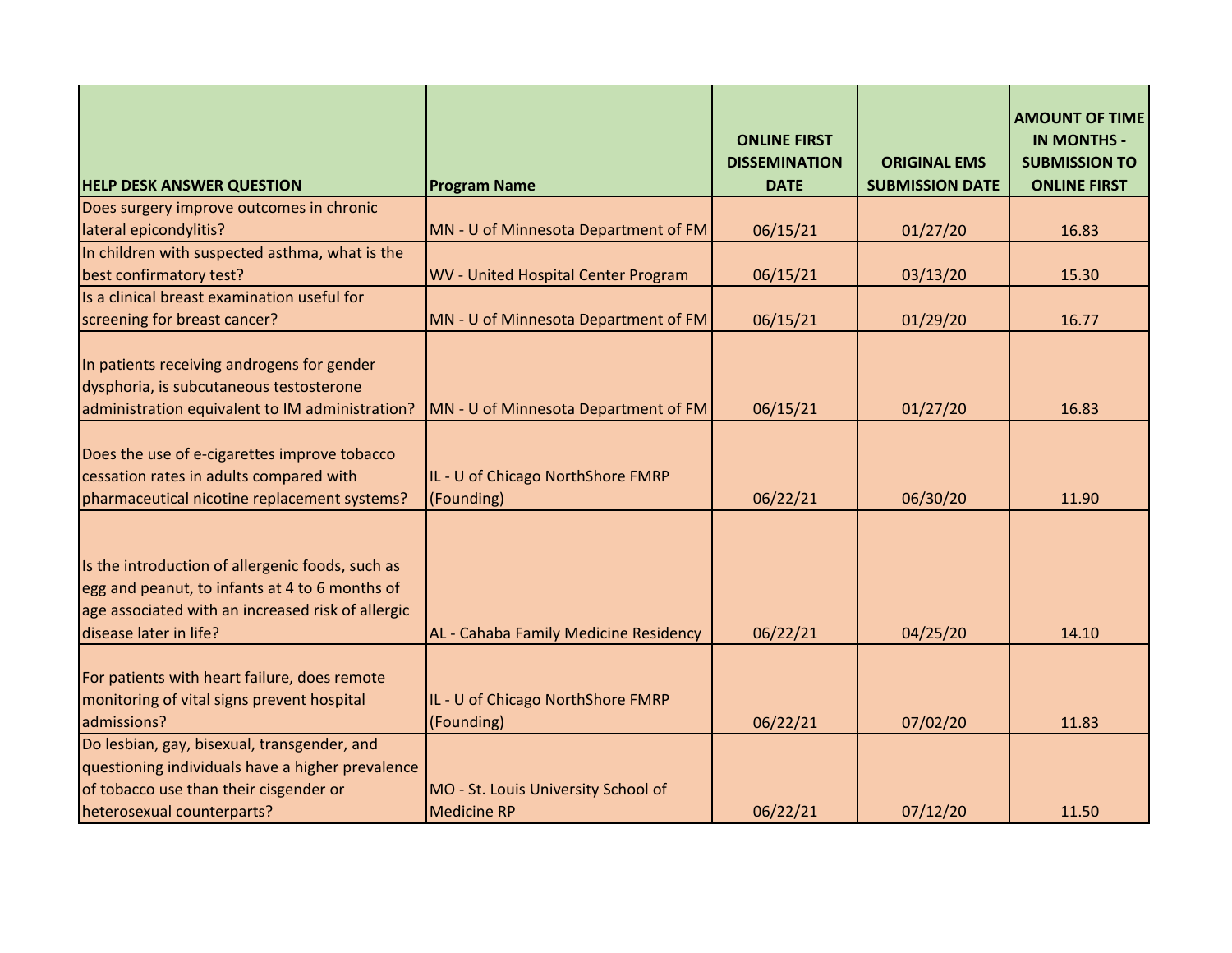| <b>HELP DESK ANSWER QUESTION</b>                                                                                                                                 | <b>Program Name</b>                                             | <b>ONLINE FIRST</b><br><b>DISSEMINATION</b><br><b>DATE</b> | <b>ORIGINAL EMS</b><br><b>SUBMISSION DATE</b> | <b>AMOUNT OF TIME</b><br><b>IN MONTHS -</b><br><b>SUBMISSION TO</b><br><b>ONLINE FIRST</b> |
|------------------------------------------------------------------------------------------------------------------------------------------------------------------|-----------------------------------------------------------------|------------------------------------------------------------|-----------------------------------------------|--------------------------------------------------------------------------------------------|
| Does the addition of exercise to caloric                                                                                                                         |                                                                 |                                                            |                                               |                                                                                            |
| restriction increase weight loss in adults                                                                                                                       | IL - U of Chicago NorthShore FMRP                               |                                                            |                                               |                                                                                            |
| compared with caloric restriction alone?                                                                                                                         | (Founding)                                                      | 06/22/21                                                   | 06/30/20                                      | 11.90                                                                                      |
| Does routine iron supplementation improve                                                                                                                        |                                                                 |                                                            |                                               |                                                                                            |
| anemia or health outcomes in menstruating                                                                                                                        |                                                                 |                                                            |                                               |                                                                                            |
| women?                                                                                                                                                           | <b>WA - Tacoma FM (Founding)</b>                                | 06/25/21                                                   | 01/31/20                                      | 17.03                                                                                      |
| In women with dense breasts, does whole-breast<br>ultrasound improve cancer detection compared<br>with mammogram alone?                                          | ID - FMR of Idaho (Founding)                                    | 06/25/21                                                   | 02/20/20                                      | 16.37                                                                                      |
| Does marijuana usage have impacts on motor                                                                                                                       |                                                                 |                                                            |                                               |                                                                                            |
| and exectuive functioning?                                                                                                                                       | IL - SIU Decatur FMR                                            | 06/04/21                                                   | 03/30/20                                      | 14.37                                                                                      |
| In adults with obesity-related comorbidities                                                                                                                     |                                                                 |                                                            |                                               |                                                                                            |
| which behavior change techniques decrease                                                                                                                        |                                                                 |                                                            |                                               |                                                                                            |
| weight?                                                                                                                                                          | MN - U of Minnesota Department of FM                            | 06/10/21                                                   | 12/02/19                                      | 18.53                                                                                      |
| In patients with moderate or severe COPD, what                                                                                                                   |                                                                 |                                                            |                                               |                                                                                            |
| are the benefits and risks of adding ICDs to                                                                                                                     |                                                                 |                                                            |                                               |                                                                                            |
| combined LABA and LAMA therapy?                                                                                                                                  | WA - U of Washington FMRP (Founding)                            | 06/10/21                                                   | 02/23/20                                      | 15.77                                                                                      |
| Does providing opiate maintenance therapy<br>during incarceration increase participation in<br>community treatment programs after release?                       | IL - McGaw Medical Center of<br>Northwestern University Program | 06/10/21                                                   | 12/19/19                                      | 17.97                                                                                      |
| Does OMT improve pelvic pain in pregnancy?                                                                                                                       | WA - Providence St. Peter Hospital<br><b>FMRP</b> (Founding)    | 06/10/21                                                   | 12/21/19                                      | 17.90                                                                                      |
| Do community health worker interventions<br>embedded in primary care improve chronic<br>disease health outcomes in medically<br>underserved patient populations? | PA - Lehigh Valley Hospital FMR                                 | 06/10/21                                                   | 09/12/19                                      | 21.23                                                                                      |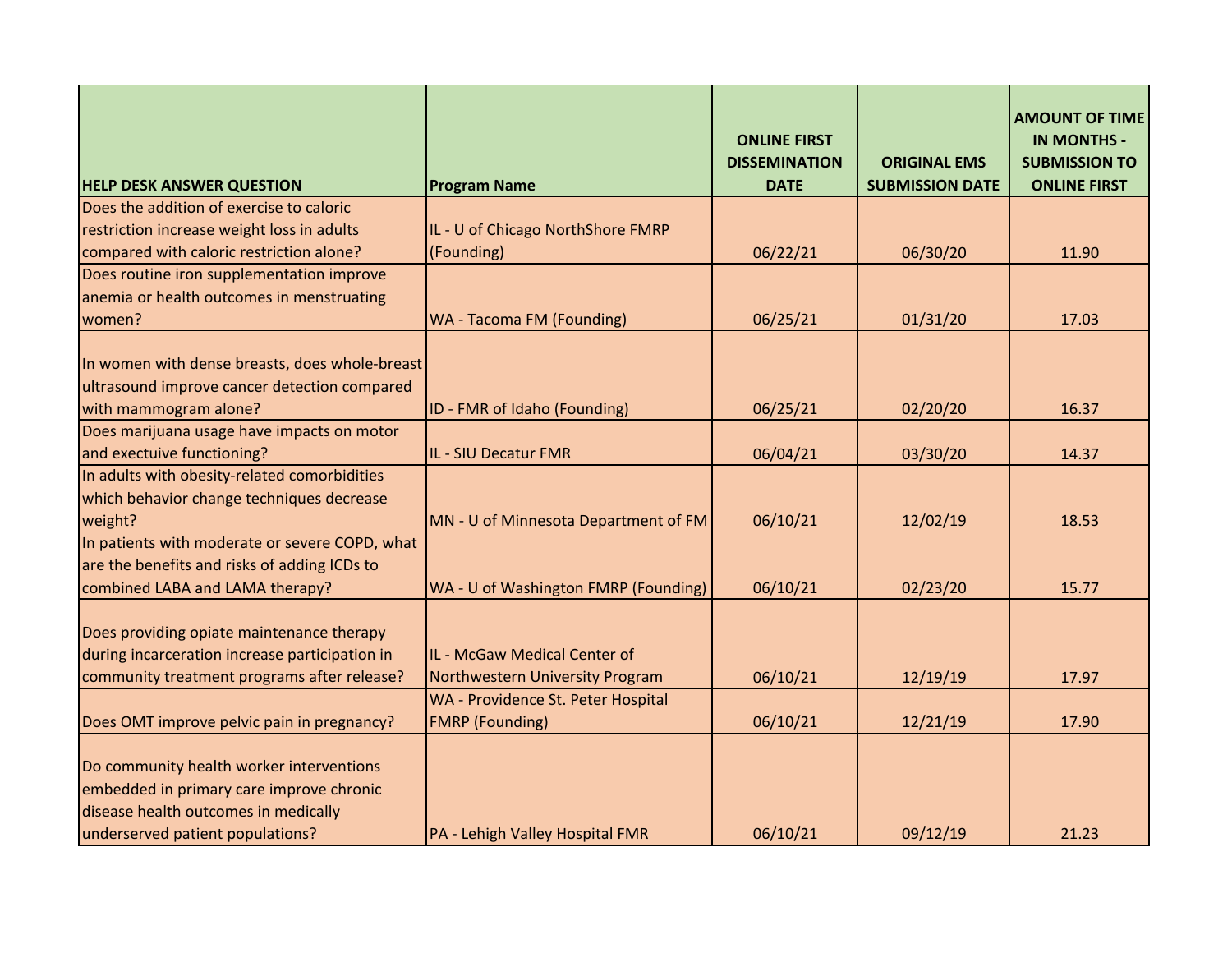| <b>HELP DESK ANSWER QUESTION</b>                   | <b>Program Name</b>                  | <b>ONLINE FIRST</b><br><b>DISSEMINATION</b><br><b>DATE</b> | <b>ORIGINAL EMS</b><br><b>SUBMISSION DATE</b> | <b>AMOUNT OF TIME</b><br><b>IN MONTHS -</b><br><b>SUBMISSION TO</b><br><b>ONLINE FIRST</b> |
|----------------------------------------------------|--------------------------------------|------------------------------------------------------------|-----------------------------------------------|--------------------------------------------------------------------------------------------|
| Is there an association between football-related   |                                      |                                                            |                                               |                                                                                            |
| head injuries and the development of               |                                      |                                                            |                                               |                                                                                            |
| depression?                                        | IL - SIU Springfield FMR             | 06/10/21                                                   | 08/27/19                                      | 21.77                                                                                      |
| Does anticipatory prescribing of emergency         |                                      |                                                            |                                               |                                                                                            |
| contraception reduce the rate of unintended        |                                      |                                                            |                                               |                                                                                            |
| pregnancy?                                         | <b>WA - Tacoma FM (Founding)</b>     | 06/10/21                                                   | 01/31/20                                      | 16.53                                                                                      |
| Does daily supplementation with fish oil           |                                      |                                                            |                                               |                                                                                            |
| decrease atherosclerotic cardiovascular disease    | TX - Texas Tech Family Practice at   |                                                            |                                               |                                                                                            |
| risk?                                              | Lubbock                              | 06/10/21                                                   | 11/29/19                                      | 18.63                                                                                      |
| Do ICD's in patients with non-ischemic             |                                      |                                                            |                                               |                                                                                            |
| congestive heart failure with EF <35% improve      | TX - Texas Tech Family Practice at   |                                                            |                                               |                                                                                            |
| mortality?                                         | <b>Lubbock</b>                       | 06/10/21                                                   | 12/09/19                                      | 18.30                                                                                      |
| Does coenzyme Q10 lower blood pressure in          |                                      |                                                            |                                               |                                                                                            |
| patients with hypertension?                        | ID - Rural FMR of Idaho (Founding)   | 06/11/21                                                   | 03/11/20                                      | 15.23                                                                                      |
| Is there a mortality benefit in patients with COPD |                                      |                                                            |                                               |                                                                                            |
| who take statins compared with those who do        |                                      |                                                            |                                               |                                                                                            |
| not?                                               | PA - UPMC St Margaret FMRP           | 06/11/21                                                   | 11/26/19                                      | 18.77                                                                                      |
| In patients with stable COPD, is a short-acting    |                                      |                                                            |                                               |                                                                                            |
| beta agonist alone as effective for controlling    |                                      |                                                            |                                               |                                                                                            |
| symptoms as a SABA plus a short-acting             |                                      |                                                            |                                               |                                                                                            |
| muscarinic antagonist?                             | TX - John Peter Smith FMR Program    | 06/14/21                                                   | 10/22/19                                      | 20.03                                                                                      |
| What is the preferred thiamine treatment for       | WA - FMR at Fort Lewis Madigan Army  |                                                            |                                               |                                                                                            |
| suspected Wernicke encephalopathy?                 | (Founding)                           | 06/14/21                                                   | 04/18/20                                      | 14.07                                                                                      |
| In healthy women at low risk of complications,     |                                      |                                                            |                                               |                                                                                            |
| does water immersion in first stage of labor       |                                      |                                                            |                                               |                                                                                            |
| decrease the number of women receiving             |                                      |                                                            |                                               |                                                                                            |
| epidural anesthesia?                               | MN - U of Minnesota Department of FM | 06/14/21                                                   | 01/27/20                                      | 16.80                                                                                      |
|                                                    |                                      |                                                            | <b>JUNE 2021</b>                              | 15.81                                                                                      |
| In patients with COPD, does SMT improve lung       |                                      |                                                            |                                               |                                                                                            |
| function compared with no SMT?                     | PA - UPMC St Margaret FMRP           | 5/4/21                                                     | 12/2/19                                       | 17.30                                                                                      |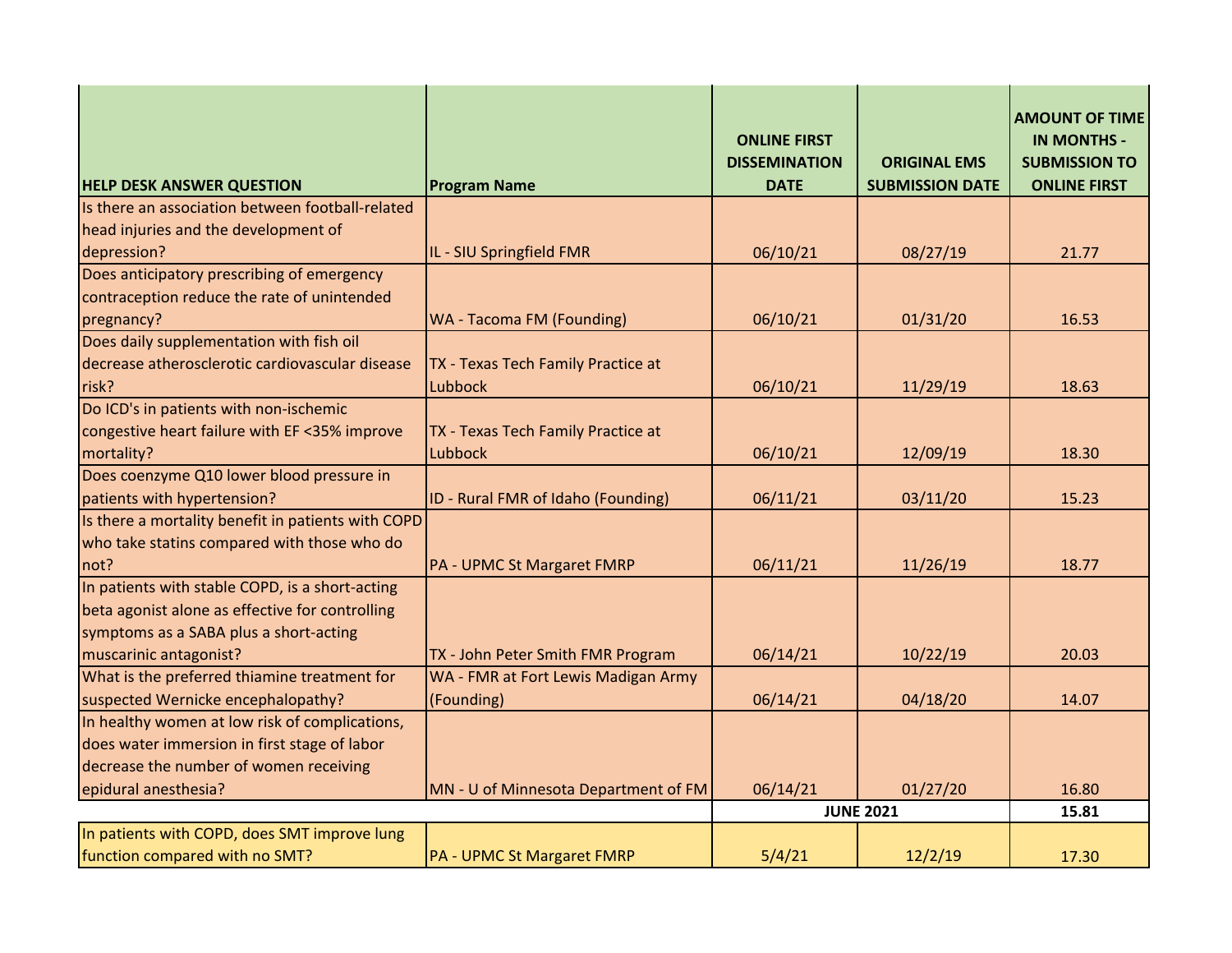| <b>HELP DESK ANSWER QUESTION</b>                                                                                                                                                                      | <b>Program Name</b>                                                                                         | <b>ONLINE FIRST</b><br><b>DISSEMINATION</b><br><b>DATE</b> | <b>ORIGINAL EMS</b><br><b>SUBMISSION DATE</b> | <b>AMOUNT OF TIME</b><br><b>IN MONTHS -</b><br><b>SUBMISSION TO</b><br><b>ONLINE FIRST</b> |
|-------------------------------------------------------------------------------------------------------------------------------------------------------------------------------------------------------|-------------------------------------------------------------------------------------------------------------|------------------------------------------------------------|-----------------------------------------------|--------------------------------------------------------------------------------------------|
| Does supervised moderate-intensity aerobic                                                                                                                                                            |                                                                                                             |                                                            |                                               |                                                                                            |
| exercise relieve pain symptoms in patients with                                                                                                                                                       |                                                                                                             |                                                            |                                               |                                                                                            |
| fibromyalgia?                                                                                                                                                                                         | <b>WA - Tacoma FM (Founding)</b>                                                                            | 5/6/21                                                     | 1/31/20                                       | 15.37                                                                                      |
| In adults with mild persistent asthma, is as-<br>needed use of a combined inhaled corticosteroid<br>plus long-acting beta-agonist as effective as<br>scheduled use of an inhaled corticosteroid alone |                                                                                                             |                                                            |                                               |                                                                                            |
| in preventing asthma exacerbations?                                                                                                                                                                   | VA - LewisGale Medical Center Program                                                                       | 5/3/21                                                     | 5/9/19                                        | 24.17                                                                                      |
| In sepsis, is the use of balanced crystalloids                                                                                                                                                        |                                                                                                             |                                                            |                                               |                                                                                            |
| better than unbalance crystalloids in decreasing                                                                                                                                                      |                                                                                                             |                                                            |                                               |                                                                                            |
| mortality?                                                                                                                                                                                            | IL - SIU Decatur FMR                                                                                        | 5/3/21                                                     | 5/22/20                                       | 11.53                                                                                      |
| Does access to an interpreter or language-<br>concordant provider improve HbA1c levels in<br>Spanish-speaking patients with diabetes?                                                                 | OK - University of Oklahoma School of<br><b>Community Medicine, Family and</b><br><b>Community Medicine</b> | 5/3/21                                                     | 3/6/20                                        | 14.10                                                                                      |
| Is vitamin K2 supplementation effective in<br>reducing fractures in adults?                                                                                                                           | OK - University of Oklahoma School of<br><b>Community Medicine, Family and</b><br><b>Community Medicine</b> | 5/3/21                                                     | 3/4/20                                        | 14.17                                                                                      |
| What are the benefits and risks of hormone<br>replacement therapy for primary prevention of<br>chornic conditions in postmenopausal women?                                                            | <b>WA - Kadlec Regional Medical Center</b><br>Program (Founding)                                            | 5/3/21                                                     | 9/23/19                                       | 19.60                                                                                      |
| What is the best therapy for PCS?                                                                                                                                                                     | MI - St. Joseph Mercy Livingston                                                                            | 5/3/21                                                     | 8/15/19                                       | 20.90                                                                                      |
| Does ginger relieve symptoms of dyspepsia?                                                                                                                                                            | IL - SIU Decatur FMR                                                                                        | 5/3/21                                                     | 4/9/20                                        | 12.97                                                                                      |
| Does starting a beta-blocker in the preoperative                                                                                                                                                      |                                                                                                             |                                                            |                                               |                                                                                            |
| period decrease preoperative mortality and                                                                                                                                                            | <b>WA - Kadlec Regional Medical Center</b>                                                                  |                                                            |                                               |                                                                                            |
| morbidity?                                                                                                                                                                                            | Program (Founding)                                                                                          | 5/3/21                                                     | 9/27/19<br><b>MAY 2021</b>                    | 19.47<br>16.96                                                                             |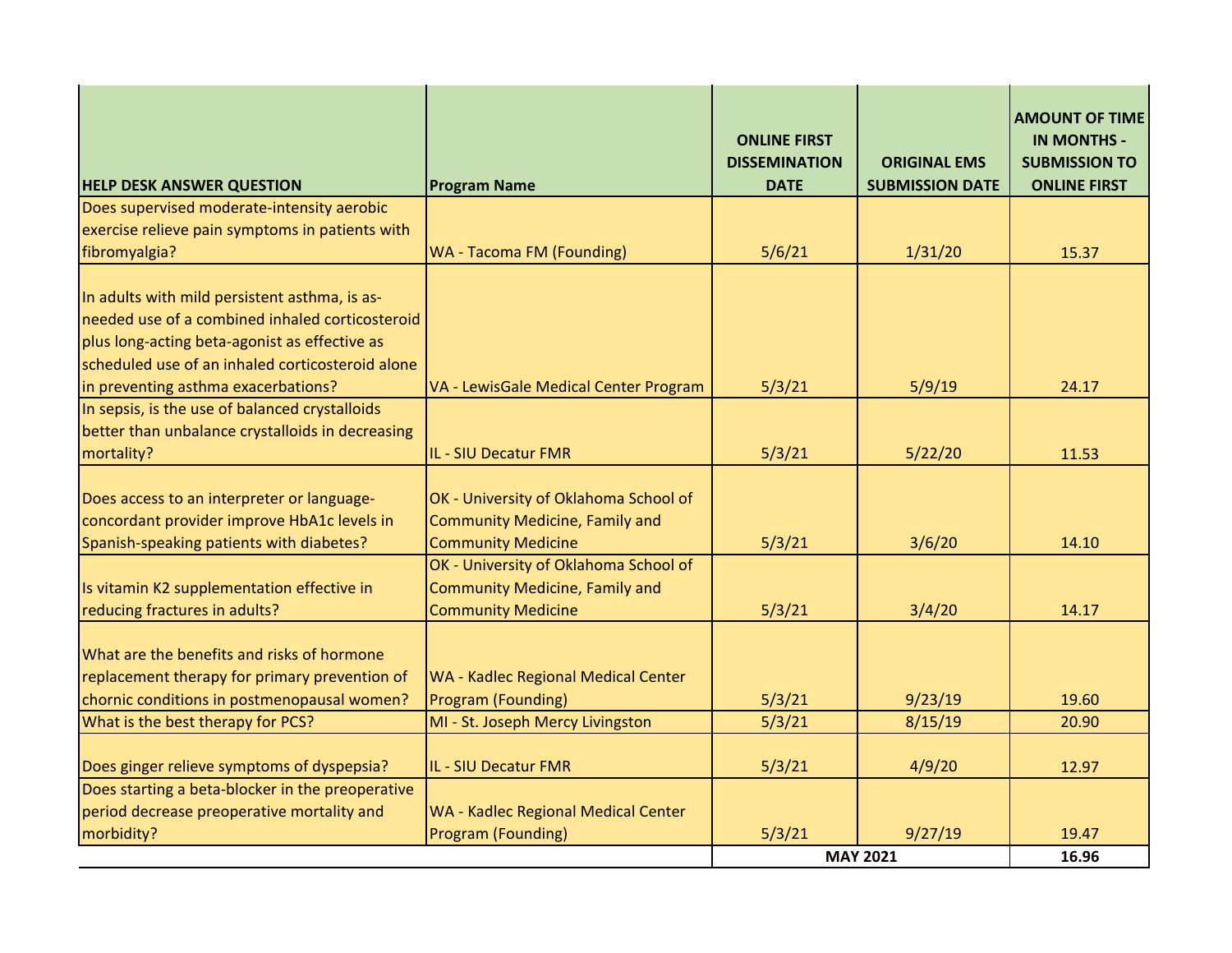| <b>HELP DESK ANSWER QUESTION</b>                                                                                                                 | <b>Program Name</b>                                           | <b>ONLINE FIRST</b><br><b>DISSEMINATION</b><br><b>DATE</b> | <b>ORIGINAL EMS</b><br><b>SUBMISSION DATE</b> | <b>AMOUNT OF TIME</b><br><b>IN MONTHS -</b><br><b>SUBMISSION TO</b><br><b>ONLINE FIRST</b> |
|--------------------------------------------------------------------------------------------------------------------------------------------------|---------------------------------------------------------------|------------------------------------------------------------|-----------------------------------------------|--------------------------------------------------------------------------------------------|
| In patients with chronic atrial fibrillation                                                                                                     |                                                               |                                                            |                                               |                                                                                            |
| currently on warfarin, can INR surveillance be                                                                                                   | TN - U of TN College of Medicine at                           |                                                            |                                               |                                                                                            |
| safely extended beyond four weeks?                                                                                                               | Murfreesboro Program                                          | 04/30/21                                                   | 08/08/19                                      | 21.03                                                                                      |
|                                                                                                                                                  | OK - University of Oklahoma School of                         |                                                            |                                               |                                                                                            |
| Does breastfeeding for six months or more after                                                                                                  | <b>Community Medicine, Family and</b>                         |                                                            |                                               |                                                                                            |
| birth decrease the risk of childhood obesity?                                                                                                    | <b>Community Medicine</b>                                     | 04/30/21                                                   | 03/11/20                                      | 13.83                                                                                      |
| Does vitamin D deficiency in pregnancy incresae<br>the risk of postpartum depression?                                                            | TN - U of TN College of Medicine at<br>Murfreesboro Program   | 04/22/21                                                   | 08/19/19                                      | 20.40                                                                                      |
| Does social media use adversely affect sleep                                                                                                     |                                                               |                                                            |                                               |                                                                                            |
| duration in adults?                                                                                                                              | IL - SIU Springfield FMR                                      | 04/22/21                                                   | 11/03/19                                      | 17.87                                                                                      |
| Are multimedia educational interventions more<br>effective than conventional education at<br>reducing HbA1c in adults with type 2 diabetes?      | IL - St. Louis University (Southwest<br><b>Illinois) FMRP</b> | 04/23/21                                                   | 12/05/19                                      | 16.83                                                                                      |
| In patients with hypoalbuminemia and volume<br>overload, does furosemide plus albumin improve  IL - St. Louis University (Southwest<br>outcomes? | Illinois) FMRP                                                | 04/23/21                                                   | 09/17/20                                      | 7.27                                                                                       |
| Do CBT-based interventions reduce occupational                                                                                                   |                                                               |                                                            |                                               |                                                                                            |
| stress and burnout among physicians in                                                                                                           | PA - PSU Hershey Department of Family                         |                                                            |                                               |                                                                                            |
| developed countries?                                                                                                                             | & Community Medicine                                          | 04/23/21                                                   | 04/20/20                                      | 12.27                                                                                      |
| Does vitamin D supplementation help with                                                                                                         | TX - U of Texas Health Science Center at                      |                                                            |                                               |                                                                                            |
| weight loss and BMI?                                                                                                                             | <b>Tyler</b>                                                  | 04/23/21                                                   | 11/01/19                                      | 17.97                                                                                      |
| Do thiazides increase the risk of falls in the                                                                                                   |                                                               |                                                            |                                               |                                                                                            |
| elderly?                                                                                                                                         | MI - St. Joseph Mercy Livingston                              | 04/23/21                                                   | 08/09/19                                      | 20.77                                                                                      |
| What are effective treatments for advanced<br>castration-resistant prostate cancer marked by                                                     | NY - Phelps-Northwell FM Residency                            |                                                            |                                               |                                                                                            |
| rapidly rising PSA?                                                                                                                              | Program                                                       | 04/23/21                                                   | 02/24/20                                      | 14.13                                                                                      |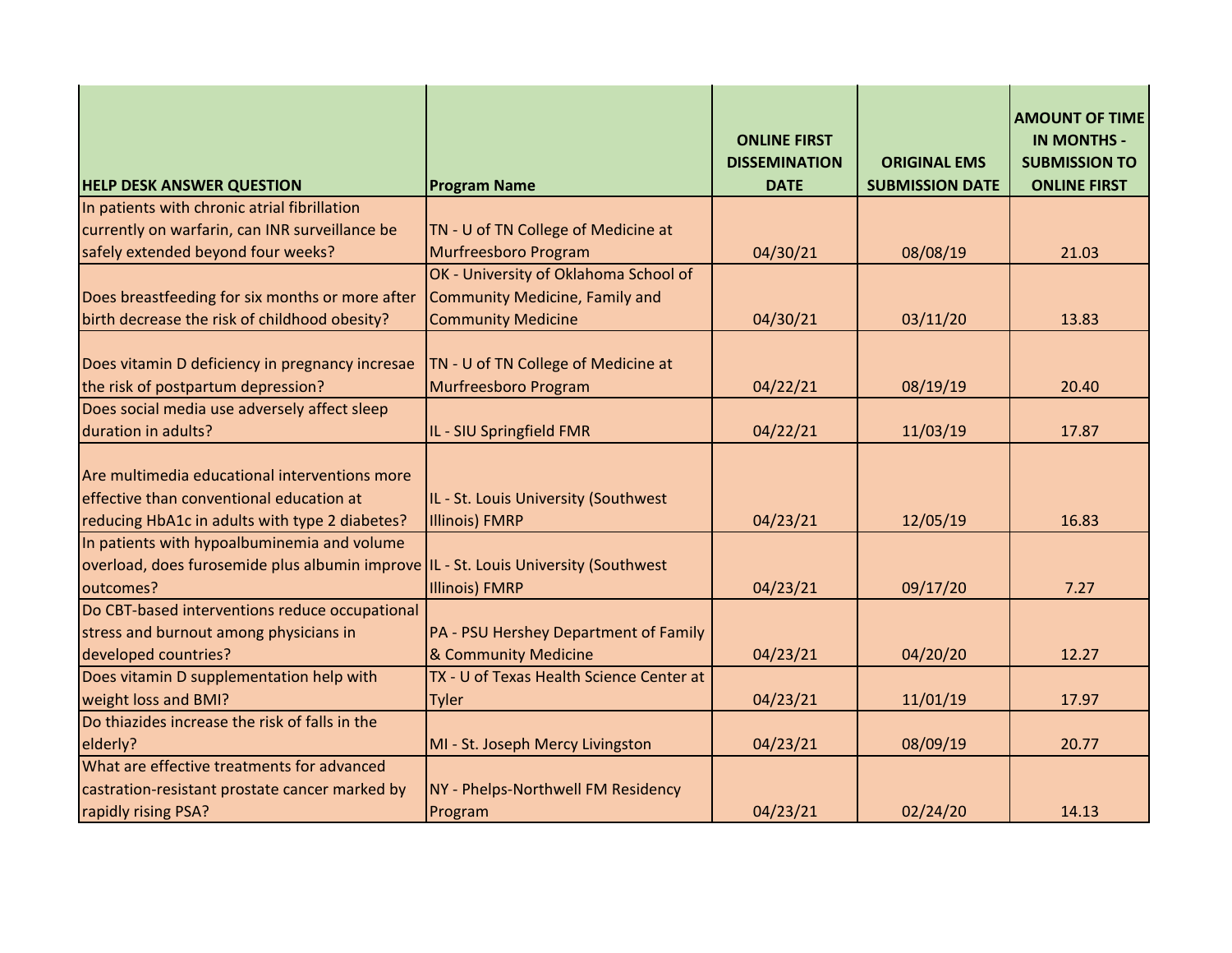| <b>HELP DESK ANSWER QUESTION</b>                    | <b>Program Name</b>                        | <b>ONLINE FIRST</b><br><b>DISSEMINATION</b><br><b>DATE</b> | <b>ORIGINAL EMS</b><br><b>SUBMISSION DATE</b> | <b>AMOUNT OF TIME</b><br><b>IN MONTHS -</b><br><b>SUBMISSION TO</b><br><b>ONLINE FIRST</b> |
|-----------------------------------------------------|--------------------------------------------|------------------------------------------------------------|-----------------------------------------------|--------------------------------------------------------------------------------------------|
|                                                     |                                            |                                                            |                                               |                                                                                            |
| Does the addition of OMT in the antepartum or       |                                            |                                                            |                                               |                                                                                            |
| intrapartum period decrease the duration of         |                                            |                                                            |                                               |                                                                                            |
| labor compared with standard obstetrical            |                                            |                                                            |                                               |                                                                                            |
| managment alone?                                    | IL - UIC Illinois Masonic FPR              | 04/23/21                                                   | 08/15/19                                      | 20.57                                                                                      |
| In patients with uncontrolled diabetes, does self-  |                                            |                                                            |                                               |                                                                                            |
| titration of insulin lead to faster glucose control |                                            |                                                            |                                               |                                                                                            |
| compared with clincian-led instruction?             | <b>WV</b> - United Hospital Center Program | 04/23/21                                                   | 12/26/19                                      | 16.13                                                                                      |
| Are continuous insulin pumps more effective         |                                            |                                                            |                                               |                                                                                            |
| than multiple daily insulin injections in the       |                                            |                                                            |                                               |                                                                                            |
| management of poorly controlled type 2              | NJ - Inspira Health Network Graduate       |                                                            |                                               |                                                                                            |
| diabetes?                                           | <b>Medical Education FM Woodbury</b>       | 04/23/21                                                   | 01/31/20                                      | 14.93                                                                                      |
| Is fenugreek effective at increasing breast milk    |                                            |                                                            |                                               |                                                                                            |
| production?                                         | MT - Montana FMR (Founding)                | 04/23/21                                                   | 12/13/19                                      | 16.57                                                                                      |
| In adults with AWS does phenobarbital reduce        |                                            |                                                            |                                               |                                                                                            |
| hospital length of stay more than                   | NJ - Inspira Health Network Graduate       |                                                            |                                               |                                                                                            |
| benzodiazepines?                                    | <b>Medical Education FM Woodbury</b>       | 04/24/21                                                   | 11/07/19                                      | 17.80                                                                                      |
| Is exercise in pregnancy associated with negative   |                                            |                                                            |                                               |                                                                                            |
| neonatal outcomes?                                  | <b>WV</b> - United Hospital Center Program | 04/24/21                                                   | 11/25/19                                      | 17.20                                                                                      |
| What is the relationship between lipoprotein(a)     |                                            |                                                            |                                               |                                                                                            |
| and CVD?                                            | IL - SIU Springfield FMR                   | 04/24/21                                                   | 11/27/19                                      | 17.13                                                                                      |
| Do probiotics provide symptom relief in patients    |                                            |                                                            |                                               |                                                                                            |
| with SIBO compared with placebo or no               |                                            |                                                            |                                               |                                                                                            |
| treatment?                                          | <b>PA - UPMC St Margaret FMRP</b>          | 04/24/21                                                   | 11/27/19                                      | 17.13                                                                                      |
| Does podophyllin provide any benefit over           |                                            |                                                            |                                               |                                                                                            |
| cryotherapy for adult patients with genital         |                                            |                                                            |                                               |                                                                                            |
| warts?                                              | <b>AR - AHEC Southwest FPR</b>             | 04/24/21                                                   | 12/28/19                                      | 16.10                                                                                      |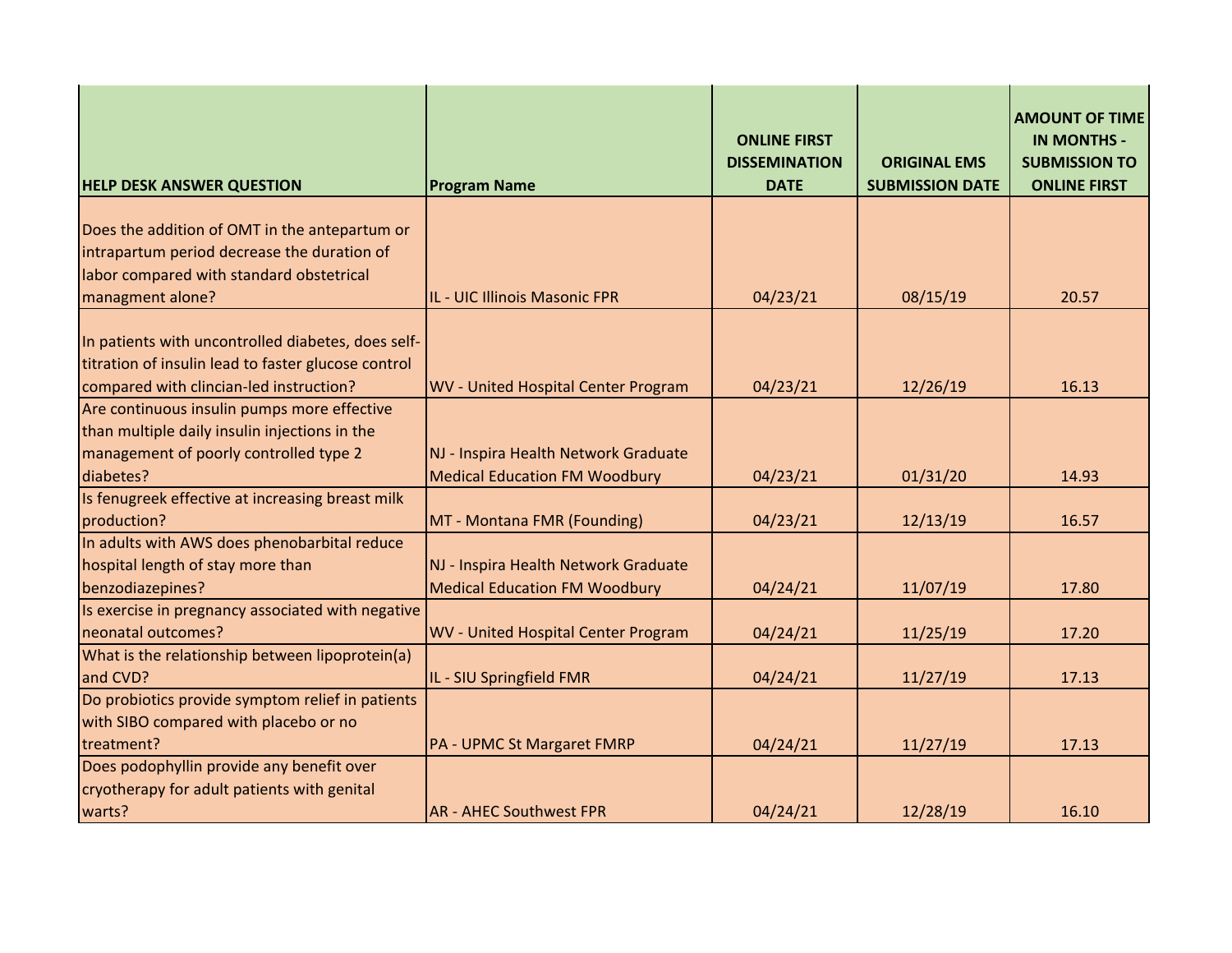| <b>HELP DESK ANSWER QUESTION</b>                                                                      | <b>Program Name</b>                            | <b>ONLINE FIRST</b><br><b>DISSEMINATION</b><br><b>DATE</b> | <b>ORIGINAL EMS</b><br><b>SUBMISSION DATE</b> | <b>AMOUNT OF TIME</b><br><b>IN MONTHS -</b><br><b>SUBMISSION TO</b><br><b>ONLINE FIRST</b> |
|-------------------------------------------------------------------------------------------------------|------------------------------------------------|------------------------------------------------------------|-----------------------------------------------|--------------------------------------------------------------------------------------------|
| Is there an effective way to adjust statin type,                                                      |                                                |                                                            |                                               |                                                                                            |
| dosing, and/or frequency to maximize                                                                  |                                                |                                                            |                                               |                                                                                            |
| cardiovascular risk benefit and simultaneously                                                        |                                                |                                                            |                                               |                                                                                            |
| eliminate muschle aches in patients who                                                               |                                                |                                                            |                                               |                                                                                            |
| experience that side-effect?                                                                          | PA - UPMC St Margaret FMRP                     | 04/14/21                                                   | 11/27/19                                      | 16.80                                                                                      |
| Is topical diclofenac safe in adult spatients with                                                    | NJ - Inspira Health Network Graduate           |                                                            |                                               |                                                                                            |
| contraindications to oral NSAID therapy?                                                              | <b>Medical Education FM Woodbury</b>           | 04/13/21                                                   | 11/13/19                                      | 17.23                                                                                      |
|                                                                                                       |                                                |                                                            | <b>APRIL 2021</b>                             | 16.58                                                                                      |
| Is increased social media use associated with                                                         |                                                |                                                            |                                               |                                                                                            |
| depression in teenagers?                                                                              | IL - SIU Springfield FMR                       | 3/16/21                                                    | 11/21/19                                      | 16.03                                                                                      |
| In patients with cancer-related pain, does use of                                                     |                                                |                                                            |                                               |                                                                                            |
| cannabis reduce opioid requirements for pain                                                          |                                                |                                                            |                                               |                                                                                            |
| control?                                                                                              | WA - U of Washington FMRP (Founding)           | 3/16/21                                                    | 2/14/20                                       | 13.20                                                                                      |
| Do group prenatal visits increase the likelihood                                                      |                                                |                                                            |                                               |                                                                                            |
| of breastfeeding versus individual prenatal                                                           | IL - U of Chicago NorthShore FMRP              |                                                            |                                               |                                                                                            |
| visits?                                                                                               | (Founding)                                     | 3/16/21                                                    | 5/9/20                                        | 10.37                                                                                      |
| In adults with POTS, are salt tablets and oral                                                        |                                                |                                                            |                                               |                                                                                            |
| hydration more effective for reducing symptoms                                                        |                                                |                                                            |                                               |                                                                                            |
| than oral hydration alone?                                                                            | IL - SIU Decatur FMR                           | 3/16/21                                                    | 3/9/20                                        | 12.40                                                                                      |
| Is capsaicin an effective treatment for                                                               |                                                |                                                            |                                               |                                                                                            |
| cannabinoid hyperemesis syndrome?                                                                     | <b>IL - SIU Decatur FMR</b>                    | 3/16/21                                                    | 3/22/20                                       | 11.97                                                                                      |
| Do topical vaginal estrogens help prevent rUTI in                                                     | <b>AR - U of Arkansas for Medical Sciences</b> |                                                            |                                               |                                                                                            |
| postmenopausal women?                                                                                 | Northwest FMR                                  | 3/16/21                                                    | 12/18/19                                      | 15.13                                                                                      |
| Does physician access to prescription monitoring                                                      | IL - U of Chicago NorthShore FMRP              |                                                            |                                               |                                                                                            |
| databases reduce opioid overdose deaths?                                                              | (Founding)                                     | 3/16/21                                                    | 5/15/20                                       | 10.17                                                                                      |
| Is a figure of eight bandage better than a simple<br>sling for midshaft clavicle fractures in adults? | <b>NC - Cabarrus FMRP (Founding)</b>           | 3/1/21                                                     | 11/14/19                                      | 15.77                                                                                      |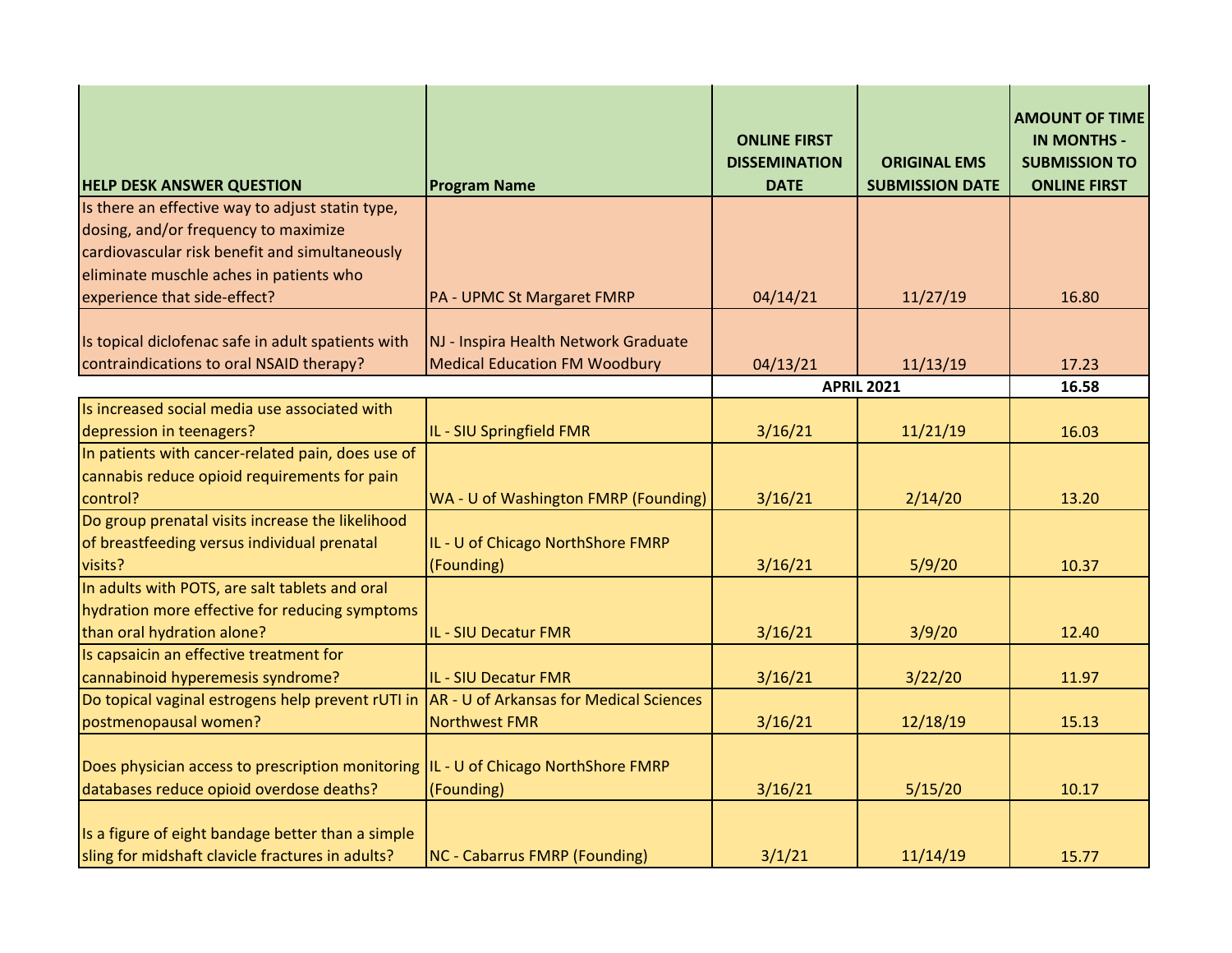| <b>HELP DESK ANSWER QUESTION</b>                                                                                                                                        | <b>Program Name</b>                                                          | <b>ONLINE FIRST</b><br><b>DISSEMINATION</b><br><b>DATE</b> | <b>ORIGINAL EMS</b><br><b>SUBMISSION DATE</b> | <b>AMOUNT OF TIME</b><br><b>IN MONTHS -</b><br><b>SUBMISSION TO</b><br><b>ONLINE FIRST</b> |
|-------------------------------------------------------------------------------------------------------------------------------------------------------------------------|------------------------------------------------------------------------------|------------------------------------------------------------|-----------------------------------------------|--------------------------------------------------------------------------------------------|
| Does an asthma action plan help reduce severity                                                                                                                         | TX - U of Texas Health Science Center at                                     |                                                            |                                               |                                                                                            |
| of asthma exacerbations?                                                                                                                                                | <b>Tyler</b>                                                                 | 3/1/21                                                     | 10/2/19                                       | 17.20                                                                                      |
| Does supplementation with myo-inositol reduce<br>the risk of developing GDM?                                                                                            | OK - In His Image FMR                                                        | 3/1/21                                                     | 9/5/19                                        | 18.10                                                                                      |
| Does breastfeeding for at least three months<br>decrease the risk of childhood asthma?                                                                                  | NJ - Inspira Health Network Graduate<br><b>Medical Education FM Woodbury</b> | 3/1/21                                                     | 11/8/19                                       | 15.97                                                                                      |
| Is montelukast effective for treating patients<br>with chronic urticaria?                                                                                               | CA - Valley FMR of Modesto                                                   | 3/1/21                                                     | 9/5/19                                        | 18.10                                                                                      |
| In patients with hyperlipidemia and<br>cardiovascular disease, does the addition of a<br>PCSK9 inhibitor decrease the incidence of<br>subsequent cardiovascular events? | TN - U of TN College of Medicine at<br>Murfreesboro Program                  | 3/1/21                                                     | 8/30/19                                       | 18.30                                                                                      |
| In patients with iron deficiency without anemia,<br>does iron treatment improve outcomes?                                                                               | <b>NC - Cabarrus FMRP (Founding)</b>                                         | 3/1/21                                                     | 12/30/19                                      | 14.23                                                                                      |
| Is surgical versus conservative management<br>more effective for displaced midshaft clavicle<br>fractures?                                                              | <b>NC - Cabarrus FMRP (Founding)</b>                                         | 3/1/21                                                     | 11/14/19                                      | 15.77                                                                                      |
| Does routine episiotomy reduce severe perineal<br>trauma?                                                                                                               | TX - Carl Darnall AMC FMRP                                                   | 3/1/21                                                     | 2/27/20                                       | 12.27                                                                                      |
| How effective is metformin in reducing                                                                                                                                  | IN - Indiana University School of                                            |                                                            |                                               |                                                                                            |
| cardiovascular risk in adults with T2DM?                                                                                                                                | <b>Medicine Program (Arnett)</b>                                             | 3/1/21                                                     | 10/25/19                                      | 16.43                                                                                      |
| Is osteopathic manipulative teratment effective                                                                                                                         | IL - Advocate Christ FMR                                                     |                                                            |                                               | 23.20                                                                                      |
| in reducing primary dysmenorrhea?                                                                                                                                       |                                                                              | 3/1/21                                                     | 4/5/19<br><b>MARCH 2021</b>                   | 12.93                                                                                      |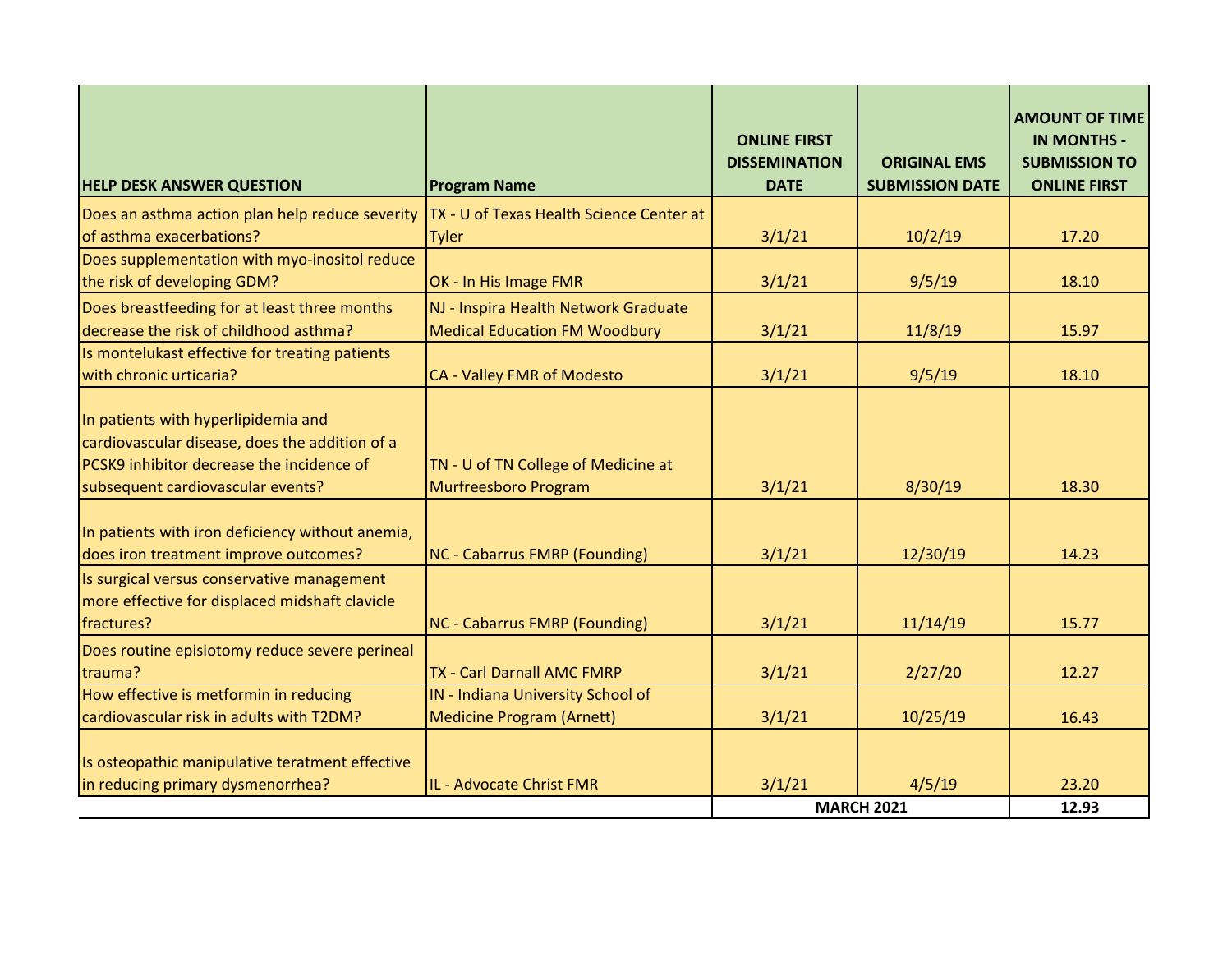| <b>HELP DESK ANSWER QUESTION</b>                                                                                                                   | <b>Program Name</b>                      | <b>ONLINE FIRST</b><br><b>DISSEMINATION</b><br><b>DATE</b> | <b>ORIGINAL EMS</b><br><b>SUBMISSION DATE</b> | <b>AMOUNT OF TIME</b><br><b>IN MONTHS -</b><br><b>SUBMISSION TO</b><br><b>ONLINE FIRST</b> |
|----------------------------------------------------------------------------------------------------------------------------------------------------|------------------------------------------|------------------------------------------------------------|-----------------------------------------------|--------------------------------------------------------------------------------------------|
|                                                                                                                                                    |                                          |                                                            |                                               |                                                                                            |
| In patients with Clostridium difficile infection, is                                                                                               |                                          |                                                            |                                               |                                                                                            |
| fecal microbiota transplant better than                                                                                                            |                                          |                                                            |                                               |                                                                                            |
| vancomycin for resolving diarrhea?                                                                                                                 | TX - John Peter Smith FMR Program        | 02/17/21                                                   | 10/26/19                                      | 16.00                                                                                      |
| What are the risks and benefits of discontinuing<br>oxytocin after reaching the active phase of labor<br>in patients undergoing labor induction or |                                          |                                                            |                                               |                                                                                            |
| augmentation?                                                                                                                                      | WA - Skagit Regional Health (Founding)   | 02/17/21                                                   | 11/01/19                                      | 15.80                                                                                      |
| In adult patients with stroke, does treatment<br>with a statin reduce morbidity and mortality<br>compared to placebo or no treatment?              | MN - U of Minnesota Department of FM     | 02/17/21                                                   | 11/11/19                                      | 15.47                                                                                      |
| In patients with cirrhosis, which beta-blockers                                                                                                    |                                          |                                                            |                                               |                                                                                            |
| are most effective for decreasing risk of bleeding                                                                                                 |                                          |                                                            |                                               |                                                                                            |
| from esophageal varices?                                                                                                                           | PA - UPMC St Margaret FMRP               | 02/17/21                                                   | 11/24/19                                      | 15.03                                                                                      |
| Are oral steroids effective in the management of<br>chronic rhinosinusitis in adults?                                                              | TX - Carl Darnall AMC FMRP               | 02/17/21                                                   | 10/01/19                                      | 16.83                                                                                      |
| Do probiotics reduce the frequency of urinary                                                                                                      | IN - Indiana University School of        |                                                            |                                               |                                                                                            |
| tract infections in women?                                                                                                                         | <b>Medicine Program (Arnett)</b>         | 02/16/21                                                   | 09/16/19                                      | 17.30                                                                                      |
| For patients hospitalized with bone/joint                                                                                                          |                                          |                                                            |                                               |                                                                                            |
| infections, are oral antibiotics an effective                                                                                                      |                                          |                                                            |                                               |                                                                                            |
| alternative to continued IV therapy after hospital MO - U of Missouri FP Columbia                                                                  |                                          |                                                            |                                               |                                                                                            |
| discharge?                                                                                                                                         | (Founding)                               | 02/16/21                                                   | 11/15/19                                      | 15.30                                                                                      |
| Does potassium supplementation improve                                                                                                             | TX - U of Texas Health Science Center at |                                                            |                                               |                                                                                            |
| hypertension control?                                                                                                                              | <b>Tyler</b>                             | 02/16/21                                                   | 10/02/19                                      | 16.77                                                                                      |
| Do financial incentives increase smoking                                                                                                           | WI - Fox Valley FMRP - Medical College   |                                                            |                                               |                                                                                            |
| cessation rates among pregnant women?                                                                                                              | of Wisconsin                             | 02/16/21                                                   | 11/21/19                                      | 15.10                                                                                      |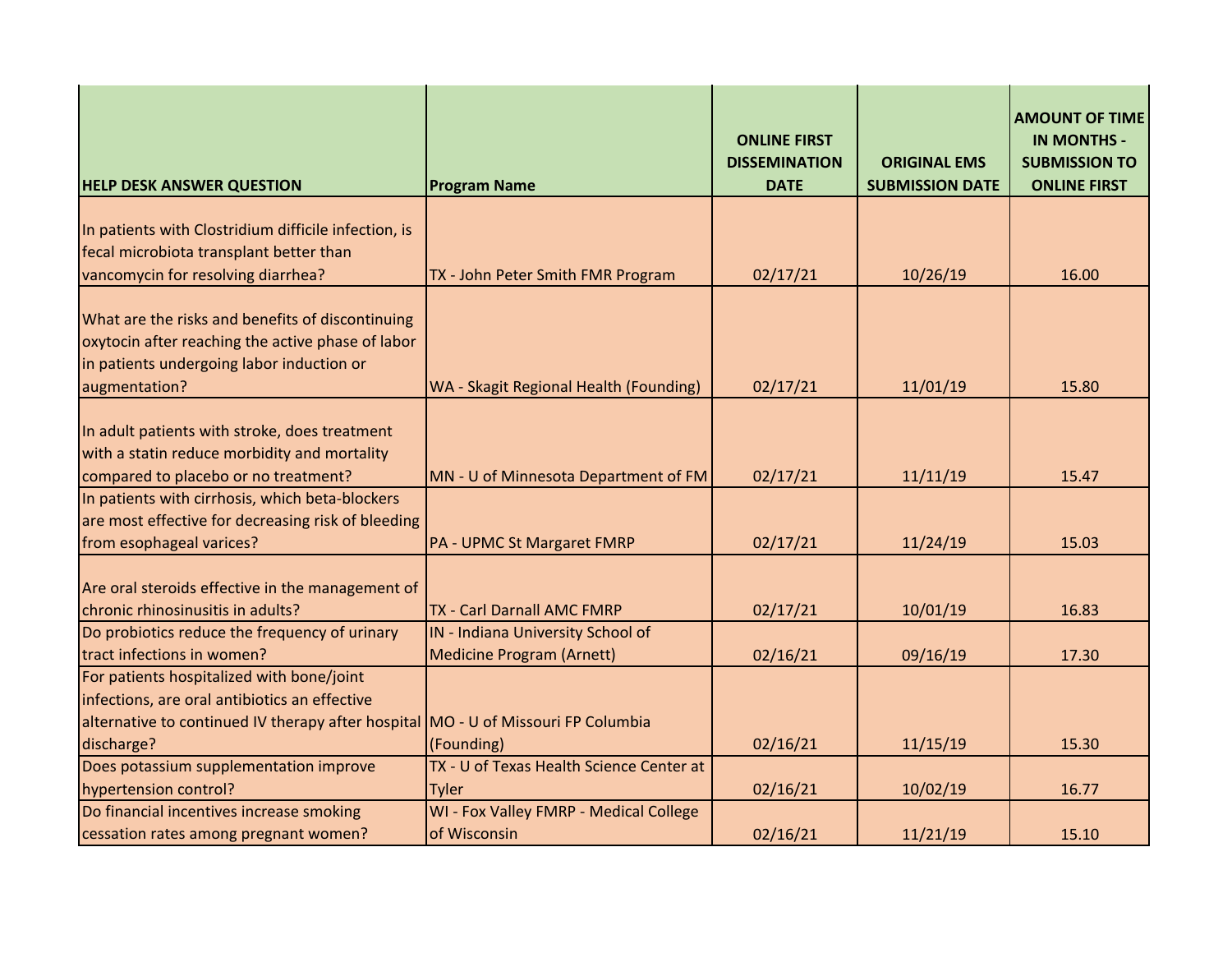| <b>HELP DESK ANSWER QUESTION</b>                                                                                                                                                     | <b>Program Name</b>                    | <b>ONLINE FIRST</b><br><b>DISSEMINATION</b><br><b>DATE</b> | <b>ORIGINAL EMS</b><br><b>SUBMISSION DATE</b> | <b>AMOUNT OF TIME</b><br><b>IN MONTHS -</b><br><b>SUBMISSION TO</b><br><b>ONLINE FIRST</b> |
|--------------------------------------------------------------------------------------------------------------------------------------------------------------------------------------|----------------------------------------|------------------------------------------------------------|-----------------------------------------------|--------------------------------------------------------------------------------------------|
| Is intra-articular saline injection effective for the                                                                                                                                | TX - Texas Tech Family Practice at     |                                                            |                                               |                                                                                            |
| treatment of osteoarthritis?                                                                                                                                                         | <b>Lubbock</b>                         | 02/16/21                                                   | 11/04/19                                      | 15.67                                                                                      |
| In pregnant women with gestational diabetes<br>mellitus, does insulin improve glycemic control<br>versus the oral agents metformin and glyburide? IL - SIU Quincy FMR                |                                        | 02/01/21                                                   | 10/07/19                                      | 16.10                                                                                      |
| Is immediate placement of intrauterine device<br>more cost-effective than delayed placement?                                                                                         | <b>TX - Carl Darnall AMC FMRP</b>      | 02/01/21                                                   | 04/02/20                                      | 10.17                                                                                      |
|                                                                                                                                                                                      |                                        | FEBRUARY 2021                                              |                                               | 15.46                                                                                      |
| In adults with COPD, does the addition of<br>mucolytic agents decrease the likelihood of<br>having an exacerbation?                                                                  | OK - In His Image FMR                  | 1/26/21                                                    | 9/5/19                                        | 16.97                                                                                      |
| Do patients with latent tuberculosis who receive<br>direct observation treatment have higher<br>treatment completion rates than patients who<br>receive self-administered treatment? | PA - UPMC St Margaret FMRP             | 1/26/21                                                    | 11/26/19                                      | 14.23                                                                                      |
| What types of exercise improve outcomes in<br>adolescents with depression?                                                                                                           | <b>MA - UMass Fitchburg FMR</b>        | 1/26/21                                                    | 9/6/19                                        | 16.93                                                                                      |
| Does the addition of misoprostol to the active<br>management of the third stage of labor result in<br>fewer postpartum hemorrhages?                                                  | OK - In His Image FMR                  | 1/26/21                                                    | 9/5/19                                        | 16.97                                                                                      |
| How safe are statins for treating children with<br>familial hypercholesterolemia?                                                                                                    | WA - Skagit Regional Health (Founding) | 1/26/21                                                    | 11/20/19                                      | 14.43                                                                                      |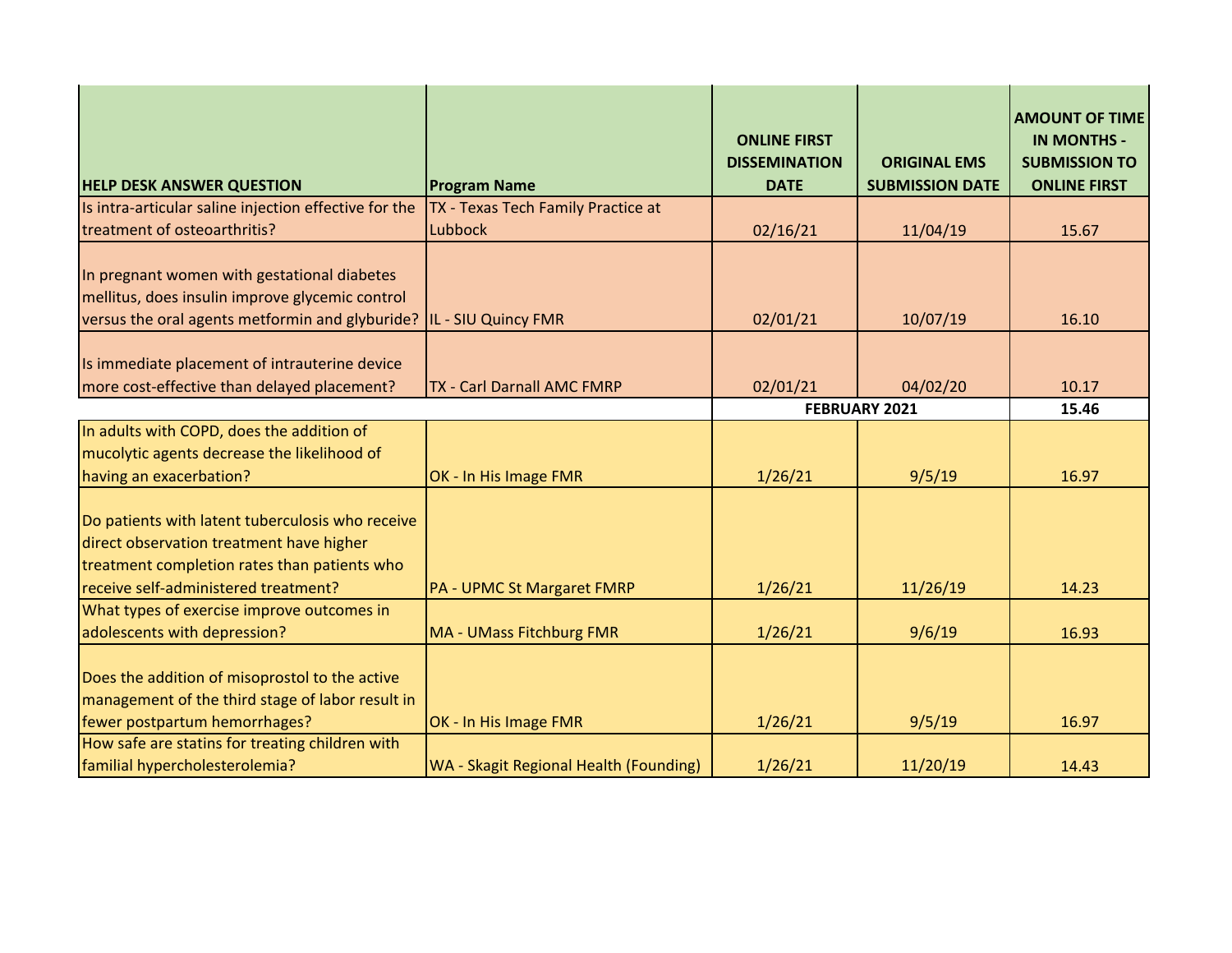| <b>HELP DESK ANSWER QUESTION</b>                                                             | <b>Program Name</b>                                           | <b>ONLINE FIRST</b><br><b>DISSEMINATION</b><br><b>DATE</b> | <b>ORIGINAL EMS</b><br><b>SUBMISSION DATE</b> | <b>AMOUNT OF TIME</b><br><b>IN MONTHS -</b><br><b>SUBMISSION TO</b><br><b>ONLINE FIRST</b> |
|----------------------------------------------------------------------------------------------|---------------------------------------------------------------|------------------------------------------------------------|-----------------------------------------------|--------------------------------------------------------------------------------------------|
|                                                                                              |                                                               |                                                            |                                               |                                                                                            |
| How effective is progestin-only emergency<br>contracpetion in obese women?                   | PA - PSU Hershey Department of Family<br>& Community Medicine | 1/18/21                                                    | 2/28/20                                       | 10.83                                                                                      |
| Do long-acting inhaled anticholinergics provide                                              |                                                               |                                                            |                                               |                                                                                            |
| any benefit to an asymptomatic patient with                                                  |                                                               |                                                            |                                               |                                                                                            |
| COPD?                                                                                        | <b>AR - AHEC Southwest FPR</b>                                | 1/18/21                                                    | 3/17/19                                       | 22.43                                                                                      |
| Does CBT decrease physical symptoms in somatic                                               |                                                               |                                                            |                                               |                                                                                            |
| symptom disorder in adults?                                                                  | OK - In His Image FMR                                         | 1/18/21                                                    | 9/26/19                                       | 16.00                                                                                      |
| for depression in adolescents?                                                               | <b>Washington Hospital Center FMRP</b>                        | 1/18/21                                                    | 7/28/19                                       | 18.00                                                                                      |
| Is venlafaxine an effective prophylactic                                                     | IN - Indiana University School of                             |                                                            |                                               |                                                                                            |
| medication for migraine headaches?                                                           | <b>Medicine Program (Arnett)</b>                              | 1/18/21                                                    | 10/27/19                                      | 14.97                                                                                      |
| In patients with type 2 diabetes, which GLP-1                                                |                                                               |                                                            |                                               |                                                                                            |
| receptor agonist results in the greatest weight                                              | <b>NC - Cabarrus FMRP (Founding)</b>                          | 1/18/21                                                    | 11/7/19                                       | 14.60                                                                                      |
| In adults with type 2 diabetes mellitus, does a                                              |                                                               |                                                            |                                               |                                                                                            |
| plant-based diet improve outcomes compared to                                                |                                                               |                                                            |                                               |                                                                                            |
| usual diet?                                                                                  | MN - U of Minnesota Department of FM                          | 1/18/21                                                    | 10/7/19                                       | 15.63                                                                                      |
| Does azithromycin increase likelihood of                                                     |                                                               |                                                            |                                               |                                                                                            |
| potentially lethal dysrhythmia?                                                              | ID - FMR of Idaho (Founding)                                  | 1/13/21                                                    | 2/21/20                                       | 10.90                                                                                      |
| In community dwelling adults, does diet<br>enrichment with fruit, vegetables, fish and whole |                                                               |                                                            |                                               |                                                                                            |
| grains reduce the risk of new onset depression?                                              | CA - Valley FMR of Modesto                                    | 1/13/21                                                    | 11/20/19                                      | 14.00                                                                                      |
| How effective is vaccination for preventing                                                  |                                                               |                                                            |                                               |                                                                                            |
| influenza in healthy children?                                                               | WA - East Pierce FM (Founding)                                | 1/13/21                                                    | 8/27/19                                       | 16.83                                                                                      |
| Does screening asymptomatic adults for CVD                                                   |                                                               |                                                            |                                               |                                                                                            |
| using ECG improve health outcomes?                                                           | WA - East Pierce FM (Founding)                                | 1/13/21                                                    | 8/2/19                                        | 17.67                                                                                      |
| pulmonary embolus have similar outcomes as<br>inpatient management?                          | MN - U of Minnesota Department of FM                          | 1/13/21                                                    | 5/12/20                                       | 8.20                                                                                       |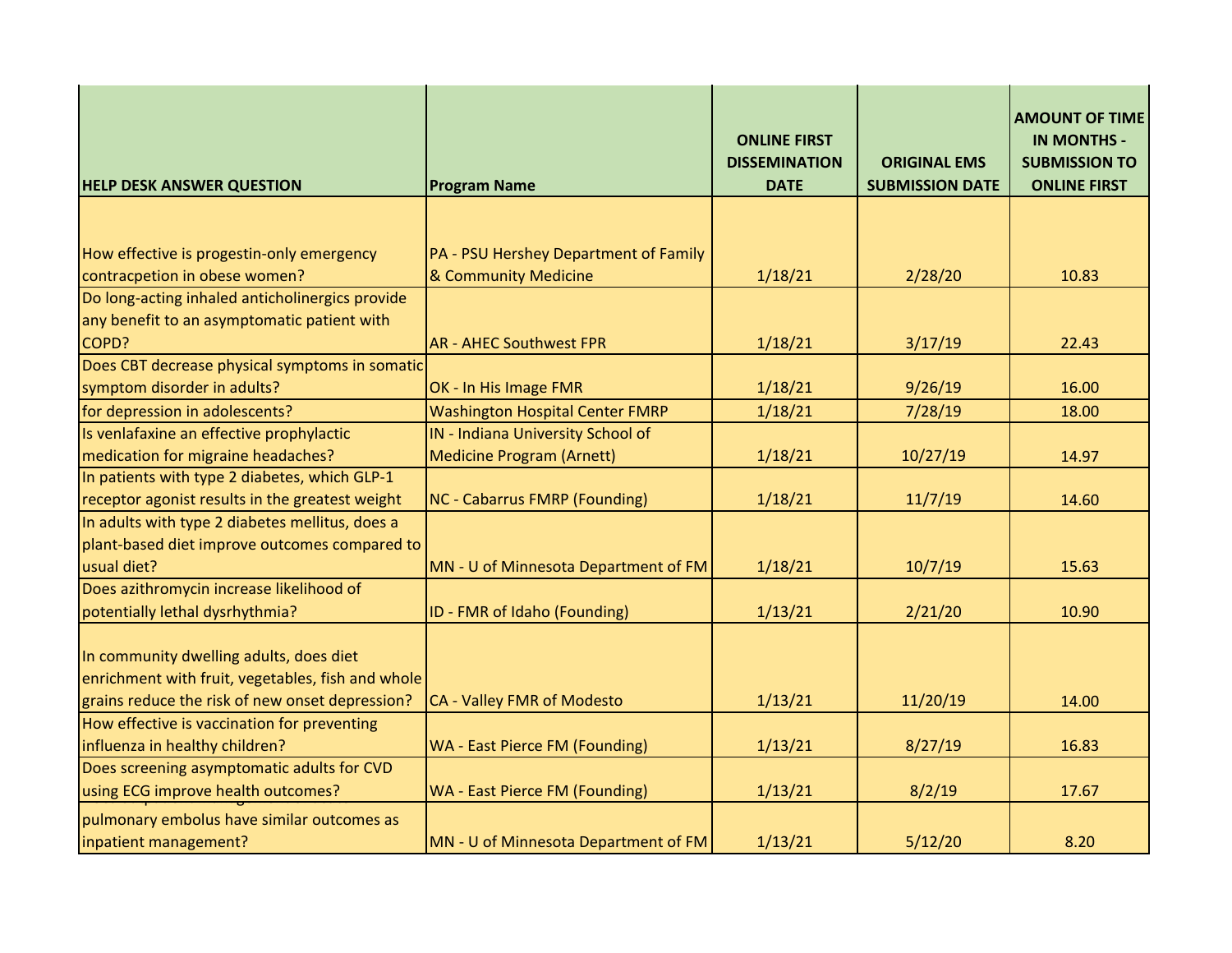| <b>HELP DESK ANSWER QUESTION</b>                                                                                                                                                   | <b>Program Name</b>                                           | <b>ONLINE FIRST</b><br><b>DISSEMINATION</b><br><b>DATE</b> | <b>ORIGINAL EMS</b><br><b>SUBMISSION DATE</b> | <b>AMOUNT OF TIME</b><br><b>IN MONTHS -</b><br><b>SUBMISSION TO</b><br><b>ONLINE FIRST</b> |
|------------------------------------------------------------------------------------------------------------------------------------------------------------------------------------|---------------------------------------------------------------|------------------------------------------------------------|-----------------------------------------------|--------------------------------------------------------------------------------------------|
| Does an elevated serum eosinophil level predict                                                                                                                                    |                                                               |                                                            |                                               |                                                                                            |
| a positive response to inhaled corticosteroids in                                                                                                                                  |                                                               |                                                            |                                               |                                                                                            |
| patients with chronic COPD?                                                                                                                                                        | ID - FMR of Idaho (Founding)                                  | 1/13/21                                                    | 2/26/20                                       | 10.73                                                                                      |
| ureteral stones 1 cm or smaller compared with                                                                                                                                      | WA - Kadlec Regional Medical Center                           |                                                            |                                               |                                                                                            |
| standard therapy?                                                                                                                                                                  | Program (Founding)                                            | 1/13/21                                                    | 9/13/19                                       | 16.27                                                                                      |
| Is there a difference between aerobic exercise<br>and resistance training for improved glucose<br>control in patients with type 2 diabetes?                                        | IL - St. Louis University (Southwest<br><b>Illinois) FMRP</b> | 1/6/21                                                     | 10/27/19                                      | 14.57                                                                                      |
|                                                                                                                                                                                    |                                                               |                                                            | JANUARY 2021                                  | 15.06                                                                                      |
| Is parental weight loss during a family-oriented,<br>pediatric weight loss program correlated with<br>pediatric weight change in that program?                                     | WI - U of Wisconsin - Madison FMR<br>(Founding)               | 12/30/20                                                   | 08/09/19                                      | 16.97                                                                                      |
| Is there a difference in the incidence of surgical<br>site infections in women who have planned<br>versus unplanned cesarean delivery?                                             | TX - Carl Darnall AMC FMRP                                    | 12/28/20                                                   | 09/28/19                                      | 15.23                                                                                      |
| Do appetite stimulants improve outcomes in frail<br>older adults?                                                                                                                  | <b>TX - Carl Darnall AMC FMRP</b>                             | 12/28/20                                                   | 09/12/19                                      | 15.77                                                                                      |
| What are effective treatments for hyperhidrosis<br>that is refractory to nonprescription treatments? IL - SIU Carbondale FPC                                                       |                                                               | 12/22/20                                                   | 06/23/19                                      | 18.27                                                                                      |
| When used as the initial induction agent, does<br>oral misoprostol compared with oxytocin shorten<br>the time to vaginal delivery in rupture of<br>membranes before labor at term? | WA - Providence St. Peter Hospital<br><b>FMRP</b> (Founding)  | 12/22/20                                                   | 06/07/19                                      | 18.80                                                                                      |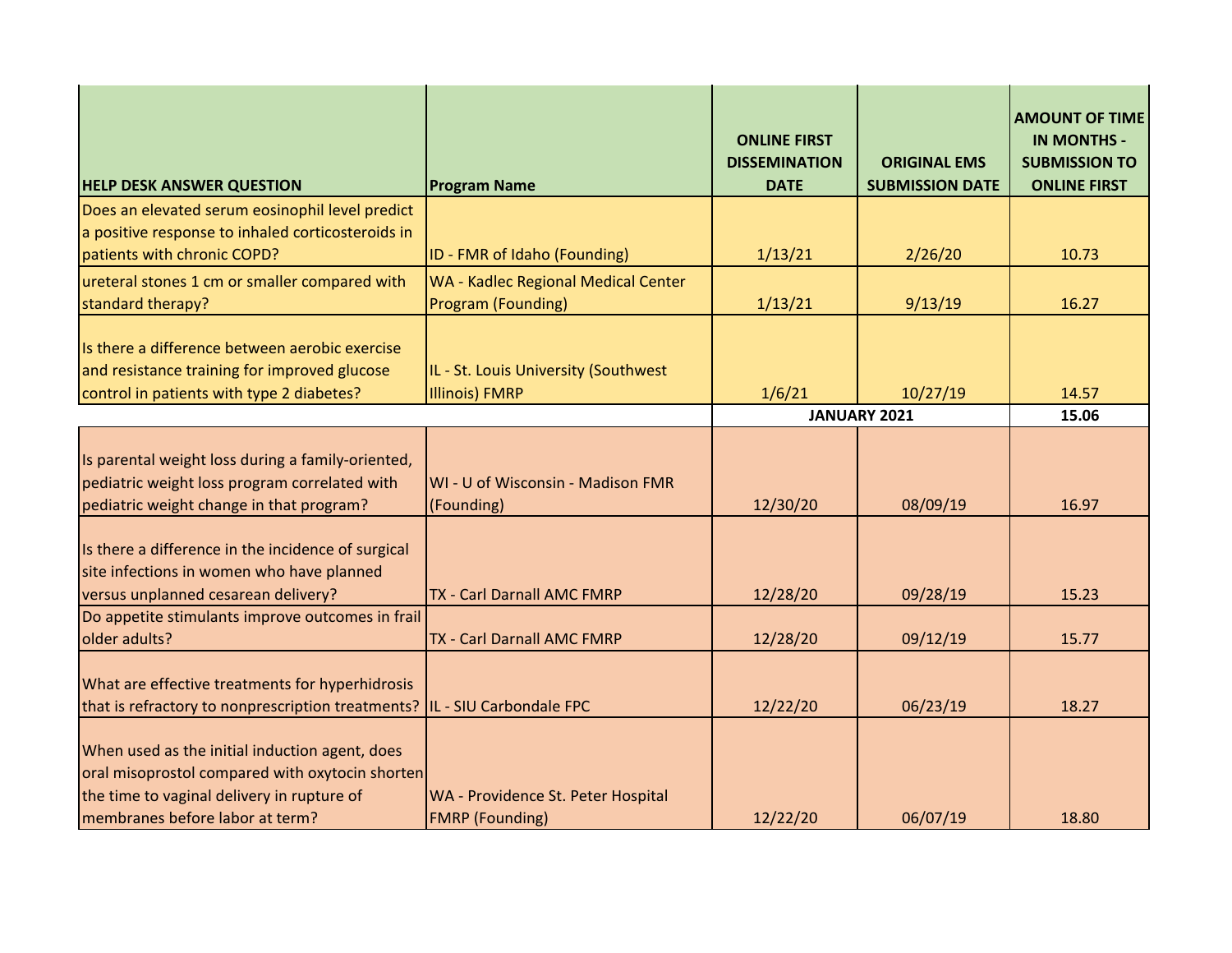| <b>HELP DESK ANSWER QUESTION</b>                  | <b>Program Name</b>                  | <b>ONLINE FIRST</b><br><b>DISSEMINATION</b><br><b>DATE</b> | <b>ORIGINAL EMS</b><br><b>SUBMISSION DATE</b> | <b>AMOUNT OF TIME</b><br><b>IN MONTHS -</b><br><b>SUBMISSION TO</b><br><b>ONLINE FIRST</b> |
|---------------------------------------------------|--------------------------------------|------------------------------------------------------------|-----------------------------------------------|--------------------------------------------------------------------------------------------|
| In adults with adhesive capsulitis, are surgical  |                                      |                                                            |                                               |                                                                                            |
| interventions effective at relieving pain and     | IL - St. Louis University (Southwest |                                                            |                                               |                                                                                            |
| improving function?                               | <b>Illinois) FMRP</b>                | 12/09/20                                                   | 09/19/19                                      | 14.90                                                                                      |
| Do serial measurements of natriuretic peptides    |                                      |                                                            |                                               |                                                                                            |
| (BNP or NT-proBNP) help guide therapy in          |                                      |                                                            |                                               |                                                                                            |
| patients with chronic heart failure and improve   | WY - U of Wyoming FPRP - Casper      |                                                            |                                               |                                                                                            |
| outcomes?                                         | (Founding)                           | 12/08/20                                                   | 06/24/19                                      | 17.77                                                                                      |
| Are progesterone-only contraceptives safe in      |                                      |                                                            |                                               |                                                                                            |
| women with tobacco use or venous                  |                                      |                                                            |                                               |                                                                                            |
| thromboembolic disease?                           | CO - Swedish FMRP (Founding)         | 12/08/20                                                   | 06/08/19                                      | 18.30                                                                                      |
| How do outcomes compare for planned vaginal       |                                      |                                                            |                                               |                                                                                            |
| birth versus planned cesarean delivery for term   |                                      |                                                            |                                               |                                                                                            |
| breen presentation?                               | OK - In His Image FMR                | 12/08/20                                                   | 09/08/19                                      | 15.23                                                                                      |
| In patients with subclinical hypothyroidism, does |                                      |                                                            |                                               |                                                                                            |
| treatment with levothyroxine improve quality of   |                                      |                                                            |                                               |                                                                                            |
| life?                                             | OR - OPTI West Roseburg FMR          | 12/01/20                                                   | 09/30/19                                      | 14.27                                                                                      |
| Is evolocumab a comparable alternative to         |                                      |                                                            |                                               |                                                                                            |
| statins in primary and secondary prevention of    | NC - Camp Lejeune FMR                | 12/01/20                                                   | 12/06/19                                      | 12.03                                                                                      |
| Does the MMRV vaccine increase the risk of        |                                      |                                                            |                                               |                                                                                            |
| seizure?                                          | OK - In His Image FMR                | 12/01/20                                                   | 08/05/19                                      | 16.13                                                                                      |
| What is the most effective tapering method for    |                                      |                                                            |                                               |                                                                                            |
| weaning chronic opioid therapy in noncancer       |                                      |                                                            |                                               |                                                                                            |
| pain patients?                                    | AL - Cahaba FMR                      | 12/01/20                                                   | 05/08/19                                      | 19.10                                                                                      |
| remission than outpatient treatment of anorexia   |                                      |                                                            |                                               |                                                                                            |
| nervosa?                                          | OK - In His Image FMR                | 12/01/20                                                   | 09/05/19                                      | 15.10                                                                                      |
| Compared with immediate antibiotic prescribing,   |                                      |                                                            |                                               |                                                                                            |
| does delayed antibiotic prescribing decrease      |                                      |                                                            |                                               |                                                                                            |
| patient satisfaction?                             | MT - Montana FMR (Founding)          | 12/01/20                                                   | 10/17/19                                      | 13.70                                                                                      |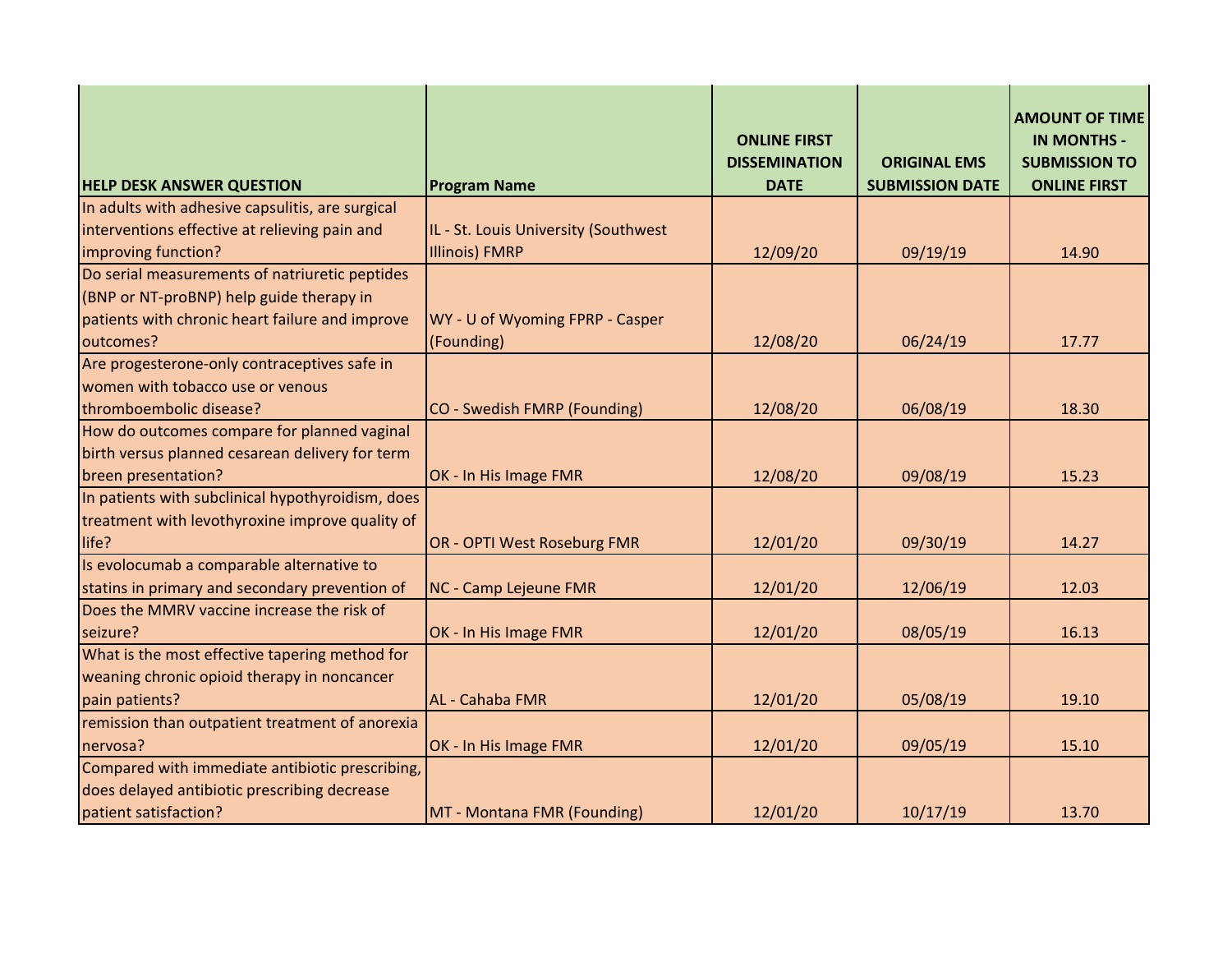| <b>HELP DESK ANSWER QUESTION</b>                                                                                                                    | <b>Program Name</b>                                        | <b>ONLINE FIRST</b><br><b>DISSEMINATION</b><br><b>DATE</b> | <b>ORIGINAL EMS</b><br><b>SUBMISSION DATE</b> | <b>AMOUNT OF TIME</b><br><b>IN MONTHS -</b><br><b>SUBMISSION TO</b><br><b>ONLINE FIRST</b> |
|-----------------------------------------------------------------------------------------------------------------------------------------------------|------------------------------------------------------------|------------------------------------------------------------|-----------------------------------------------|--------------------------------------------------------------------------------------------|
| After an initial period of anticoagulation, are IVC                                                                                                 |                                                            |                                                            |                                               |                                                                                            |
| filters better than no IVC filters in preventing                                                                                                    | ID - FMR of Idaho (Founding)                               | 12/01/20                                                   | 02/16/20                                      | 9.63                                                                                       |
| Is behavioral therapy a more effective treatment<br>for primary insomnia than pharmacotherapy?                                                      | CA - Valley FMR of Modesto                                 | 12/01/20                                                   | 12/03/19                                      | 12.13                                                                                      |
| In patients who have multidrug-resistant, gram-<br>negative bacterial infections, does polymyxin B<br>have less renal toxicity than colistimethate? | MI - CMU College of Medicine                               | 12/01/20                                                   | 08/30/19                                      | 15.30                                                                                      |
|                                                                                                                                                     |                                                            |                                                            | <b>DECEMBER 2020</b>                          | 15.48                                                                                      |
| What is the appropriate treatment of measles in                                                                                                     | WA - Kaiser Permanente Washington                          |                                                            |                                               |                                                                                            |
| immunocompetent pediatric patients?                                                                                                                 | <b>FMR</b> (Founding)                                      | 11/17/20                                                   | 8/14/19                                       | 15.37                                                                                      |
| Do any treatments for hyperlipidemia in children<br>improve cardiovascular disease markers or risk<br>factors?                                      | IL - SIU Springfield FMRP                                  | 11/17/20                                                   | 5/6/19                                        | 18.70                                                                                      |
| Does treatment of iron deficiency anemia in<br>asymptomatic pregnant women improve<br>maternal pregnancy outcomes?                                  | WA - Kaiser Permanente Washington<br><b>FMR (Founding)</b> | 11/17/20                                                   | 9/16/19                                       | 14.27                                                                                      |
| Do scribes improve patient satisfaction in<br>primary care settings?                                                                                | IL - SIU Springfield FMRP                                  | 11/17/20                                                   | 8/20/19                                       | 15.17                                                                                      |
| Does cell phone use increase the risk of cancer?                                                                                                    | TX - Carl Darnall AMC FMRP                                 | 11/17/20                                                   | 6/13/19                                       | 17.43                                                                                      |
| Does procalcitonin improve the accuracy of the<br>diagnosis of CAP in the emergency department?                                                     | TX - U of Texas Medical Branch                             | 11/17/20                                                   | 8/9/19                                        | 15.53                                                                                      |
| Is binge drinking in adults associated with<br>increased mortality compared with moderate<br>consumption of alcohol?                                | IL - U of Chicago NorthShore FMRP<br>(Founding)            | 11/17/20                                                   | 6/25/19                                       | 17.03                                                                                      |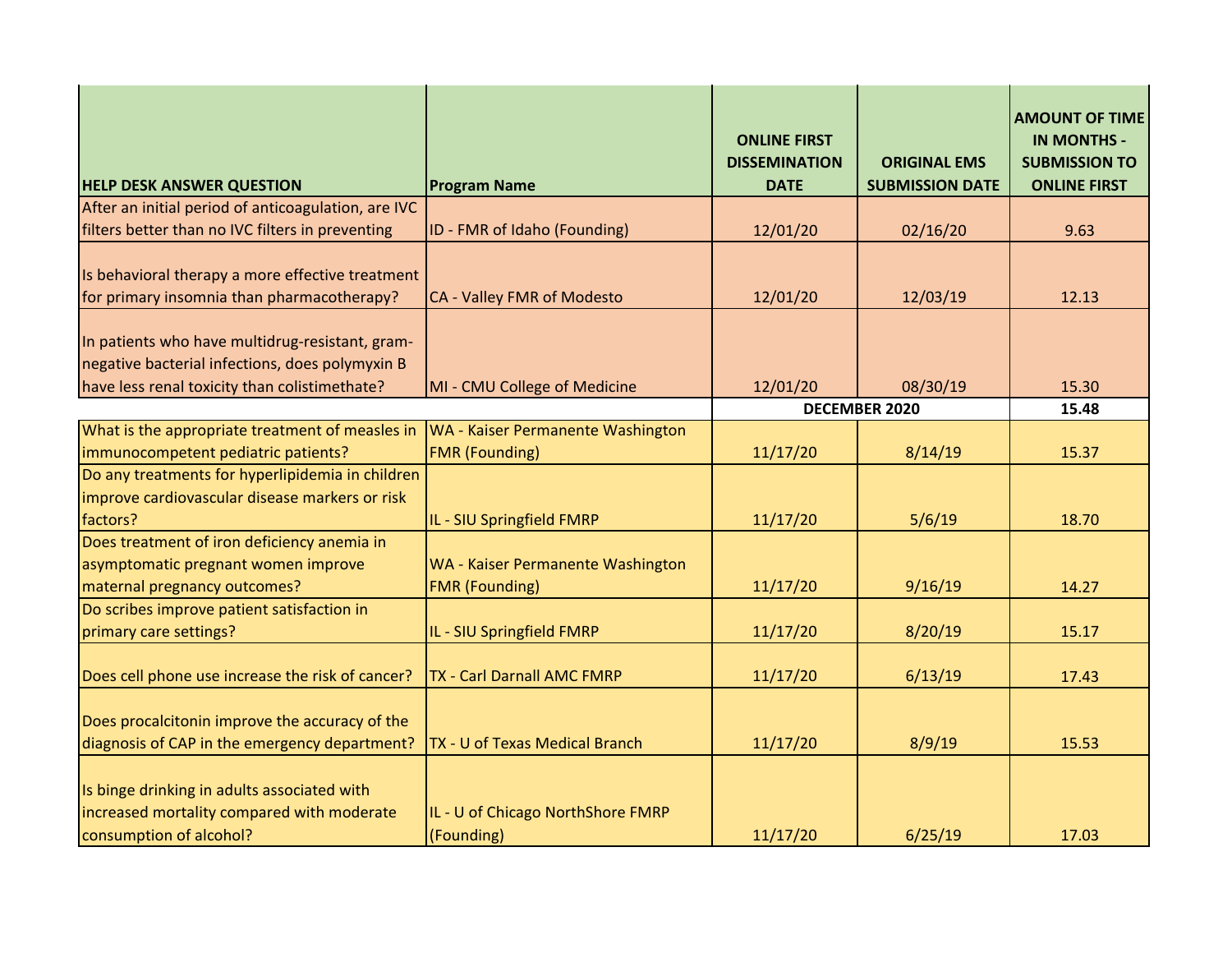| <b>HELP DESK ANSWER QUESTION</b>                                                                                                                                                           | <b>Program Name</b>                  | <b>ONLINE FIRST</b><br><b>DISSEMINATION</b><br><b>DATE</b> | <b>ORIGINAL EMS</b><br><b>SUBMISSION DATE</b> | <b>AMOUNT OF TIME</b><br><b>IN MONTHS -</b><br><b>SUBMISSION TO</b><br><b>ONLINE FIRST</b> |
|--------------------------------------------------------------------------------------------------------------------------------------------------------------------------------------------|--------------------------------------|------------------------------------------------------------|-----------------------------------------------|--------------------------------------------------------------------------------------------|
|                                                                                                                                                                                            |                                      |                                                            |                                               |                                                                                            |
| In elderly patients with advanced dementia, does<br>donepezil improve overall function?                                                                                                    | <b>TX - Carl Darnall AMC FMRP</b>    | 11/17/20                                                   | 5/1/19                                        | 18.87                                                                                      |
|                                                                                                                                                                                            |                                      |                                                            |                                               |                                                                                            |
| Does azithromycin use increase mortality in                                                                                                                                                |                                      |                                                            |                                               |                                                                                            |
| adults with underlying cardiovascular disease?                                                                                                                                             | MN - U of Minnesota Department of FM | 11/3/20                                                    | 5/8/19                                        | 18.17                                                                                      |
| Do cognitive activities reduce the risk of                                                                                                                                                 |                                      |                                                            |                                               |                                                                                            |
| developing mild cognitive impairment or                                                                                                                                                    |                                      |                                                            |                                               |                                                                                            |
| dementia?                                                                                                                                                                                  | <b>NC - Womack FMR Clinic</b>        | 11/3/20                                                    | 12/4/19                                       | 11.17                                                                                      |
| Is L-theanine effective in decreasing subjective<br>stress levels and improving physiological markers<br>of the stress response?                                                           | IL - SIU Carbondale FPC              | 11/3/20                                                    | 5/27/19                                       | 17.53                                                                                      |
|                                                                                                                                                                                            |                                      |                                                            |                                               |                                                                                            |
| What is the optimal pharmacologic VTE                                                                                                                                                      |                                      |                                                            |                                               |                                                                                            |
| prophylaxis in the hospitalized dialysis patient?                                                                                                                                          | CA - Valley FMR of Modesto           | 11/3/20                                                    | 9/18/19                                       | 13.73                                                                                      |
| What are the most effective office-based                                                                                                                                                   |                                      |                                                            |                                               |                                                                                            |
| strategies to increase vaccine uptake among<br>vaccine-hesitant parents?                                                                                                                   |                                      |                                                            | 8/22/19                                       | 14.63                                                                                      |
|                                                                                                                                                                                            | MI - CMU College of Medicine         | 11/3/20                                                    |                                               |                                                                                            |
| In patients undergoing ambulatory, medically<br>supervised alcohol withdrawal, is gabapentin or<br>a benzodiazepine mroe effective in alleviating<br>symptoms of withdrawal and preventing |                                      |                                                            |                                               |                                                                                            |
| worsening symptoms?                                                                                                                                                                        | MN - U of Minnesota Department of FM | 11/3/20                                                    | 5/24/19                                       | 17.63                                                                                      |
|                                                                                                                                                                                            |                                      | <b>NOVEMBER 2020</b>                                       |                                               | 16.09                                                                                      |
| What examination findings are best for                                                                                                                                                     |                                      |                                                            |                                               |                                                                                            |
| diffrentiating central causes of vertigo from<br>peripheral causes of vertigo?                                                                                                             | TX - U of Texas Medical Branch       | 10/06/20                                                   | 08/26/19                                      | 13.57                                                                                      |
|                                                                                                                                                                                            |                                      |                                                            | OCTOBER 2020                                  | 13.57                                                                                      |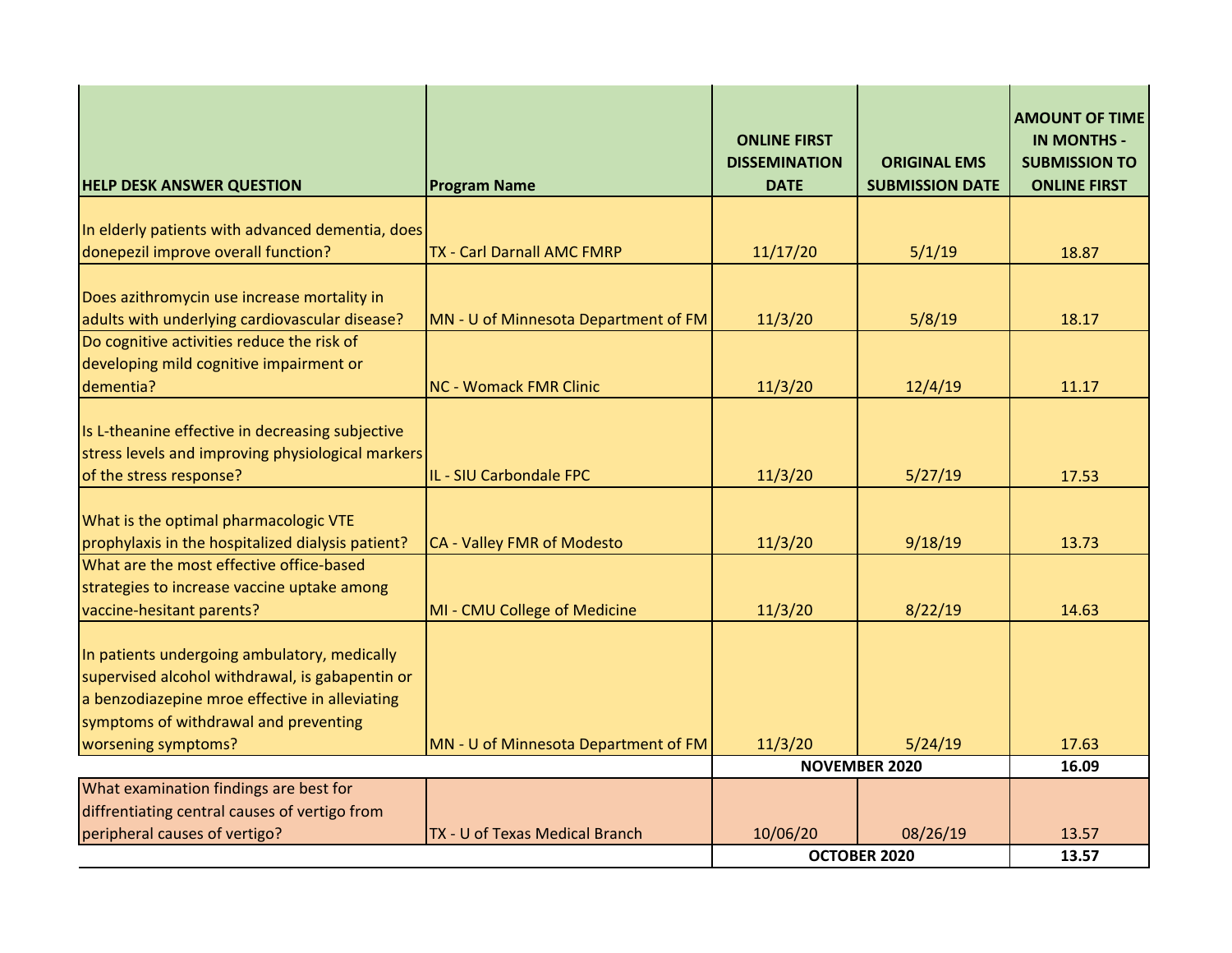| <b>HELP DESK ANSWER QUESTION</b>                                                                                                           | <b>Program Name</b>                        | <b>ONLINE FIRST</b><br><b>DISSEMINATION</b><br><b>DATE</b> | <b>ORIGINAL EMS</b><br><b>SUBMISSION DATE</b> | <b>AMOUNT OF TIME</b><br><b>IN MONTHS -</b><br><b>SUBMISSION TO</b><br><b>ONLINE FIRST</b> |
|--------------------------------------------------------------------------------------------------------------------------------------------|--------------------------------------------|------------------------------------------------------------|-----------------------------------------------|--------------------------------------------------------------------------------------------|
| written and pictorial nutritional informational                                                                                            | GA - Dwight D Eisenhower Army MC           |                                                            |                                               |                                                                                            |
| material reduce obesity, compared to verbal                                                                                                | <b>FMR (Fort Gordon)</b>                   | 9/30/20                                                    | 10/24/19                                      | 11.40                                                                                      |
| Are antidepressants effective treatment for                                                                                                | <b>WA - Kadlec Regional Medical Center</b> |                                                            |                                               |                                                                                            |
| insomnia in adults?                                                                                                                        | Program (Founding)                         | 9/30/20                                                    | 7/26/19                                       | 14.40                                                                                      |
| Is individual cognitive behavioral therapy as                                                                                              | IN - Indiana University School of          |                                                            |                                               |                                                                                            |
| effective as antidepressants in patients with                                                                                              | <b>Medicine Program (Arnett)</b>           | 9/25/20                                                    | 8/1/19                                        | 14.03                                                                                      |
| Is naltrexone as effective treatment for adults                                                                                            |                                            |                                                            |                                               |                                                                                            |
| with alcohol use disorder?                                                                                                                 | <b>WA - Tacoma FM (Founding)</b>           | 9/18/20                                                    | 4/10/19                                       | 17.57                                                                                      |
| Is maternal caffeine intake associated with                                                                                                |                                            |                                                            |                                               |                                                                                            |
| behavioral disorders in offspring?                                                                                                         | OK - In His Image FMR                      | 9/9/20                                                     | 8/26/19                                       | 12.67                                                                                      |
| Is bright light therapy an effective treatment of                                                                                          |                                            |                                                            |                                               |                                                                                            |
| depression in pregnancy?                                                                                                                   | TX - Carl Darnall AMC FMRP                 | 9/1/20                                                     | 4/26/19                                       | 16.47                                                                                      |
|                                                                                                                                            |                                            |                                                            |                                               |                                                                                            |
| Are elderly adults with vitamin D deficiency at                                                                                            |                                            |                                                            |                                               |                                                                                            |
| increased risk of developing dementia?                                                                                                     | TX - U of Texas Medical Branch             | 9/1/20                                                     | 9/10/19                                       | 11.90                                                                                      |
|                                                                                                                                            |                                            | <b>SEPTEMBER 2020</b>                                      |                                               | 14.06                                                                                      |
| What are the evidence-based medications for                                                                                                | MO - St. Louis University School of        |                                                            |                                               |                                                                                            |
| the treatment of panic attacks?                                                                                                            | <b>Medicine RP</b>                         | 08/24/20                                                   | 07/09/19                                      | 13.73                                                                                      |
| What is the chance of developing symptomatic<br>nephrolithiasis from small aysmptomatic<br>incidentally found nonobstructive renal stones? | <b>NC - Camp Lejeune FMR</b>               | 08/21/20                                                   | 07/19/19                                      | 13.30                                                                                      |
| Are ACE inhibitors mroe effective than ARBs in                                                                                             |                                            |                                                            |                                               |                                                                                            |
| reducing cardiovascular events in hypertensive                                                                                             |                                            |                                                            |                                               |                                                                                            |
| patients with diabetes?                                                                                                                    | OK - In His Image FMR                      | 08/19/20                                                   | 08/21/19                                      | 12.13                                                                                      |
|                                                                                                                                            |                                            |                                                            |                                               |                                                                                            |
| Does electrolyte supplementation improve                                                                                                   | IL - U of Chicago NorthShore FMRP          |                                                            |                                               |                                                                                            |
| athletic performance in endurance athletes?                                                                                                | (Founding)                                 | 08/19/20                                                   | 07/16/19                                      | 13.33                                                                                      |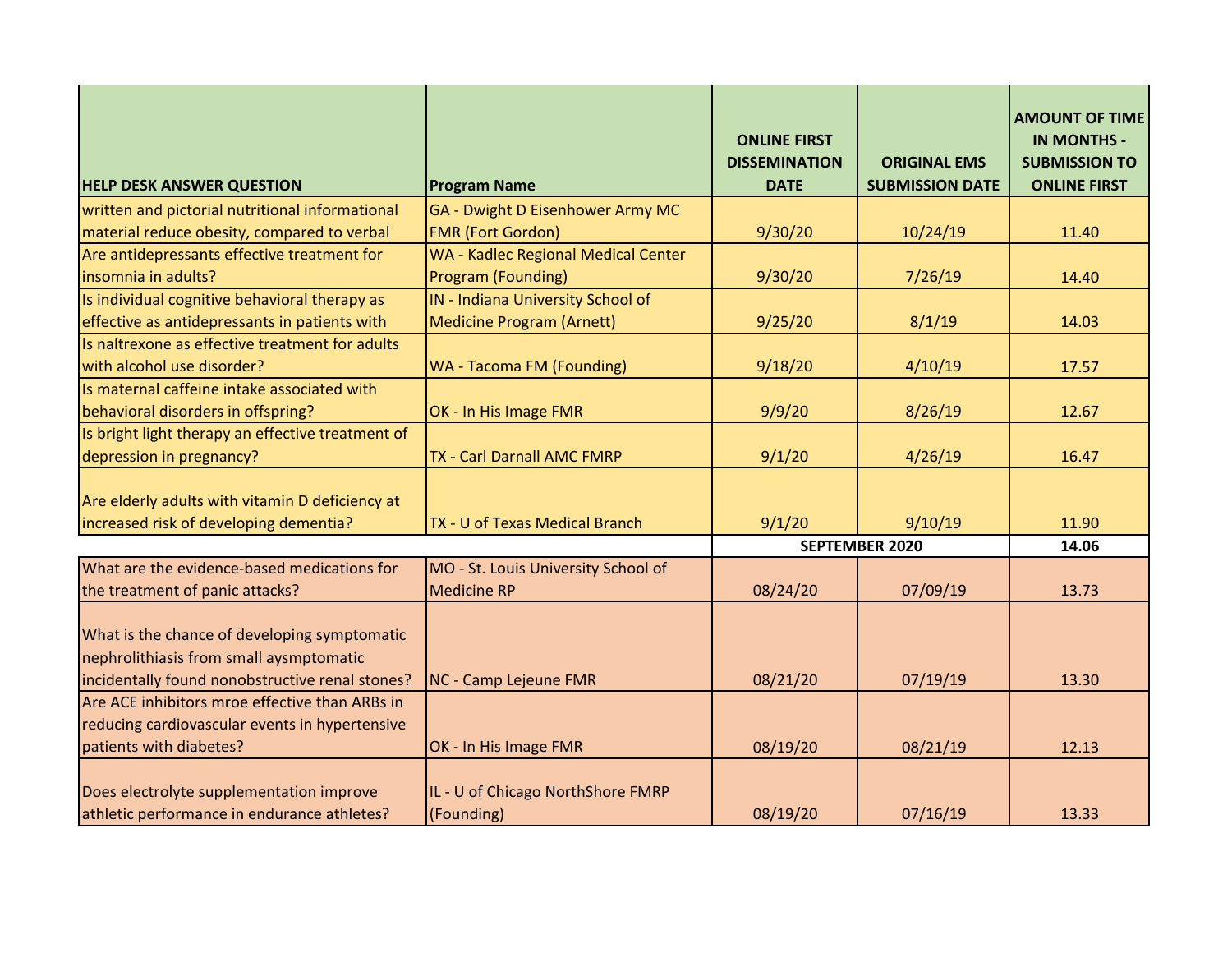| <b>HELP DESK ANSWER QUESTION</b>                                                                                  | <b>Program Name</b>                             | <b>ONLINE FIRST</b><br><b>DISSEMINATION</b><br><b>DATE</b> | <b>ORIGINAL EMS</b><br><b>SUBMISSION DATE</b> | <b>AMOUNT OF TIME</b><br><b>IN MONTHS -</b><br><b>SUBMISSION TO</b><br><b>ONLINE FIRST</b> |
|-------------------------------------------------------------------------------------------------------------------|-------------------------------------------------|------------------------------------------------------------|-----------------------------------------------|--------------------------------------------------------------------------------------------|
|                                                                                                                   |                                                 |                                                            |                                               |                                                                                            |
| Does low-dose aspirin use decrease the risk for<br>pre-eclampsia in multifetal gestations?                        | GA - Martin Army FMRP, Fort Benning             | 08/17/20                                                   | 05/29/19                                      | 14.87                                                                                      |
| What is the accuracy of retinal imaging devices                                                                   |                                                 |                                                            |                                               |                                                                                            |
| at detecting diabetic retinopathy?                                                                                | IL - SIU Springfield FMRP                       | 08/17/20                                                   | 04/15/19                                      | 16.33                                                                                      |
| What is the most accurate noninvasive test for<br>diagnosis of H pylori infection?                                | WA - U of Washington FMRP (Founding)            | 08/03/20                                                   | 01/23/20                                      | 6.43                                                                                       |
| mifepristone to vaginal misoprostol more                                                                          | WA - WWAMI Network Faculty                      |                                                            |                                               |                                                                                            |
| effective than medication management with                                                                         | Development Fellowship                          | 08/03/20                                                   | 01/28/20                                      | 6.27                                                                                       |
|                                                                                                                   |                                                 | <b>AUGUST 2020</b>                                         |                                               | 12.05                                                                                      |
| What is the most effective treatment for rectal                                                                   | MO - St. Louis University School of             |                                                            |                                               |                                                                                            |
| chlamydia?                                                                                                        | <b>Medicine RP</b>                              | 7/30/20                                                    | 6/14/19                                       | 13.73                                                                                      |
| Is BRCA-positive women, does oral contraceptive<br>pill use reduce the risk of ovarian cancer?                    | NC - Cabarrus FMRP (Founding)                   | 7/30/20                                                    | 7/30/19                                       | 12.20                                                                                      |
| Is acupuncture effective for treating infertility<br>due to polycystic ovarian syndrome?                          | MI - Beaumont Hospital Troy FMRP                | 7/23/20                                                    | 5/23/19                                       | 14.23                                                                                      |
| Water immersion during labor and use of<br>regional anesthesia: Does laboring in water                            |                                                 |                                                            |                                               |                                                                                            |
| reduce the number of patients requiring epidural IL - McGaw Medical Center of<br>anesthesia?                      | Northwestern University Program                 | 7/15/20                                                    | 3/29/19                                       | 15.80                                                                                      |
| In athletes with a history of low-grade ankle<br>sprains, does long-term bracing prevent future<br>ankle sprains? | IL - U of Chicago NorthShore FMRP<br>(Founding) | 7/15/20                                                    | 1/28/19                                       | 17.80                                                                                      |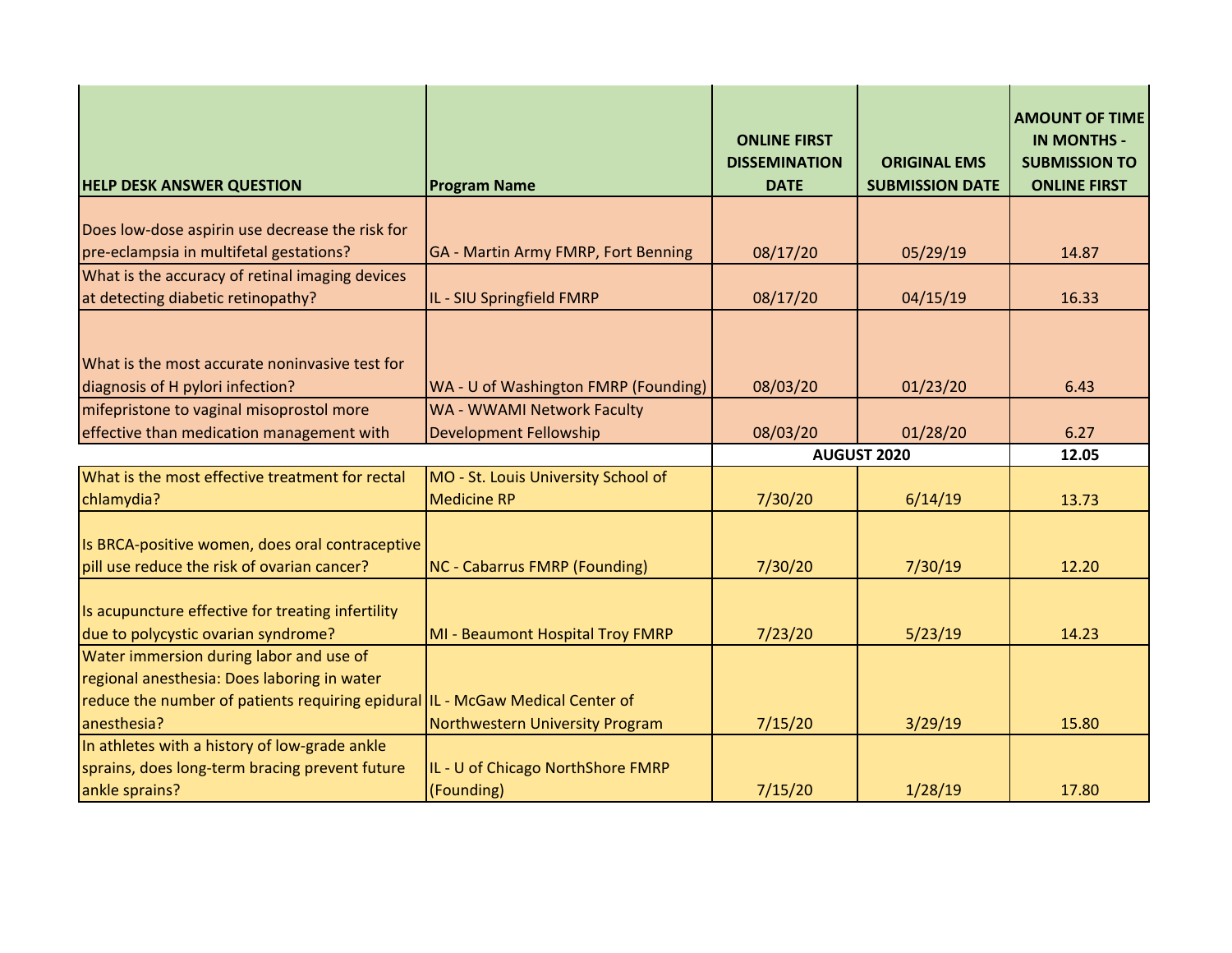| <b>HELP DESK ANSWER QUESTION</b>                                                                                                                                                 | <b>Program Name</b>                                               | <b>ONLINE FIRST</b><br><b>DISSEMINATION</b><br><b>DATE</b> | <b>ORIGINAL EMS</b><br><b>SUBMISSION DATE</b> | <b>AMOUNT OF TIME</b><br><b>IN MONTHS -</b><br><b>SUBMISSION TO</b><br><b>ONLINE FIRST</b> |
|----------------------------------------------------------------------------------------------------------------------------------------------------------------------------------|-------------------------------------------------------------------|------------------------------------------------------------|-----------------------------------------------|--------------------------------------------------------------------------------------------|
| How does the efficacy and safety of saw                                                                                                                                          |                                                                   |                                                            |                                               |                                                                                            |
| palmetto compare to alpha-1 blockers for the                                                                                                                                     |                                                                   |                                                            |                                               |                                                                                            |
| treatment of BPH?                                                                                                                                                                | IL - UIC Illinois Masonic FPR                                     | 7/15/20                                                    | 5/14/19                                       | 14.27                                                                                      |
| What are the predictors of success or failure of                                                                                                                                 |                                                                   |                                                            |                                               |                                                                                            |
| balloon tamponade in the treatment of                                                                                                                                            | MD - MedStar Health/Georgetown                                    |                                                            |                                               |                                                                                            |
| postpartum hemorrhage?                                                                                                                                                           | <b>Washington Hospital Center FMRP</b>                            | 7/15/20                                                    | 3/19/19                                       | 16.13                                                                                      |
| How effective are topical agents for the                                                                                                                                         |                                                                   |                                                            |                                               |                                                                                            |
| treatment of cold sores?                                                                                                                                                         | MT - Montana FMR (Founding)                                       | 7/15/20                                                    | 11/1/18                                       | 20.73                                                                                      |
| What is the most prudent approach for a patient<br>with an unsatisfactory Pap cytology who is high-<br>risk HPV negative on the same specimen?                                   | NY - Phelps-Northwell FM Residency<br>Program                     | 7/15/20                                                    | 4/25/19                                       | 14.90                                                                                      |
| What are the most effective pharmacologic                                                                                                                                        |                                                                   |                                                            |                                               |                                                                                            |
| treatments for depression in elderly patients                                                                                                                                    | IL - SIU Carbondale FPC                                           | 7/9/20                                                     | 5/10/19                                       | 14.20                                                                                      |
| Do beta-blockers prevent osteoporotic fractures? Medicine RP                                                                                                                     | MO - St. Louis University School of                               | 7/9/20                                                     | 7/24/19                                       | 11.70                                                                                      |
| Does red yeast rice significantly decrease LDL<br>cholesterol when compared with placebo?                                                                                        | <b>WA - Kaiser Permanente Washington</b><br><b>FMR</b> (Founding) | 7/9/20                                                     | 8/27/19                                       | 10.57                                                                                      |
| Does beginning low-dose aspirin before 16<br>weeks of gestation decrease the incidence of<br>preeclampsia in women at risk for preeclampsia? WV - United Hospital Center Program |                                                                   | 7/9/20                                                     | 3/29/19                                       | 15.60                                                                                      |
| In hospitalized adults, is Kayexalate effective and FL - Florida State University COM FMRP                                                                                       |                                                                   |                                                            |                                               |                                                                                            |
| safe in the treatment of acute hyperkalemia?                                                                                                                                     | at Lee Memorial Health System                                     | 7/2/20                                                     | 4/18/19                                       | 14.70                                                                                      |
| Do SGLT-2 inhibitors reduce albuminuria in                                                                                                                                       | IN - Indiana University School of                                 |                                                            |                                               |                                                                                            |
| people with diabetes?                                                                                                                                                            | <b>Medicine Program (Arnett)</b>                                  | 7/2/20                                                     | 8/30/19                                       | 10.23                                                                                      |